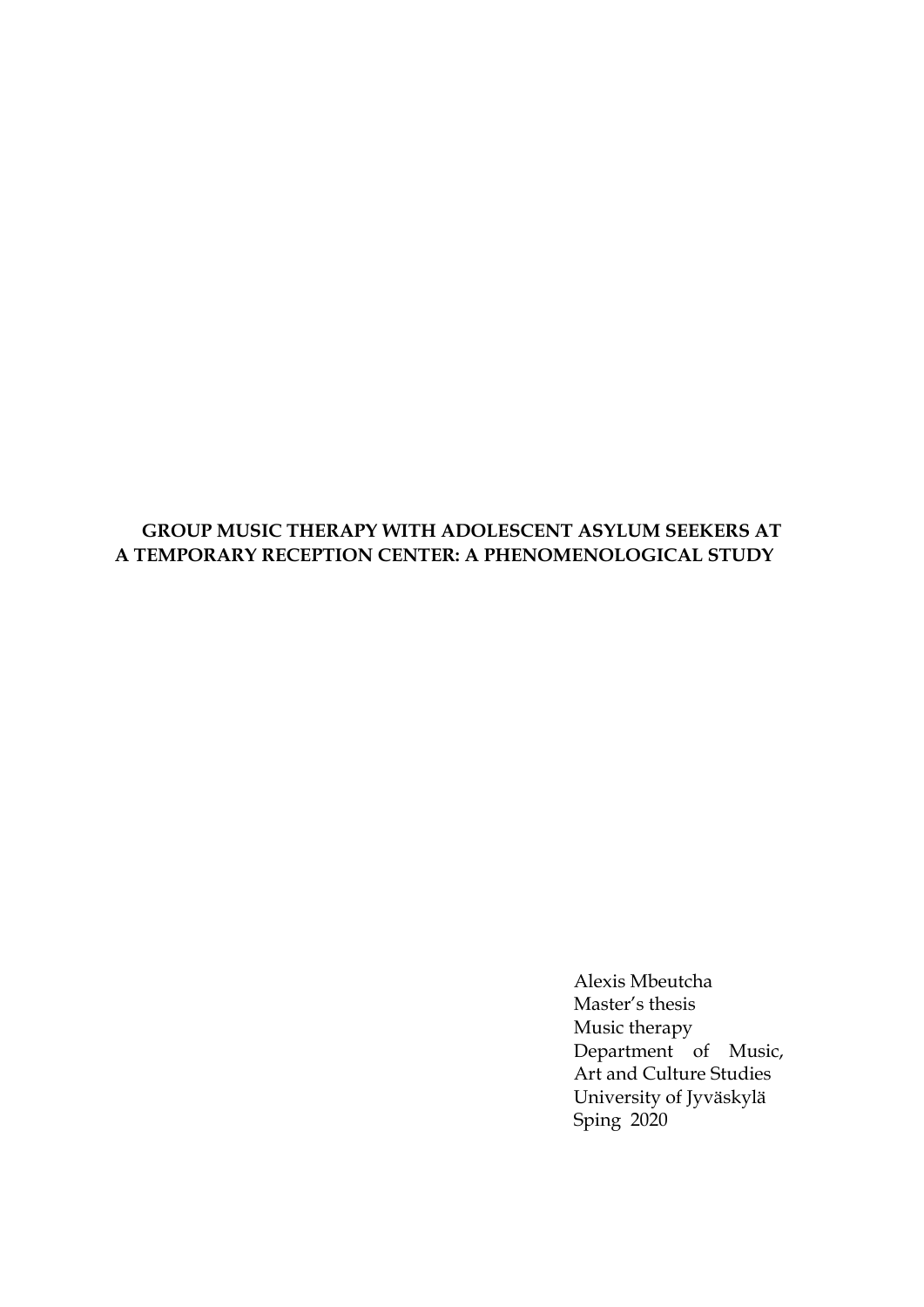# **JYVÄSKYLÄN YLIOPISTO**

| Tiedekunta - Faculty<br>Humanistinen tiedekunta | Laitos - Department<br>Department of Music, Arts and Cultural Stud- |
|-------------------------------------------------|---------------------------------------------------------------------|
|                                                 | <sub>1es</sub>                                                      |
|                                                 |                                                                     |

Tekijä - Author Alexis Mbeutcha

Työn nimi - Title

Group music therapy with adolescent asylum seekers at a temporary reception center: A phenomenological study

| Oppiaine - Subject                | Työn laji - Level           |
|-----------------------------------|-----------------------------|
| Music therapy                     | Master's thesis             |
| $\parallel$ Aika – Month and year | Sivumäärä – Number of pages |
| June $2020$                       | 85                          |

Tiivistelmä - Abstract

The purpose of this phenomenological study was to; (1) explore the experience of teenage asylum-seekers as they went through 20 sessions of group music therapy while waiting for the resolution of the asylum claims at the temporary reception center for refugees and (2) discover the type of challenges that a therapist can face when working with teenagers in a situation of crisis and what can be the possible steps taken in order to overcome those challenges.

By adopting a phenomenological approach, the goal was that in exploring the essence of the participants' experience, the findings would show a clearer understanding of how music therapists, social workers or anyone working in connection with adolescent asylum-seekers could contribute in improving the condition of children refugees in situations of crisis. The research questions that guided this inquiry where the as follows: what is the nature of the experience of adolescence asylum-seekers as they go to group music therapy in a reception center? And what kind of challenges can therapists expect to face when working under those conditions? The research findings showed that our teenage participants experienced  $(1)$  a sense of joy and improved mood, (2) a connection to their country in moments of nostalgia, (3) increased confidence and bvercoming sense of shyness, (4) a sense of developing personal identity through music, (5) a sense of awareness into how music can affect them, and gratitude for that they saw an opportuni- $\vert$ y to take part in group music therapy. The study also uncovered that enormous challenges can arise for any therapist working with adolescents of foreign background mostly due to cultural and linguistic differences, post-migration related issues, and equally the need to preserve anonymity in the case of an ongoing asylum.

It was also found that while those challenges can be overcome by the therapist adopting the right approach and right attitude, the level of challenge can be almost overwhelming, making such projects difficult to undertake without sufficient support.

Asiasanat - Keywords: Asylum seeker, refugee, Immigrant, adolescent, phenomenological study

Säilytyspaikka - Depository

Muita tietoja – Additional information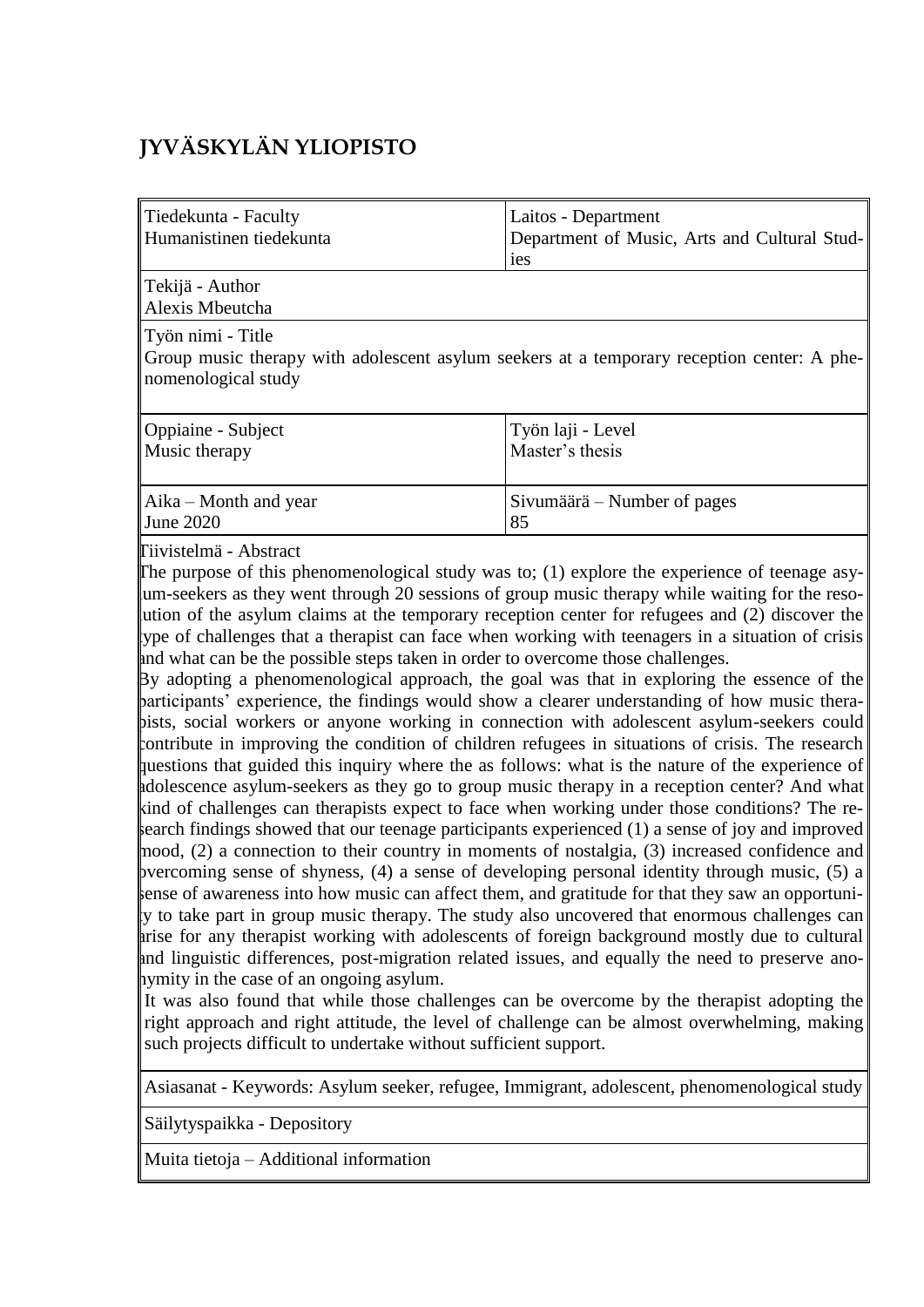# **Aknowledgements**

The project leading to this paper involved the effort of so many people who each helped in their own special way. I would first like to thank Nadège Ollagnier (nurse) and Henri Häkkinen (nurse/ head supervisor) who were instrumental in getting the project going at the reception center. Secondly, I would thank all the teenagers who all participated in the group music therapy, and all the other staff at Suolahti reception center. I also express my gratitude to Mara Bindewald, who as a co-therapist gave so much her time and effort. I would also mention Azadeh Hossein Zadeh and Zohreh Hussein who helped with the translation. I would also say thank you to my teacher Jaakko Erkkilä who was always available. Finally and most importantly I would thank my supervisor Esa Ala-Ruona who provided a lot of guidance during this project as well as exercised a lot of patience.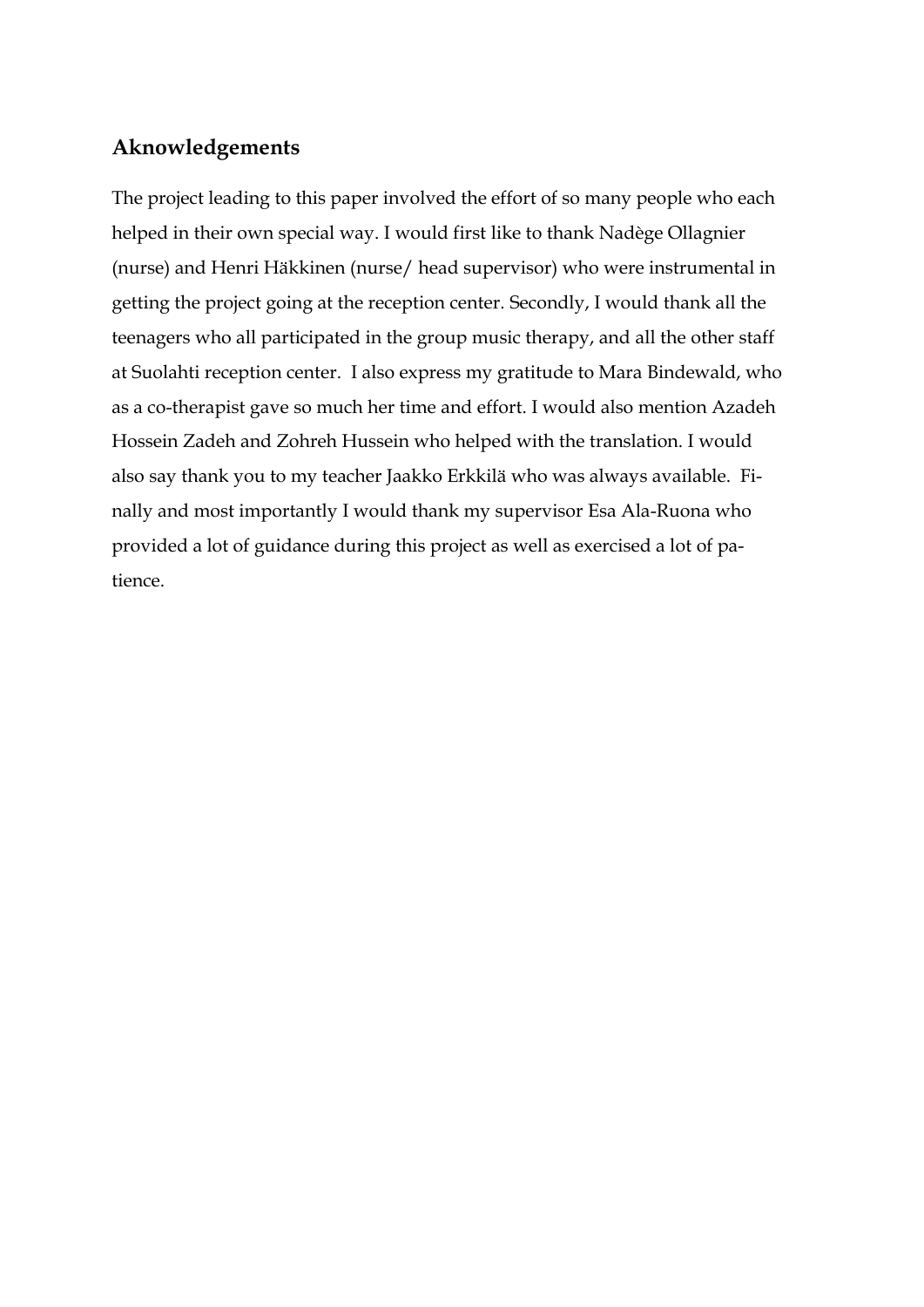# **CONTENTS**

| 1 |  |
|---|--|
|   |  |
|   |  |
|   |  |
|   |  |
|   |  |
|   |  |
|   |  |
|   |  |
|   |  |
|   |  |

| $\overline{2}$ |                                                                     |  |
|----------------|---------------------------------------------------------------------|--|
|                |                                                                     |  |
|                |                                                                     |  |
|                |                                                                     |  |
|                | 2.4 Political and media discourse on refugees and                   |  |
|                |                                                                     |  |
|                |                                                                     |  |
| 3              | HISTORICAL OVERVIEW ON AFGHAN MIGRANTS, WHY AND HOW                 |  |
|                |                                                                     |  |
|                |                                                                     |  |
|                | 3.2 The Afghan people's cultural and social values21                |  |
|                | 3.3 War and its' effect on Afghan children's psychological health23 |  |
| $\overline{4}$ |                                                                     |  |
|                | 4.1                                                                 |  |
|                | 4.2                                                                 |  |
|                | 4.3                                                                 |  |
|                |                                                                     |  |
|                |                                                                     |  |
|                |                                                                     |  |
|                | 4.4.1 Music's function: What can music therapy bring to             |  |
|                |                                                                     |  |
|                |                                                                     |  |
|                | 4.5 Our approach to music therapy during the study41                |  |
|                | 4.6 Importance of music and how it can be used in therapy43         |  |
| 5              |                                                                     |  |
|                |                                                                     |  |
|                |                                                                     |  |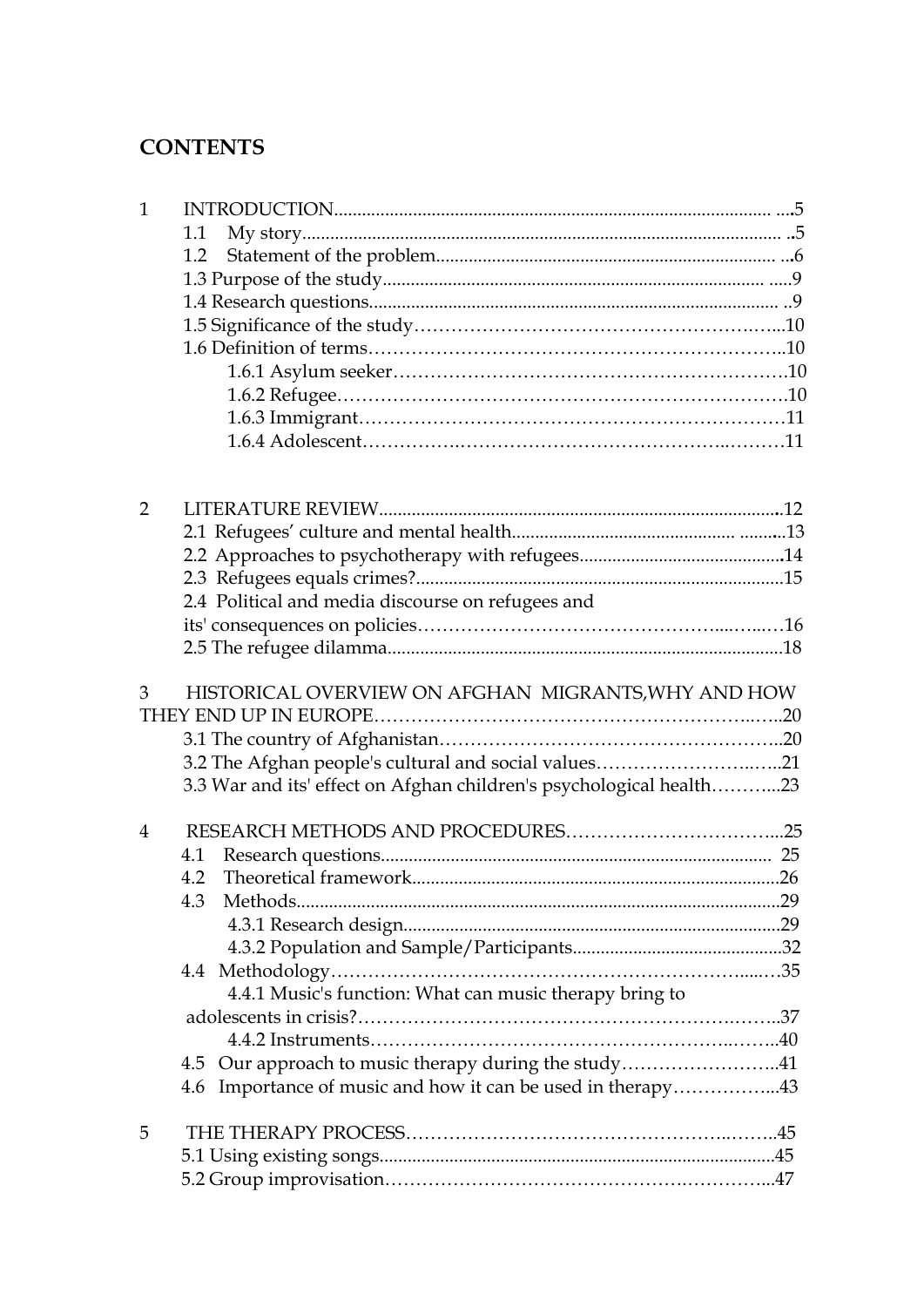| THE THERAPIST'S DIARY: THE THERAPIST'S PERSPECTIVE OF THE<br>6     |  |
|--------------------------------------------------------------------|--|
|                                                                    |  |
|                                                                    |  |
|                                                                    |  |
| 6.3 To group, or not to group in therapy, that became a question62 |  |
| 6.4 Empowerment as therapy: Building identity through              |  |
|                                                                    |  |
| 6.5 Clinical supervision and counseling in the face of             |  |
|                                                                    |  |
| 7                                                                  |  |
|                                                                    |  |
|                                                                    |  |
|                                                                    |  |
|                                                                    |  |
|                                                                    |  |
|                                                                    |  |
|                                                                    |  |
|                                                                    |  |
|                                                                    |  |
|                                                                    |  |

|--|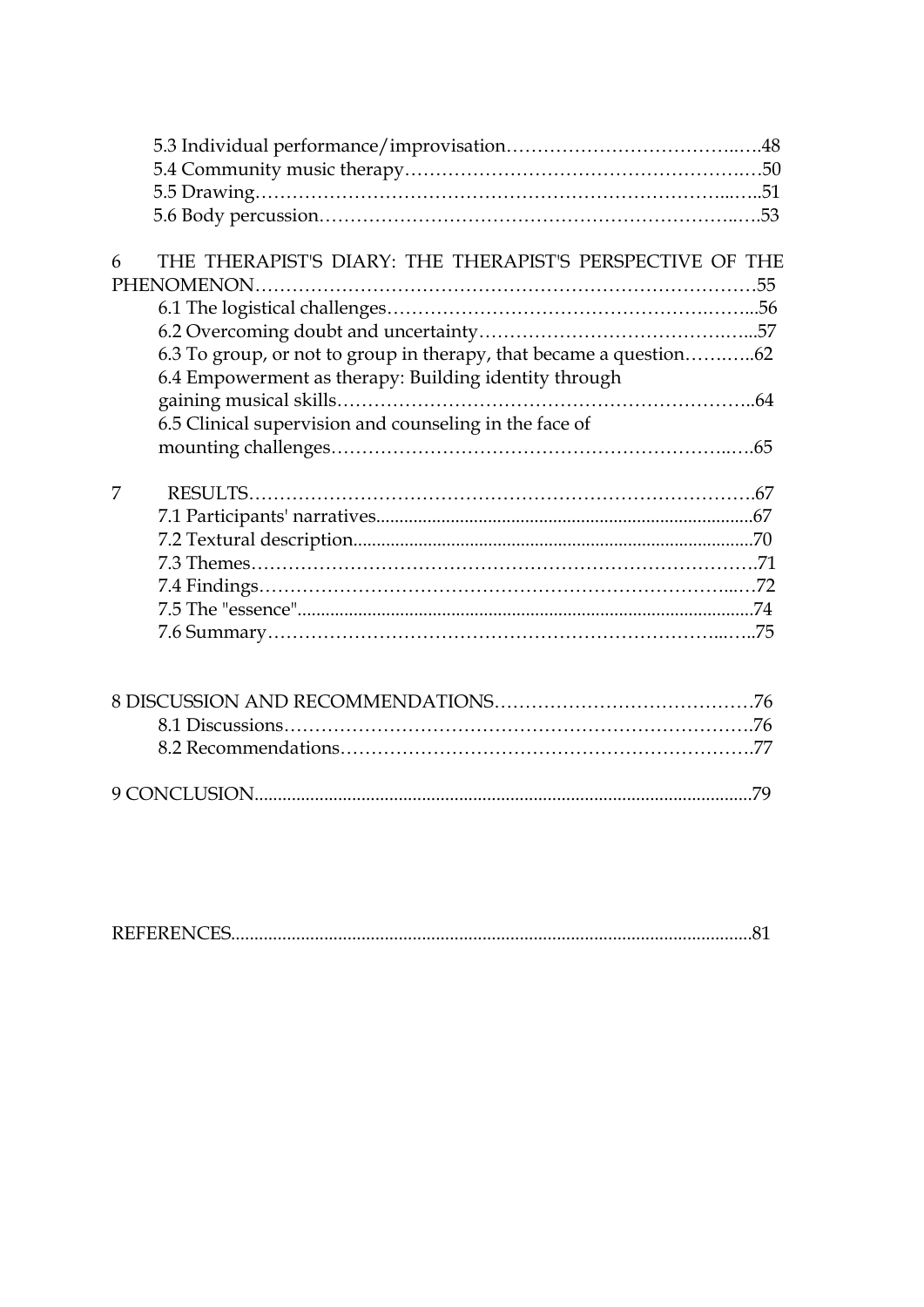# **1 INTRODUCTION**

## **1.1 My story**

In 1994 Clark Moustakas in phenomenological research methods, made the recommendation that before starting a study, researchers should consider bracketing their own experience as much as they possibly can. By bracketing he means to separate and contextualize one's own experience and the factors which have had an impact on them.

A number of factors are likely to have contributed to the interest and choice of the topic. As background information, I had during my previous study completed a master's degree in social sciences with social anthropology as my major, and conducted a school project at a refugee reception center in Tampere in 2010. At that point, I could already relate so well to those asylum seekers, being myself an immigrant and facing on a daily bases some of the challenges that they were making mention of during the project. After that phase, I studied nursing, before enrolling for the music therapy program. Just at the time of the search for a research topic, a former school mate from the nursing program made a post on Facebook, taking sides with the right for refugees to be treated as humans, regardless of the context. Upon enquiry, it appeared that she had been employed as a nurse in a reception center in the city of Suolahti (close to Jyväskylä), just three month before her Facebook post. The reception center was in charge of 93 teenage asylum seekers, mostly from the middle and Far East, and because I had earlier worked with adult asylum seekers, I saw it as a pleasant challenge working with adolescents.

I contacted her and the head nurse of the reception center through emails, phone calls and finally physically, to examine the feasibility of the project and the possible challenges. It is important to mention here the role of my college without whose assistance the project would have been impossible to complete. The logistic and technical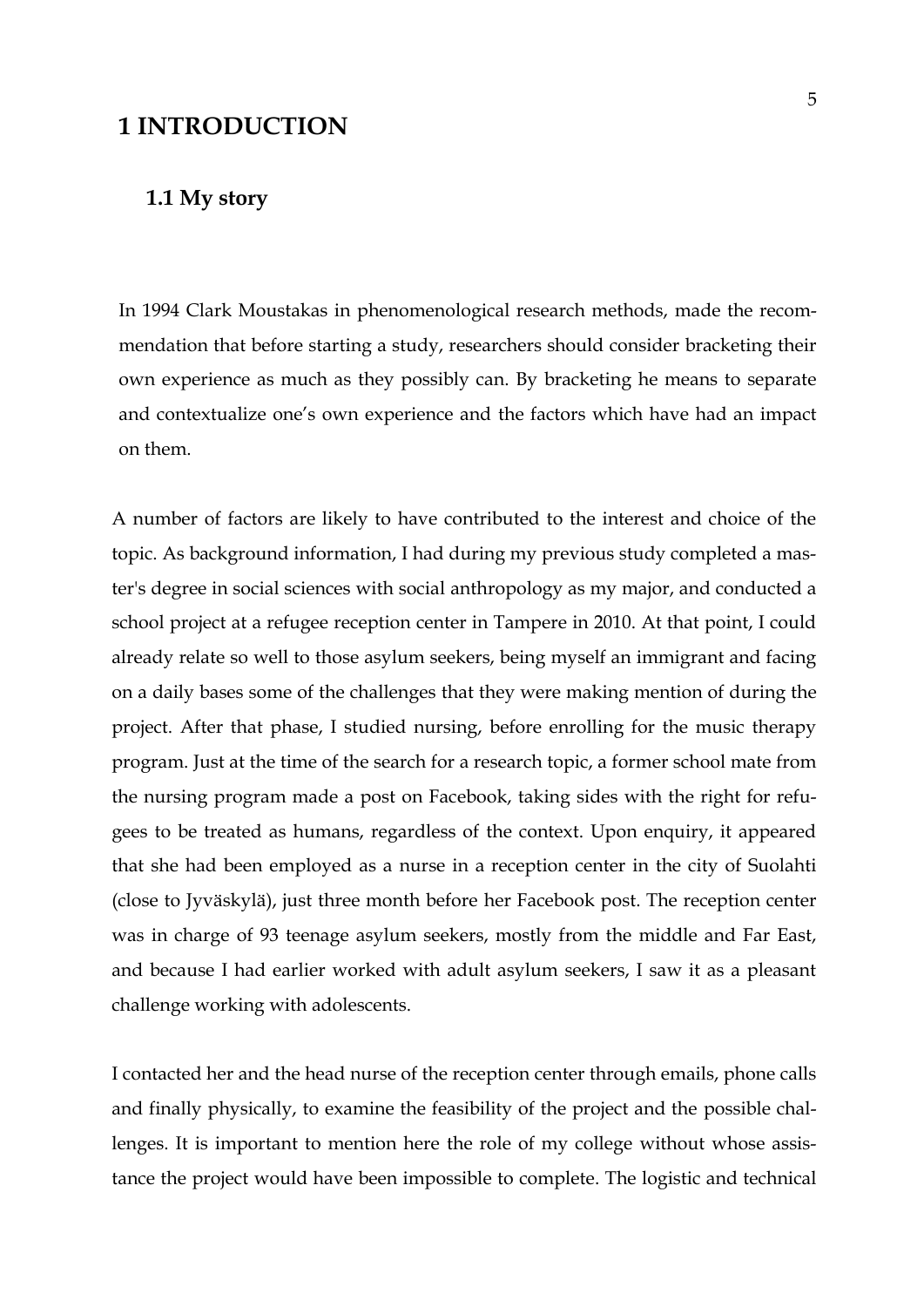challenges were indeed such that without the assistance of a co-therapist with the adequate skill set, the experience and the temperament to deal with what was expected as challenges, this project would have been probably impossible to carry out. It was therefore after securing the approval of my school mate on who was the most suitable for the project, that I made the first email contact, and then the first physical contact.

#### **1.2. Statement of the problem**

The so-called refugee crisis which peaked in 2015 and is ongoing in Europe has been one of the most prominent topics in the media in the past years, and its political impact is still being felt up to this day. The problem has indeed been so pervasive in the European politics, that it is being linked to the rise of populism all over Europe (Arendt & Consiglio, 2016), with some observers calling it the biggest threat to European identity. Some European politicians are taking matters into their own hands, and are openly criticizing the attitude of their colleagues towards what they see as an invasion. More recently, we had both prime ministers of Italy and Hungary declaring that: Europe's Borders Need to Be Protected against 'Migrant Invasion' (Szilárd Koszticsák, 2019)

Although the migration crisis in the EU seems to be under some form of control with just almost 582 thousand first instance asylum applications in 2018 (Eurostat, 2018), it was not exactly the case in 2016 when data was being collected for this project. 2015 was indeed the year where a record number of refugees arrived on the European shores. In 2015 indeed, 1 255 600 people made their first time application to be placed under international protection under asylum laws in one of the member states of the European Union, a number which represented more than a two-fold increase from the preceding year.

(Eurostat, 2016). As a result of that influx, many nations declared their incapacity to properly deal with these massive arrivals of refugees. European media widely re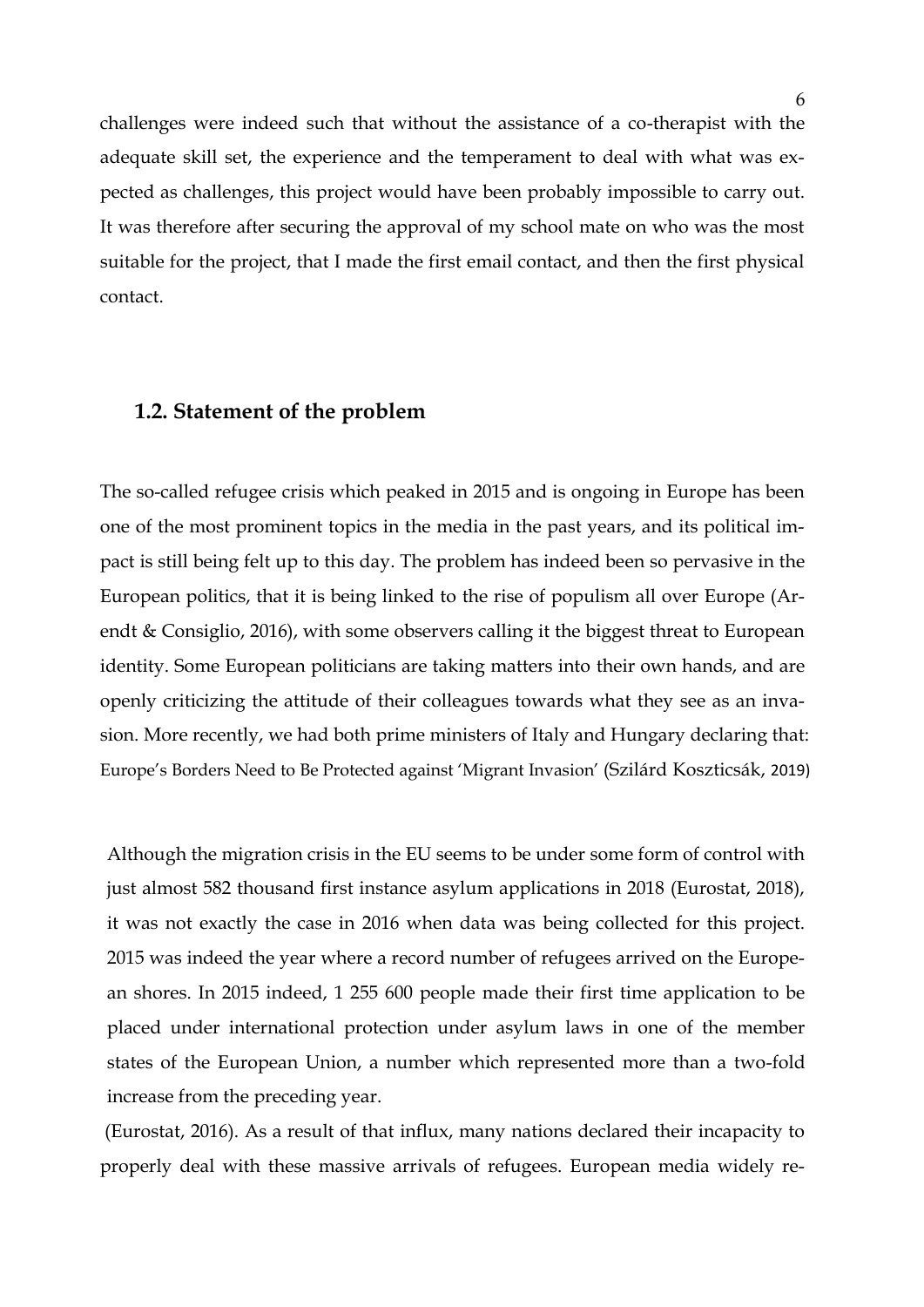ported about the crisis with one of the prominent stories being that of a Hungarian camera woman kicking Syrian refugees to stop them from crossing the police established line (Russell A , 2015). Most of the top stories focused on the political, economic and social impact that such a massive influx of people from foreign background would have on the European identity which is still in the process of being built and the security issues related to migrants.

Europe as a whole can be considered to have been for a long period of time up to recently, a place of asylum for many of those who have been running away from war, persecution, oppression and other forms of atrocities. This can be attested by the number of millions of people of all nationalities living within the European Union's border. The migrant crisis of 2015-2016 was however of a magnitude never witnessed before except during the collapse of the former Yugoslavia, when up to half a million (504,400) refugees moved into the European Union seeking protection (Frelick, 1994). This crisis did not only affect the bigger European countries such as Germany and Italy, but also smaller countries like Finland. Since 2000, Finland has received 1,500– 6,000 asylum seekers each year, aside from 2015, in which a record number of asylum seekers, 32,476 arrived (Ministry of the Interior Finland, 2018).

The layman on the streets of any EU country knows enough about the condition and experiences of those thousands of people after they have set foot within in the European Union, especially when the media reports about crimes committed by them, and how politicians portray them in political debates. Multiple studies have also been conducted from various perspectives about refugees in Europe, showing their overall impact in the society in which they live. Amongst those running into Europe for asylum, an increasingly significant number are underage coming from war-torn countries, and who have probably been witnesses or victims of traumatic events. An estimated one third (31 %) of the total number of first-time applicants were minors aged less than 18 years (Eurostats, 2018). The European Commission is aware of the situation and is said to be continuously working to make sure that adequate child protection measures are taken. This has become an increasingly urgent issue as the number of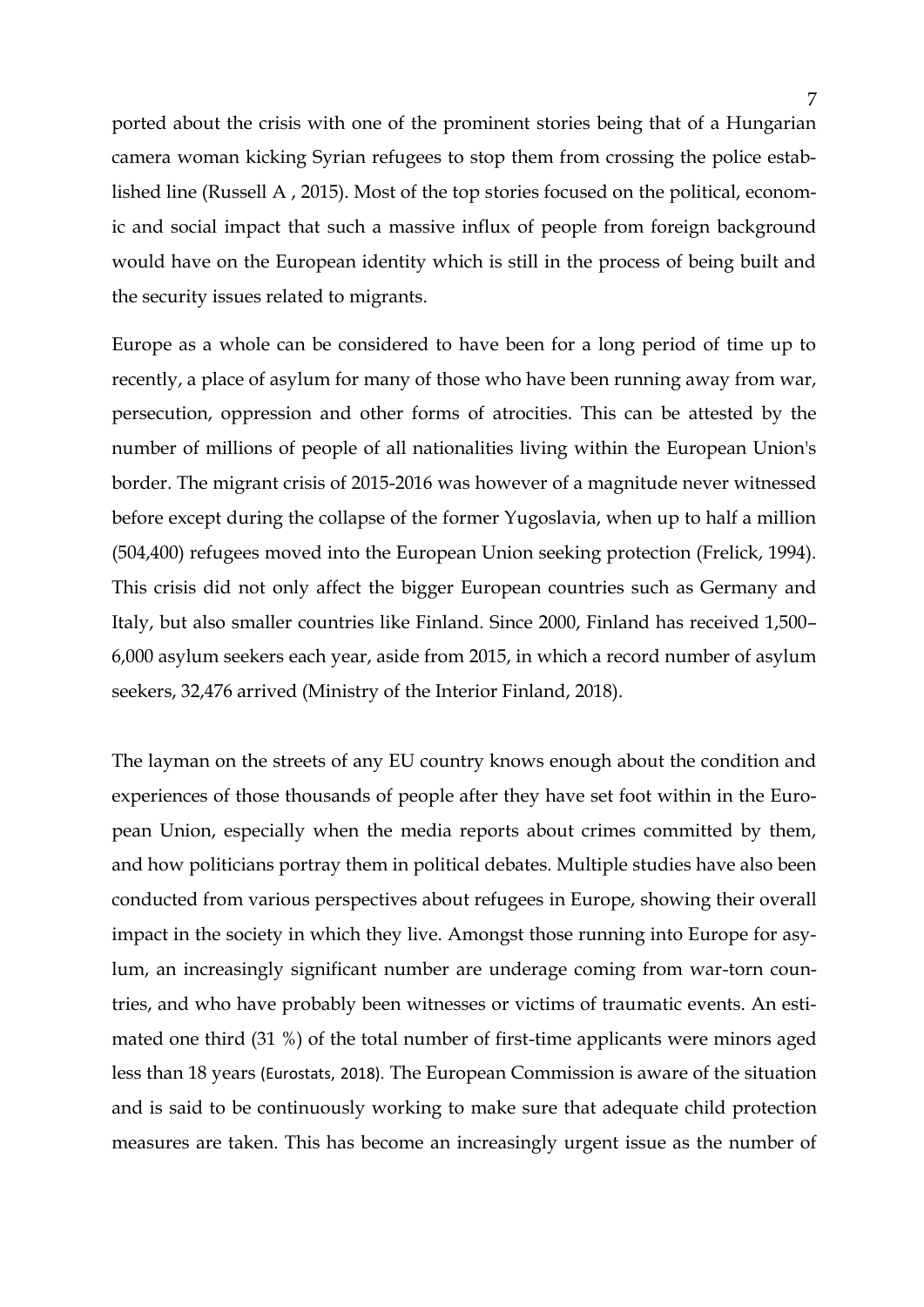children in migration, particularly those who are unaccompanied, is growing. These children are extremely vulnerable and require special attention (Clifton, 2018).

Many studies have been conducted in relation to the mental health of asylum seekers within the European Union, but very few have been undertaken during such periods of crisis. In addition, only a few of those studies focus on the adolescent portion of the arriving asylum seekers and their experience as they start a new life in the European Union. Some studies show that high numbers of refugee children and youths meet criteria for mental health disorders (from 11.5% to 65% of youth), the most prevalent being post-traumatic stress disorder (PTSD) and depression (Ellis, Mac-Donald, Lincoln & Cabral, 2008). This study focuses on music therapy with teenagers mostly from Afghanistan, looking at their experiences as they attend 20 sessions of group music therapy while waiting for clarifications about the asylum claims.

Although adolescents from other nationalities also attended the group therapy, we focused only on the Afghan ones as they were more regular, and formed the majority of the entire process. We indeed had one teenager from Somalia, one from Pakistan, one from Iraq and one from Syria attend the group for few session without really being significantly serious. We therefore consider the group to be made mostly of Afghans. Owing to that, the study includes in addition to the literature review, a chapter about Afghanistan, as a necessity in understanding the group dynamics and other aspects which affected the process. We had to work with a group whose language skills were slightly less than what we had anticipated, and equally remarked that the group was more culturally diverse than we could have expected although most participants were originally from Afghanistan.

#### **1.3. Purpose of the study**

The purpose of this current study was to seize the occasion provided by the refugee crisis which had reached its peak in Europe in 2015 to evaluate the nature of the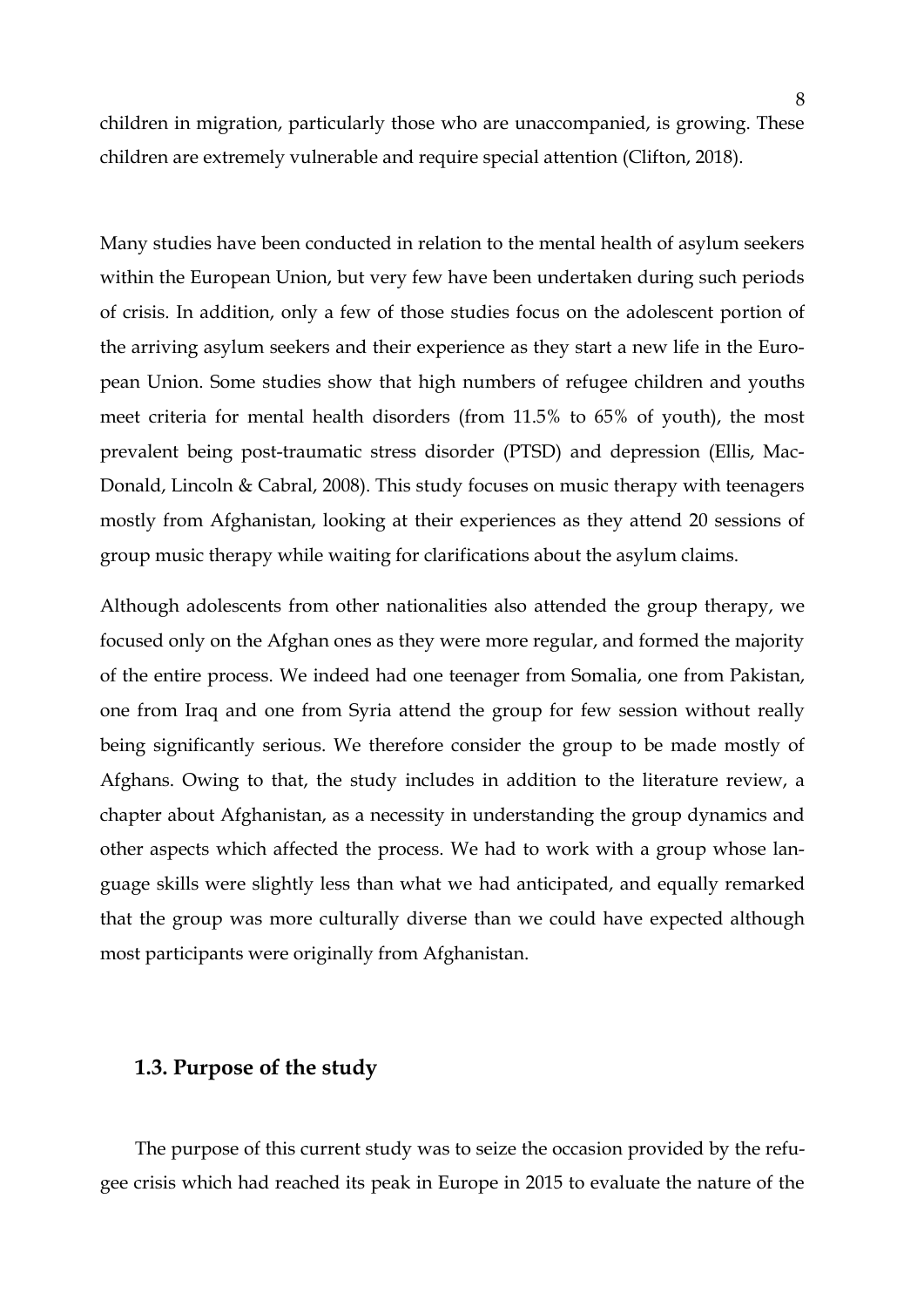challenges that a music therapist could face dealing with such an unprecedented crisis, the various forms of approaches that could be used to deal with those challenges and the therapy setting and the experience of the participants as they went through the therapy process.

### **1.4. Research questions**

As I gathered information prior to starting this project, I not only went through a review of literature, but also contacted some few scholars who had acquired some experience working with adolescent refugees. One thing that drew the most my attention at the end of that initial inquiry was that nobody was able to provide me with useful advice as to what approach to use in working with those teenage refugees based on the initial information I provided. It became clear that although these researchers had acquired some knowledge and experience in working with refugees, they had not had to deal with the level of complexity which the refugee crisis has added to the normal challenge of working with refugees. I therefore decided to aim for answering those same questions I was unable to receive answers to. As a result, the research questions for this study are:

i. What is the nature of the experience of those adolescents as they go through the therapy process during the crisis?

ii. Considering the refugee crisis as phenomenon which started spontaneously and overwhelmed the capacities of many European countries to deal with the influx of people seeking asylums within their borders, how would a music therapist approach the task of working with adolescents under these conditions?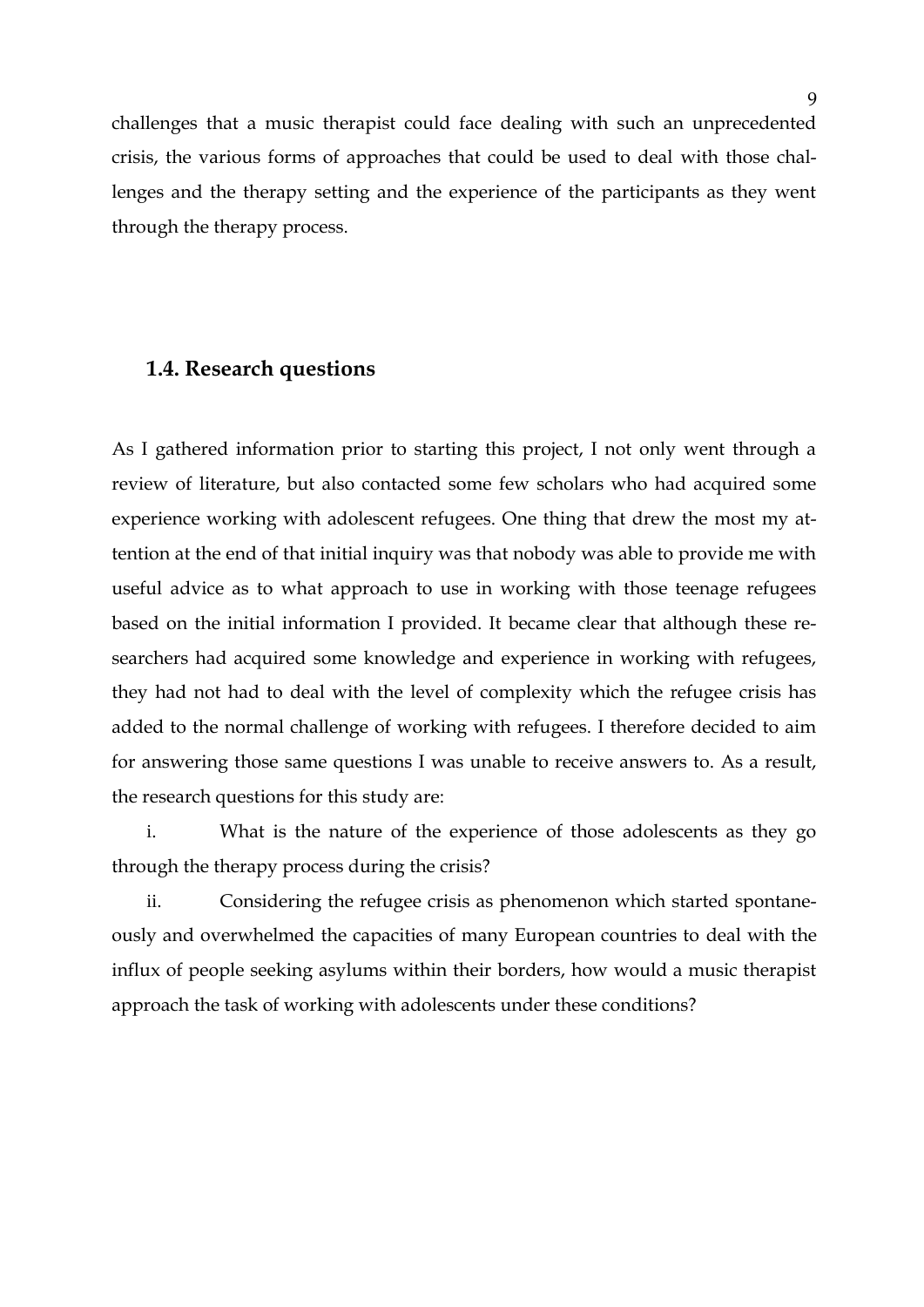### **1.5. Significance of the study**

The current study is significant in the sense that: (1) it helps add to the body of research and literature in the field of music therapy with adolescents, (2) it can potentially help improve therapists' practices by revealing the best strategies for approaching foreign clients of this age section, and (3) it will supply information that has the potential of helping improve the lives of future teenage asylum seekers, considering that migrations and other forms of forced displacements seem to be on the rise around the planet.

### **1.6. Definition of terms**

#### **1.6.1. Asylum Seeker**

An asylum seeker can be defined as an individual who seeks refuge, especially because of persecution for political reasons, in a foreign nation. By opposition to refugees, asylum seekers are in the middle of a process, which will determining whether they receive the status of refugees or not. They gain the right to protection only when they are granted the status of refugee; otherwise, they could be deported back to their country of origin (OED online, 2019).

#### **1.6.2. Refugee**

A refugee is an individual who has been forced to leave their home in order to seek asylum elsewhere, particularly in a foreign country. People become refugees for various reasons, including war, persecution for political or religious reasons as well as displacement due to natural disasters (OED online, 2019). In cases where returning to their home country is unsafe, refugees must be protected by international law and must be allowed to stay in a foreign country (UNHCR, n.d. b)

#### **1.6.3. Immigrant**

The Oxford Dictionary defines a migrant as a person who moves from one place to another to find work or to improve their living conditions. Although this term is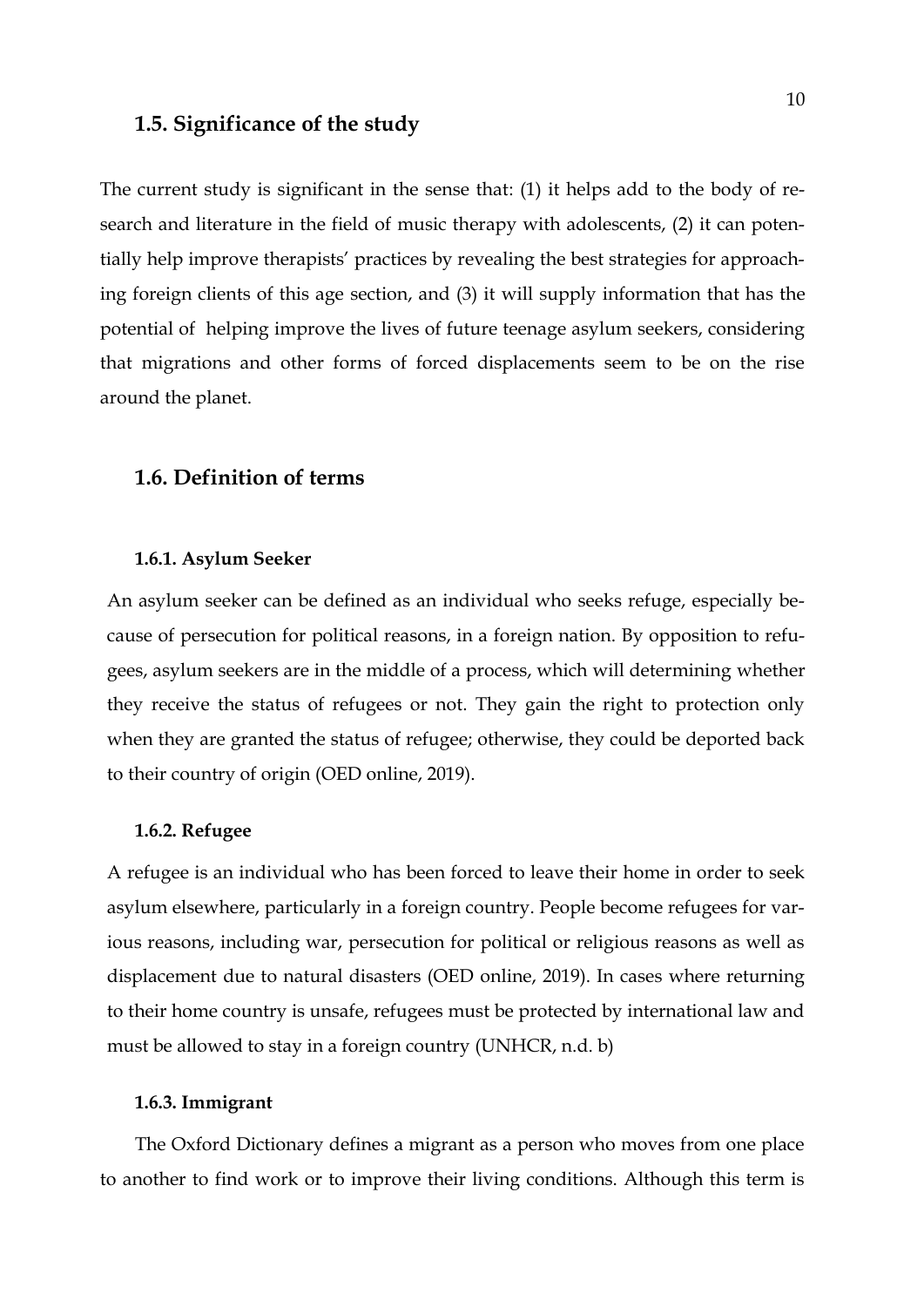commonly used interchangeably with the term immigrant, there is a semantic difference given that an immigrant is a person who moves to a country in order to permanently settle there. (OED online, 2019).

#### **1.6.4. Adolescent**

The term adolescent is defined differently based on the context in which it is being approach. Sher &Merrick (2013) defines it as follows:

Adolescence is a period in which the need for establishing new social and personal relationships, and reaching independence and reproductive success is supported by dramatic hormonal, neural and behavioral changes. Similar to other developmental dynamic processes, changes in brain circuits during adolescence are an integral part of genetically programmed developmental processes. At the same time, those processes allow ample room for plastic changes to adapt to the social and natural environment. The ideal result of those processes is an emotionally balanced young adult. (Sher &Merrick 2013, p.7)

Another definition of adolescence tends towards establishing it as an age bracket ranging from 13 to 19, while the World health Organization has a wider bracket (10- 19), sometimes extending it to the age of 25. In the case of this study, the relevance of this definition should be considered given that the age bracket in which the participants fall determines what reception center they would be moved to and how their asylum application would be examined.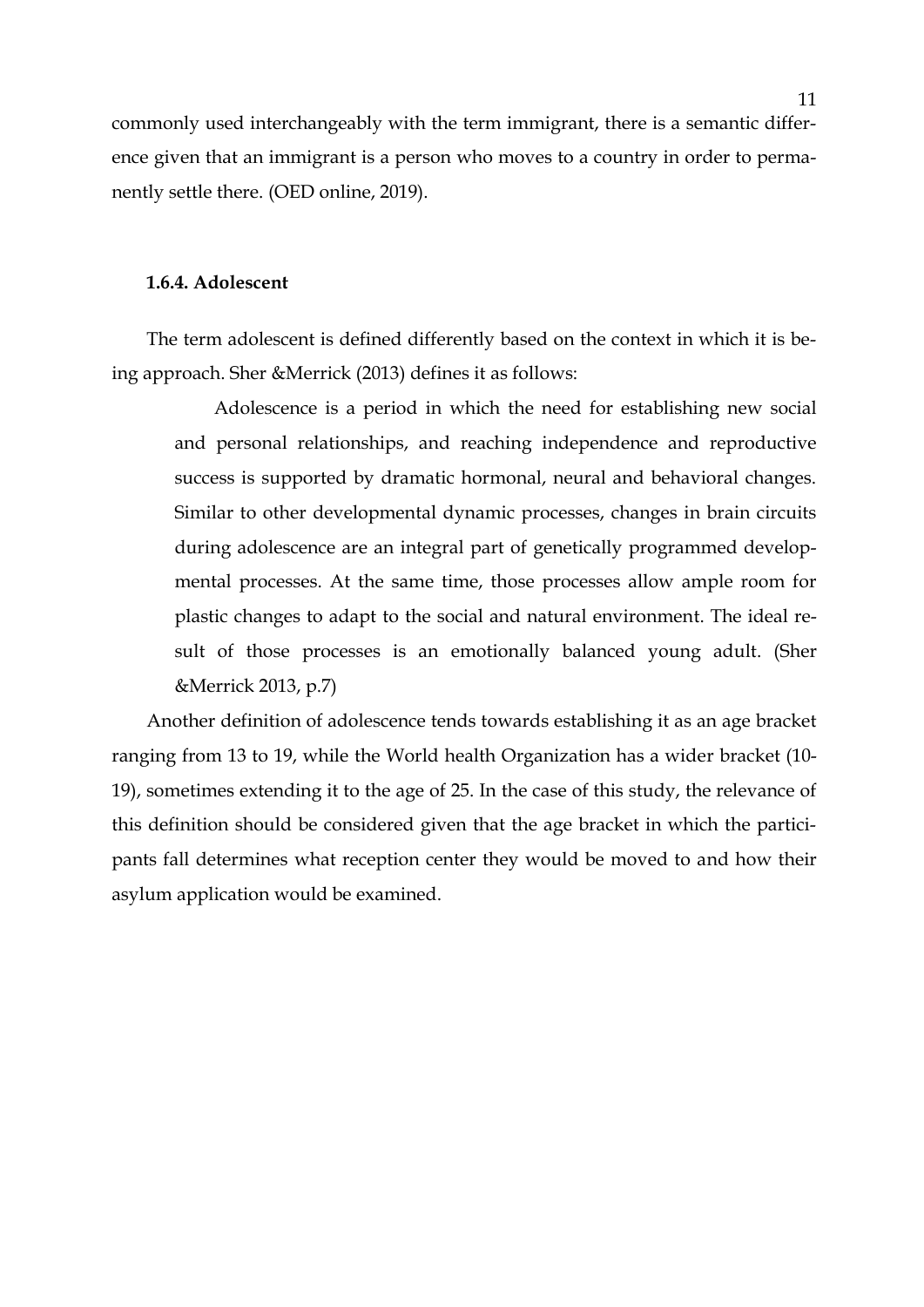# **2 LITERATURE REVIEW**

This literature review is based on published documents obtained from various online sources, mostly through to University of the Jyväskylä's electronic library. Equally, it includes some papers obtained through Google search using specific keywords. The review classifies specific literature according to the themes that emerged from the reading. The review is not exhaustive of all the published literature, but mostly focuses on specific themes which are relevant to this research. It includes not only publications from researchers, but also those from professionals working in the fields of therapy. The keywords used for the search of literature included amongst others: refugee crisis, refugees and hostility, refugees and crime, asylum seekers and refugees, refugees and therapy, music therapy and refugees, refugee and mental health, and refugee and psychotherapy. The different themes which emerged from the review cover areas such as: Refugees/asylum seekers' sentiments and experience in host countries, the population's sentiment towards refugees/asylum seekers, the media's representation of the refugees' issues and the different approaches to dealing with refugees/asylum seekers mental health issues. This chapter therefore organizes the literature around those themes.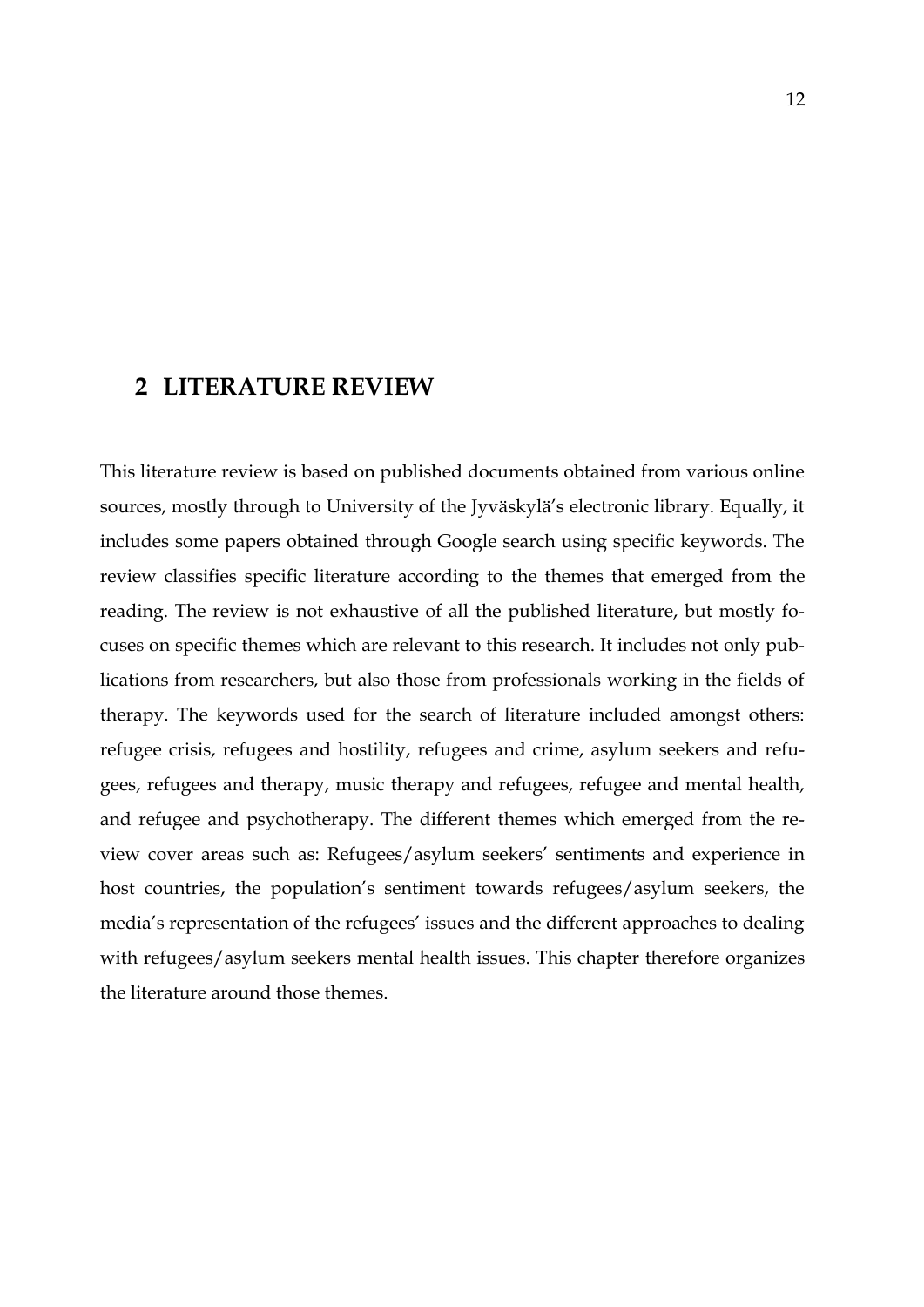### **2.1 Refugees culture and mental health**

Baily (1999) examines the role played by music amongst Afghan refugees in two separate contexts, one in Eastern Iran close to Afghanistan and another in California much farther from home. His study of Afghans' life in Mashad in Eastern Iran and Fermont in California shows two rather different roles played by music in refugee life. For the refugees in Mashad, he finds that the spatial and cultural proximity provides a temporary safe haven for refugee population that will in all likelihood return to Afghanistan at some point in time. Music in this case seems to be all about normalization, reassurance, ticking over, and keeping things going through difficult times for a brighter future at home. For the Afghans living in Fermont, there is a progressive acceptance that they are not going home and that they have to make the most of what they have in America. Music in their case provides one means through which they can create a new identity as permanent citizens, as well as providing therapeutic experiences for individuals and equally for the whole community.

Davis &Wanniger (2017) review the different types of mental health issues faced by Syrian refugees in Turkey at the peak of the Syrian crisis. The study examines the major sources of psychological issues encountered by those refugees both in their country prior to their forced exile and in relocation countries. Davis &Wanniger look at the different ways through which Syrian refugees express their psychosocial issues, various coping mechanisms used by the refugees as well as what types of support they have available through the Syrian government and nongovernmental organizations. This literature review provides important information which could be used by anyone undertaking a project with refugees from a foreign background.

# **2.2 Approaches to psychotherapy with refugees**

Blackwell (2005) examines the ways through which political conflicts leads to the creation of refuges. He underlines the fundamental role of politics in the therapeutic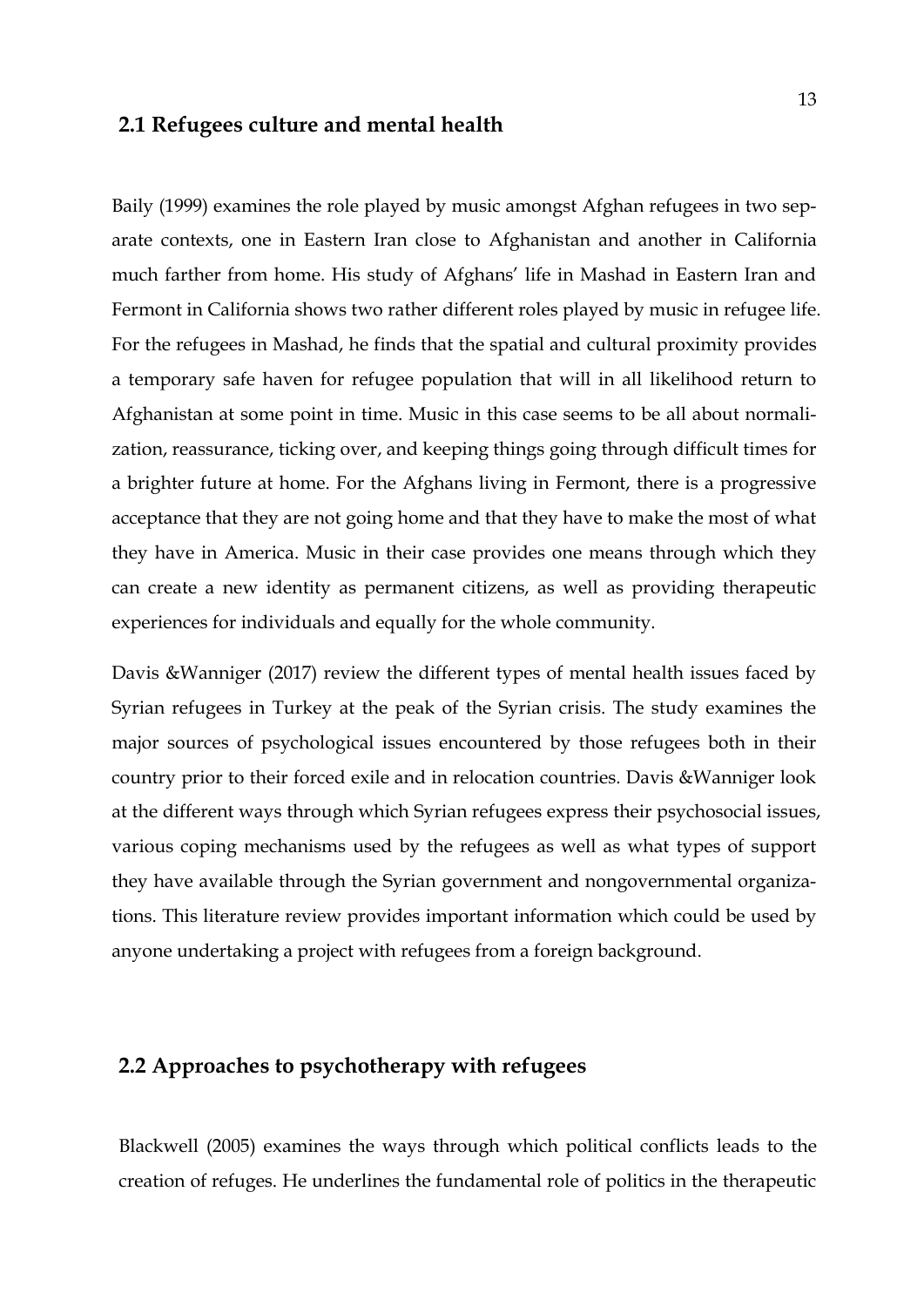process. In his discussion of way that lead to migration and forced cultural changes, he expand on some fundamentals of working across cultural boundaries, and help the therapist to familiarize with the ways in which the cultural and political context affect outcomes.

He relies on a unique framework gained from a 16 year work experience with refugees to offer the reader a Flexible way of looking at what is special about those displaced and traumatized who come from different political and social environments. In a clear and concise manner, he explain he sheds light on issues experienced by refugees and as well the area where therapist and counselors should lay more emphasis.

The book is not heavily inclined towards theoretical issues as it its main focus is on therapists, as a tool introducing them to working with refugees. The material it provides has relevance for therapist, social workers, counselors and anyone involved in working with newly arrived migrants. The book separates accounts of therapist and refugees experiences, which makes it easy to read. In his holistic approach, the authors takes into consideration four levels of experience as far as therapy is concerned: political, cultural, interpersonal and intra-psychic which are all explored in relation to both the client and therapist.

Orth (2005) looked at ways in which music therapy could be effective in treating refugees with trauma in the clinical setting. As a clinician with over 20 years of experience with refugees from various countries, she observed the differences between earlier treatment methods for post-traumatic stress disorder developed mostly from treatment of Western soldiers and the methods used in dealing with refugees who migrate to Western countries. He raised awareness that there was lack of a methodical approach of how Music therapy could be used in treating refugees with trauma, especially while emphasizing on socio-cultural differences in how people perceive and interpret music, their linguistic background as well as the stressful events which let them to their present condition. His work focused on examining various music therapy methods including singing, discussing with client, supporting the client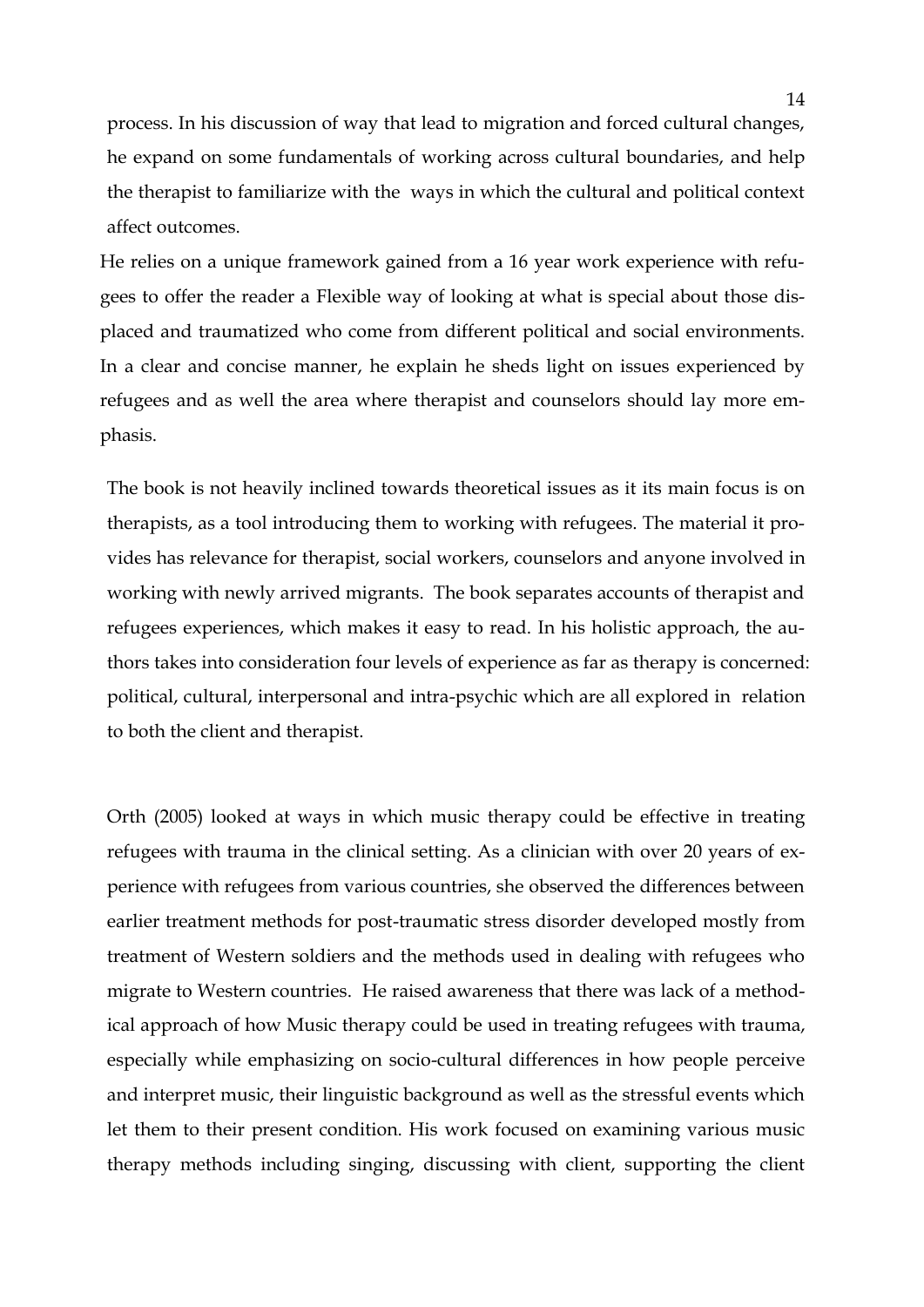with vocal holding technics as well as GIM (Guided Imagery and Music) to see how they can be effectively applied in treating refugees while taking into consideration the cultural, linguistic, and post-migration factor in the client's life.

### **2.3 refugees equals crimes?**

Dehos (2017) looks at the refugee question from the perspective that has become pervasive in the political debate both in Europe and the United States. It is the issue of the supposed connection between immigration and crime which anti-immigration movements and the right wing parties as well as some prominent politicians have tried to establish. He highlights the progressive change in the social and political discourse on immigration and immigrants highly influenced by prominent politicians such as the United States' president who declared that: "There's a big problem in the world. You look what's happening with the migration in Europe. You look at Germany, it's crime-riddled right now." (Donald Trump, May 4th, 2016)

The study relies on detailed administrative data from the German federal police between the year 2010 and 2015, and attempts to ascertain whether immigration is positively correlated with crime in the country of Germany. The study which uses statistical analysis makes a clear distinction between asylum-seekers and recognized refugees or immigrants already settled in the country. The researcher upon analysis comes to the conclusion that "asylum -seekers do not increase crime except migration-specific offenses. However, the study finds that refugees who have long settled in the German society have a non-negligible impact on local crime"(p.27). This would tend to discredit the claims that the recent influx of refugees in Germany directly correlated with an increase in crime rate.

Leudar I., Nekvapil J., Hayes J., & Turner Baker J. (2008) studied the relation between the hostility in the media, the community in which refugees live and refugees' own narratives. The study which used narrative analysis relied on data collect-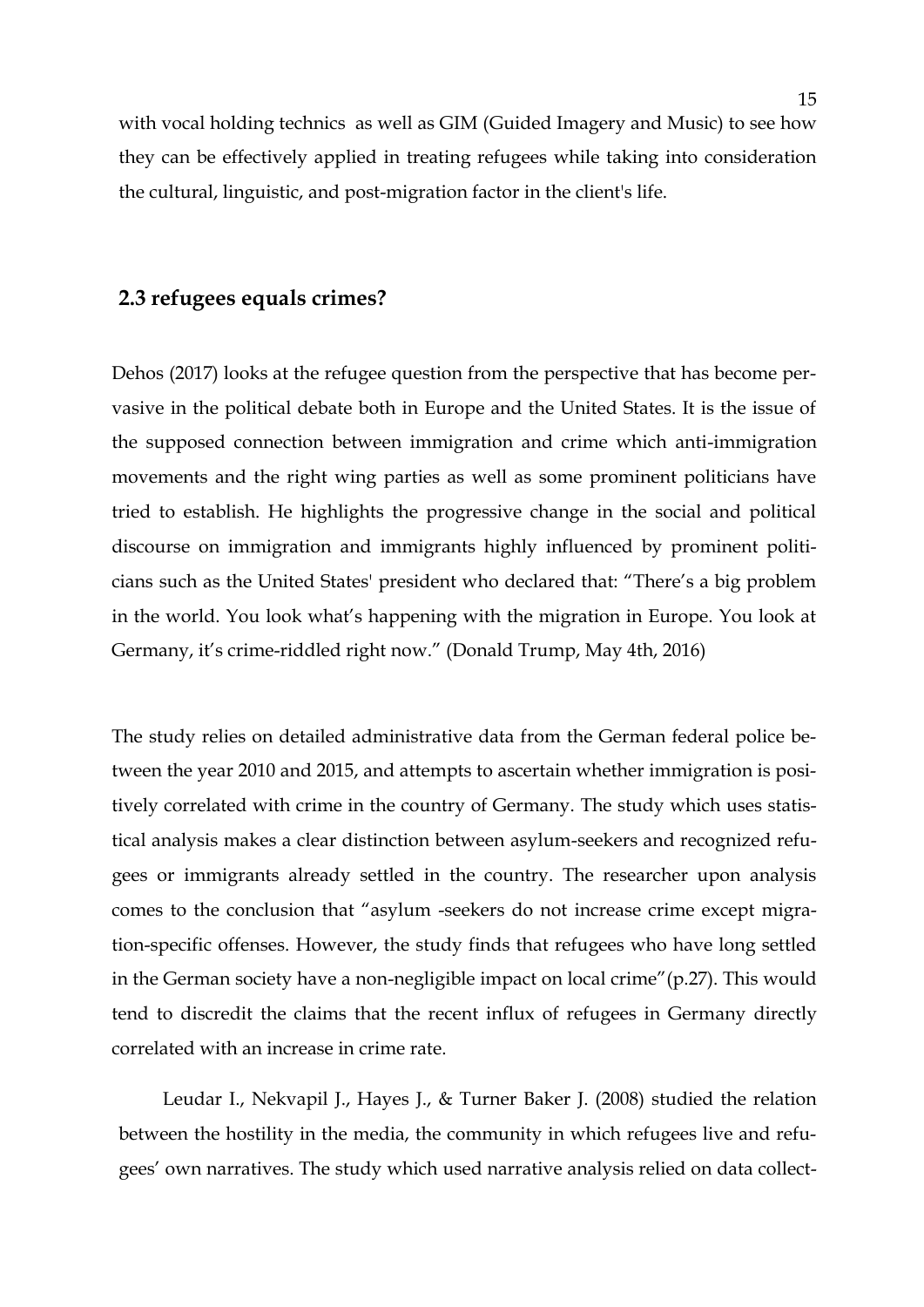ed from interview with local residents and immigrants, and data collected from the British media outlets. Upon analysis of the data through a concept called dialogical network, the researchers come to similar conclusions as previous papers already did before them. The way immigrants are represented in the media is primarily in negative terms. Similarly to what other papers had already uncovered, immigration more often was portrayed as posing a danger, and immigrant mostly showed in roles which would present them as passive, except in cases where they were intended to be presented as agents of crimes. The study led to the findings that newspaper articles and in those articles the narrative of locals, the living environment of refugees/asylum-seekers in the United Kingdom was primarily hostile. It was highlighted that British news outlets have a tendency to give a representation of refugees along with a set of hostile themes making appeals to more repressive measures to be taken against them. The representation of hostile themes by locals in the media, however seemed to vary from one part of the country to another ( Leudar et all, 2008). Most importantly, the paper found that the hostility from the media and the local inhabitant as well as the inactivity imposed upon them by local regulation correlates with refugees' accounts of their psychological problems. This shows the connection between refugees' perception and treatment by local society and the deterioration in mental health.

# **2.4 Political and media discourse on refugees and its consequences on policies**

Hintjens (2012), examines the refugee question from the perspective which is generally of paramount importance to asylum-seekers, i.e. what happens when asylum claims are rejected. For all the multitudes seeking asylum in industrialized countries, above and beyond all the traumas and horrors that they might have faced in the home country, one of the most pressing questions tends to be what would happen if the asylum claims do not go through and they are faced with deportation. Hinjens (2012) studies the case of Iraqi asylum seekers in the UK between 2003 and 2010 after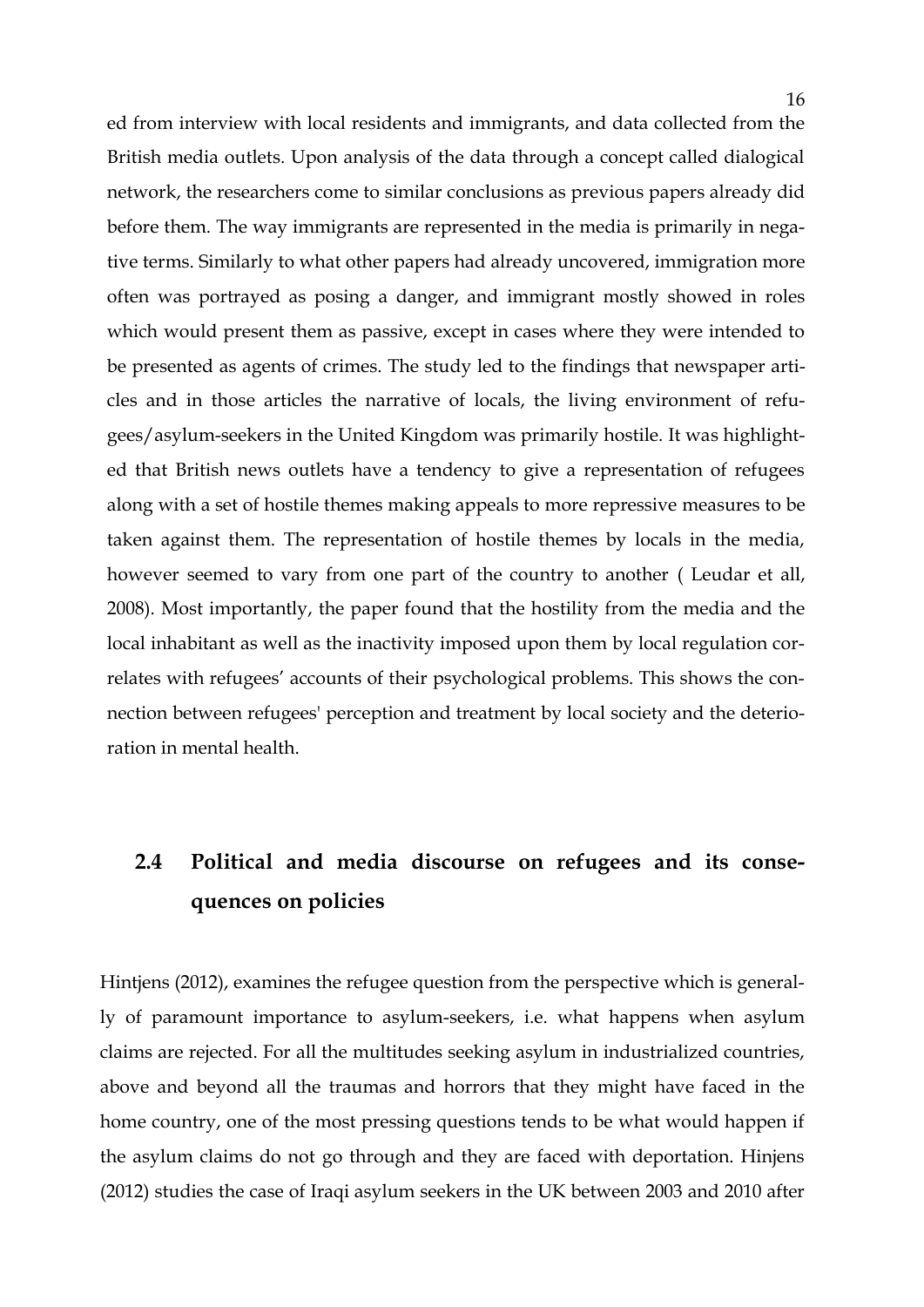the second invasion of Iraq by the United States and allied forces. She finds that those asylum-seekers whose claims were rejected and who could not legally stay in the UK could not return home either. They were afraid of the consequences of having to return to a war torn country and often plunged into profound despair as a result of having nowhere to run to. That sentiment of despair could be felt in one asylumseekers expression here:

I come from the Iran/Iraq border. If I go back, the Islamic groups will kill me. My wife's family was Muslims. We ran off together but the family found out and we were shot, and she died. The immigration system here won't listen. They just say we are a danger to the public. If I go back, someone will kill me (Hintjens, 2012, p.95).

Another point which she reinforced in the study is the role played by the media in the ways in which asylum-seekers and refugees are perceived as well as the policies adopted in order to deal with refugees, asylum-seekers and immigrants in the UK. According to her Iraqi asylum seekers were "targeted by the media as terrorists, or potential terrorists. What was happening in Iraq was seen as their fault rather than the chaos engendered by a civil war unleashed by the full-scale military invasion of 2003"(ibid,p.91). In this respect we see the same point raised by Dehos (2017).

Scribner (2017) studied the changing dynamics in discourses on immigration in Donald Trump's United States to explore the different ways in which support for refugee resettlement can be restored. The paper which relied primarily on literature review as well as official documents of United States foreign policy used the paradigm of the class of civilizations (CoC) as a practical tool to help in gaining a better understanding of the attitude that the American president Donald Trump as had relatively to international affairs in general and in particular in relation to his policies on migration. This paradigm provides according to him a framework through which international relations could be better conceptualize and understood after the end of the Cold War. It is Scribner Says, in framework that lays emphasis on the importance of cultural ideologies rather than political ones as the main point of contention along which future conflicts are likely to take place (Scribner, 2017). It is from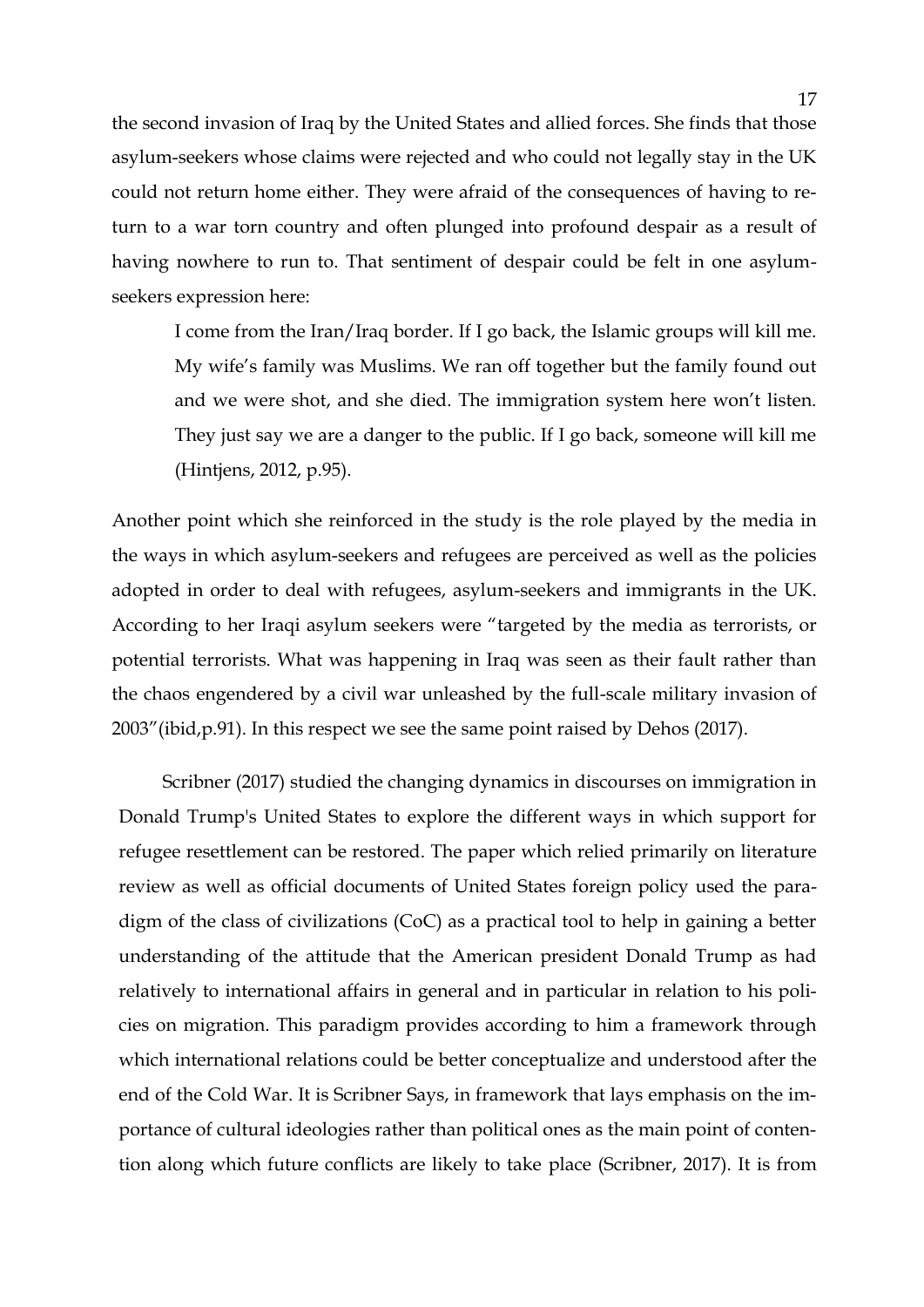that perspective that we can understand the rationale for the civilizational conservative's current support for Russia is their view of Putin's Russia as Christianity's front line against the new civilizational enemy: Islam. From this perspective, Putin is "popular because he resists the liberal, cosmopolitan values that Muslims supposedly exploit to undermine the West" (ibid, p.271). The increasing hostility towards non-Western immigrants in Western industrialized countries can be best understood and addressed primarily from that paradigm.

### **2.5 The refugee dilemma**

Kattogo (2017) looks at the dilemma in which European nations find themselves in as the refugee crisis in Europe triggers a change in the political landscape and forces European political elites to answer some very unsettling question. How can Europe deal with a massive influx of refugees on its territory?, in some cases overpowering the available resource while at the same time providing adequate protection for the European people in the face of terrorist attacks on European soil. The study which relies on a review of literature observes a sharp increase in the representation of farright anti-immigration parties all across Europe and questions the binary representation of refugees as innocent passive victims or guilty terrorists in the political discourse. The author argues that relying on such a divisive view of the other, eventually hurts the refugee cause. The better approach he claims, would be to rely on the European project which is founded on the shared experience of war, violence and genocide during the twentieth century. Solidarity he argues is rooted in the recognition of the human dignity of individuals as written in the Treaty of the European Union, as well as the right to asylum as enshrined in the Geneva Convention on Refugees. By appealing to human rights and the right to be provided asylum, there is a stronger chance for burden sharing and the integration of refugees (p.50). A failure to do so could according to him lead to "the end of the European honeymoon."

Andreescu (2017) studies anti-immigration sentiments within the French society using a multilevel analysis of various factors. The study which relies on a European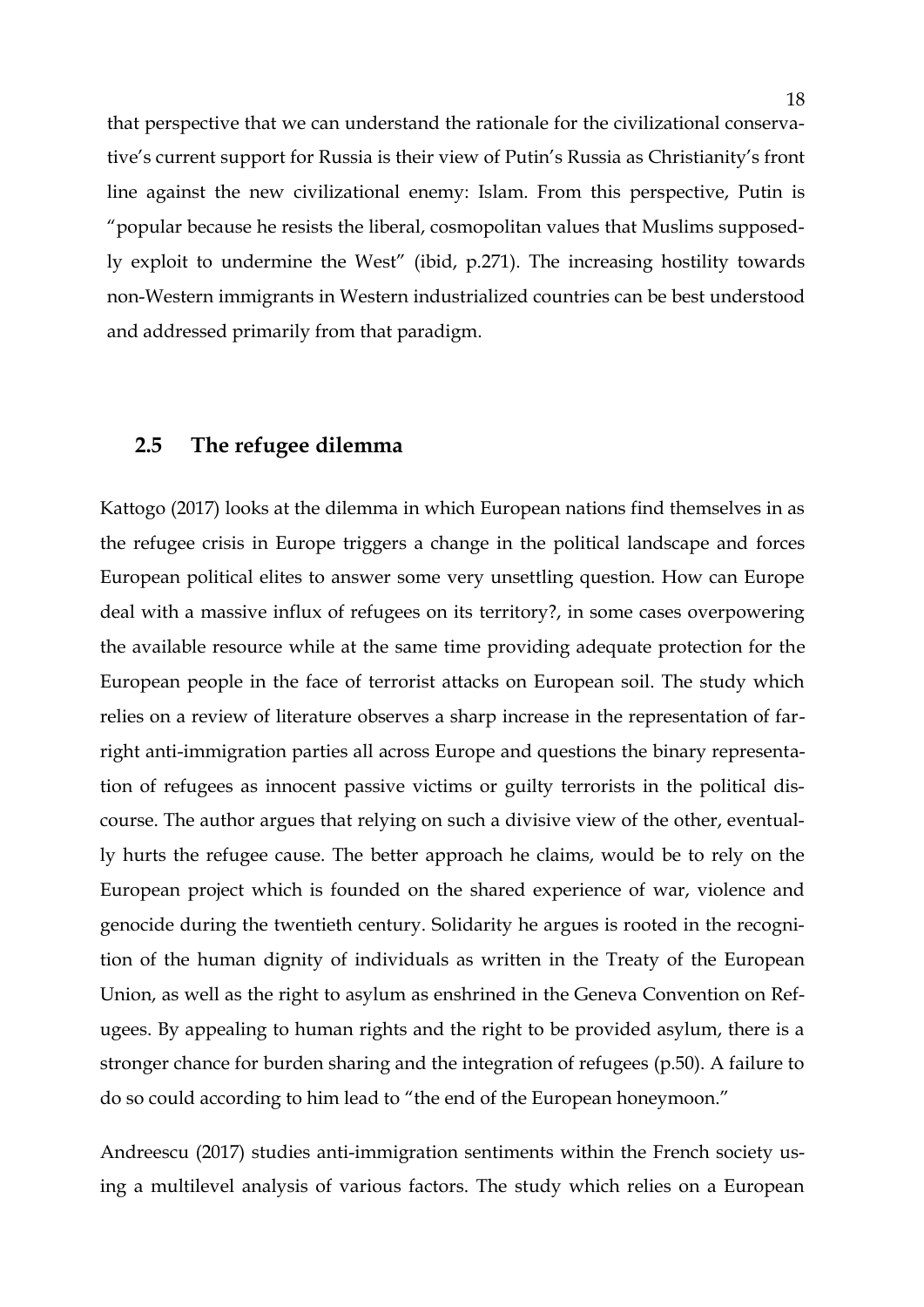Social Survey (ESS7) data collected in France in 2014 from a representative sample of the population aged 15 and over, examines the French residents' sentiments toward immigrants when individual and contextual factors at the region level are considered. Differently from the other papers which looked at ways in which political discourse and media representation could potentially foster a hostile sentiment towards immigrants, this study adopts a much broader perspective. The author uses a broad range of theoretical perspectives to explain the increasingly hostile attitude of the French population towards immigrants, and also the disparities observed amongst French regions, between big cities and small cities and between individuals of different social status. Issues such as the socio-economic context with high unemployment, the security concerns following terrorist attacks within the European borders which left several casualties are taken into consideration and pointed out as possible factors in the change of the population's attitude. The author accounts also for the sheer size of the new coming refugees and their cultural difference as potential factors playing a role in the population's attitude towards immigration. This study ties in well with Scribner's (2017) study as far as the relation between ethnicity/culture and perceptions and attitudes towards refugees are concerned.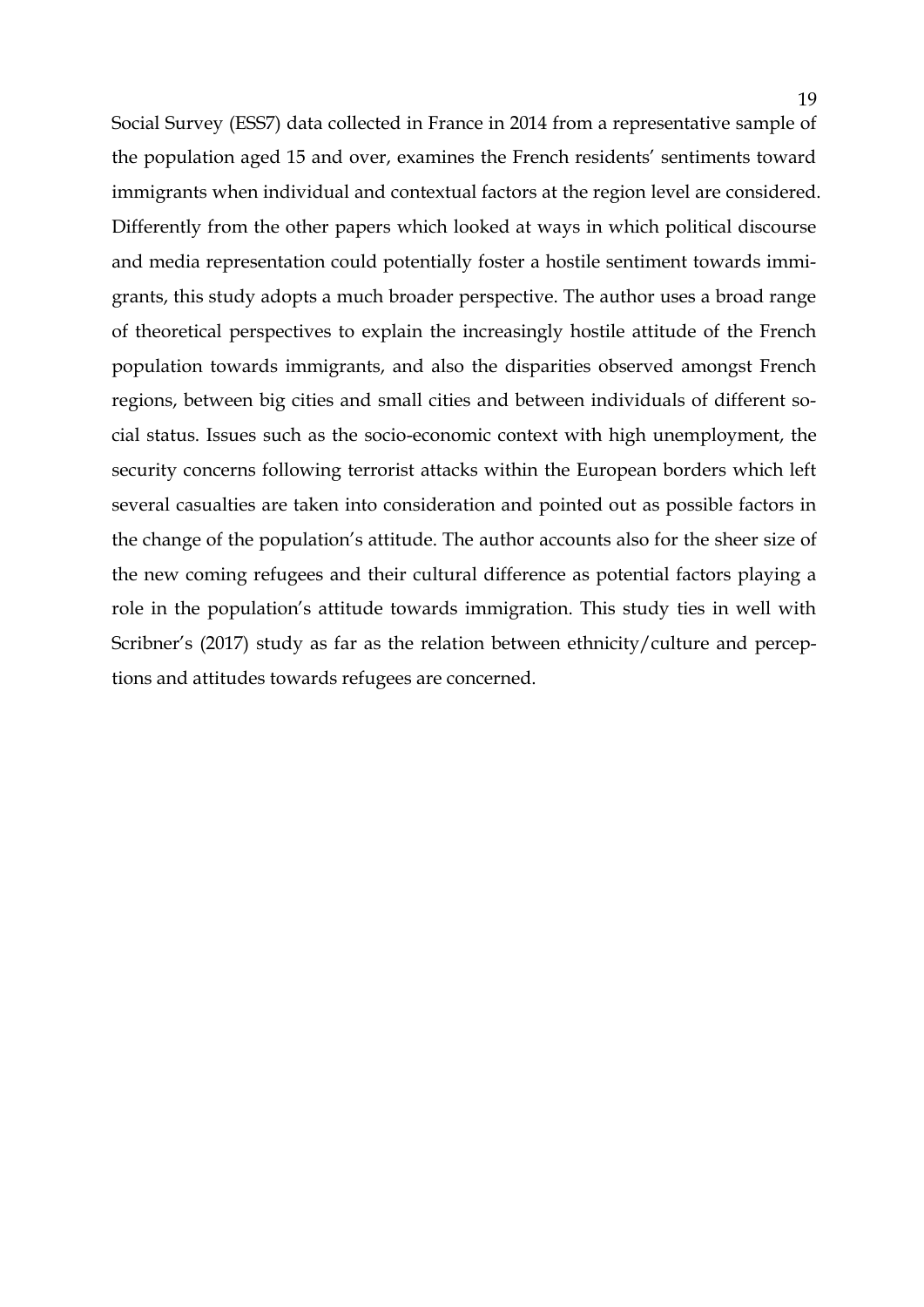# **3 HISTORICAL OVERVIEW ON AFGHAN MI-GRANTS, WHY AND HOW THEY END UP IN EUROPE**

Although a couple of the adolescents taking part in the therapy session were from other nationalities, the group was mostly constituted of teenagers of Afghan origin. The particularity with refugees or asylum-seekers from Afghanistan is their history which had been primarily marked by war. Baker claims that "the area of Afghanistan and the North-West Frontier of Pakistan is no stranger to war. During the period 1839 to 2011, there were no fewer than eighty wars and conflicts" (Baker 2011, p.12). He goes on to say that many of the wars lasted for years and involved battles with lead to countless loss of lives (Baker 2011).

By comparison, countries like Syria and Libya have mostly live in relative peace until recently when the Civil War broke out. The current chapter which serves the purpose of giving a historical background to the Afghan refugee situation also provides justification as to why teenage asylum-seekers from Afghanistan might be in need of therapy as a result of their higher probability of exposure to traumatic events.

### **3.1 The country of afghanistan**

The country of Afghanistan is most famously known in western circles for its wars, the most famous being the October 7 American invasion after the September 11th 2001 bombing of the World Trade Center in New York and the 1979 Soviet invasion of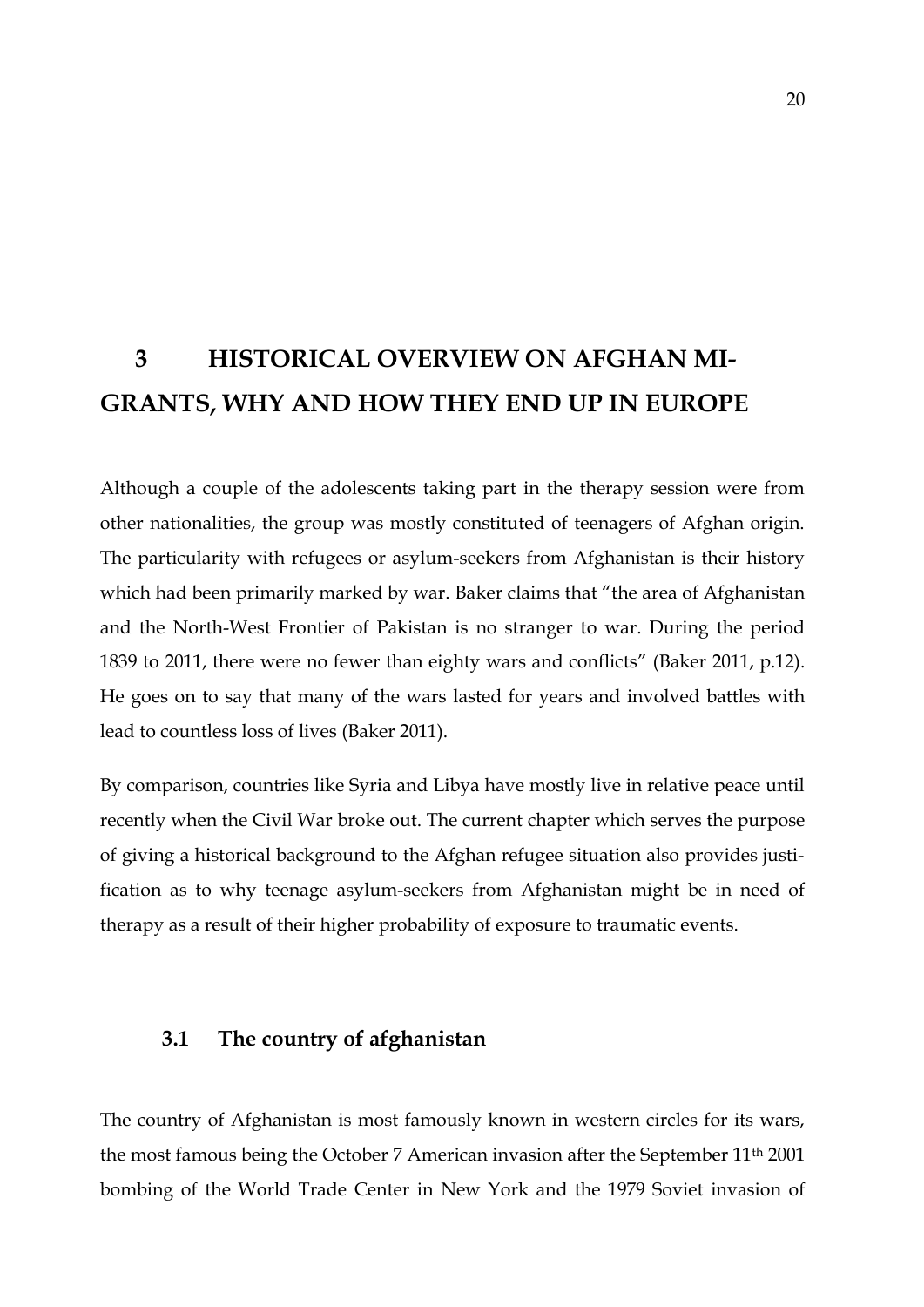Afghanistan which led to multiple years of conflict. Considering the median age of the participants in this group music therapy study, one could say that most of the participants where just a few months old at the time of the American-led invasion or were born just shortly after the invasion had started. That is a war which is ongoing with casualties reported constantly by the media. Afghanistan is also known for its religious fundamentalists who drew media's attention to Burga in the Talibans' rise to power. One could also mention that civil wars whether for religious or ethnic reasons have maintained the country in a state of almost constant war. The Afghan people are said to pride themselves in their country's independent heritage considering that so many countries including Great Britain and Russia have attempted to take over the country without success (Merrill, Paxson &Tobey, 2006).

### **3.2 The afghan people's cultural and social values**

Afghanistan is said to have a population of about 26 million people, an approximation made while taking into consideration that due to the endless wars which have taken place over the years, no proper census of the population has ever been carried out. Some estimates put the overall population at around 25 million and of that number they are claims that approximately 5 million Afghans which is roughly 20% of the population live in refugee camps along and across the borders with neighboring countries. Afghanistan's largest neighbor Pakistan is set to host approximately 3 million Afghan refugees (Merrill et al, 2006).

Of the 26 million estimated populations, the main ethnic groups include the Pashtu's, the Hazaras, the Uzbeks and the Tajiks. Estimates as to what portion of the population is made up of these ethnic groups varies depending on what documents are consulted, but they are all unanimous as to the point that the Pashtu forms the majority of the population with the percentage of between 38-52%. The Tajik follows with about 25%, the Hazara with about 12% and the Uzbek with approximately 6%. There are also many dozens of smaller group, with distinct cultural backgrounds.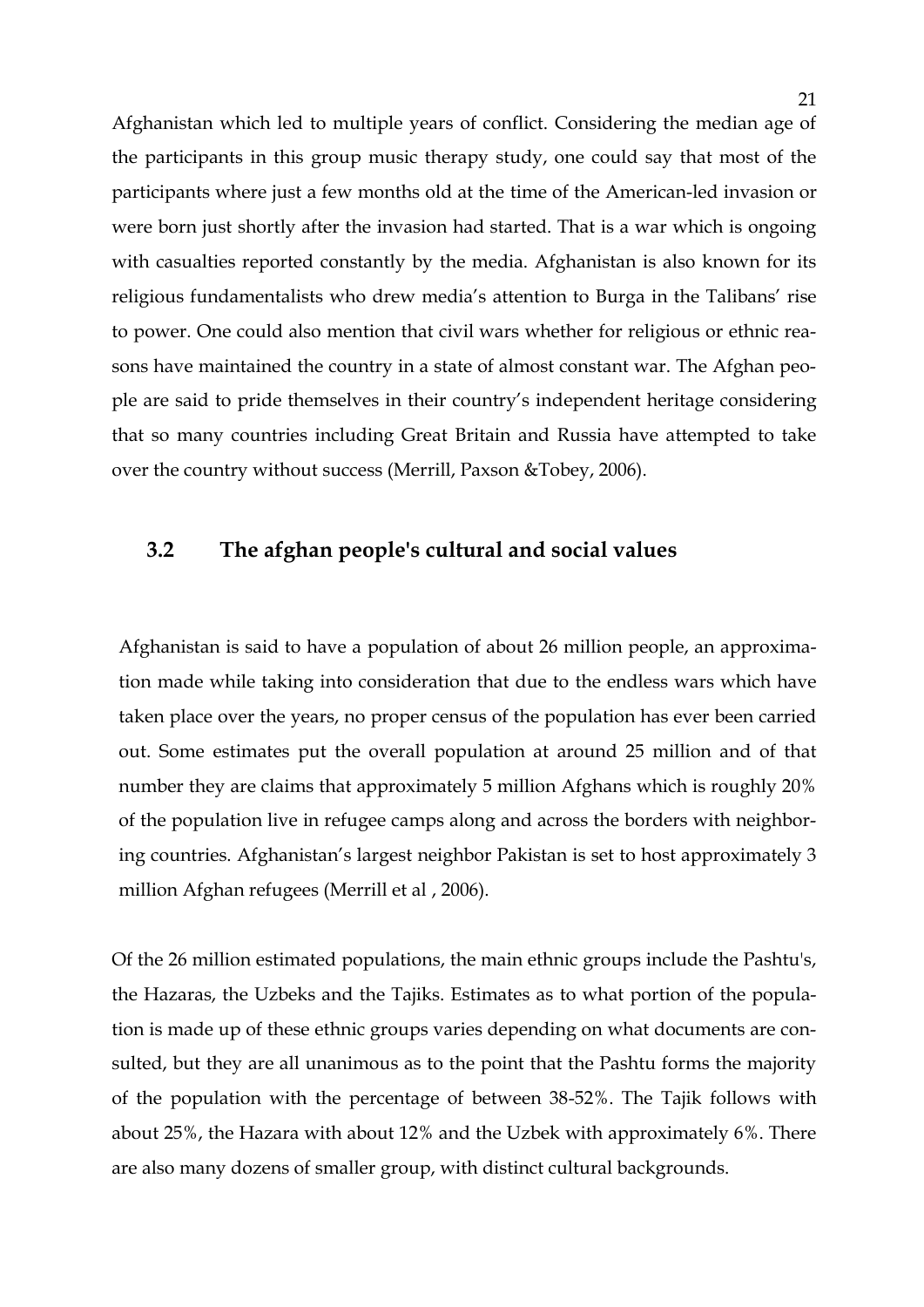Language has been, during the course of this study, one of the main challenges both during the therapy process and the data analysis, as the therapists did not have to deal with one single foreign language but a multitude of them. The participants seemed to be from various Afghan ethnic groups and although the researchers were not aware at the time of the extent to which the languages were different, it appeared during the data analysis that those differences were not tremendous. During the therapy sessions it was possible to observe that to some extend there were some common languages despite the ethnic differences amongst the participants.It appears that "the two major languages in Afghanistan are Pashto and Persian, known in Afghanistan as Dari. Both are Iranian languages. The fact t hat they are related is obvious even to the casual observer, although the histo rical connection is not very close" (Robson & Lipson, 2002, p.13)

It turned out that in Afghanistan most of the languages used either Pashtu or a form of the Persian language including Dari, Hazara and Tajik. As it latter on appreaed "in Afghanistan, all education above primary school i s conducted in Dari, except specific Pashto language study. Pashto speakers ar e frequently bilingual in Dari, but Dari speakers rarely learn more than a few words of Pashto (ibid, p.15). The only problem in the context of our study was that many of the kids had not actually had any formal education as some had spent years from one refugee camp to another before arriving in Europe.

Afghan people are overwhelmingly Muslims with estimates going as high as 98% in some ethnic groups. The difference between the Sunnis and the Shias seemed to be influential just like in other Muslim countries and had been presented in some cases as being at the base of the social tension and even war amongst different factions of the Afghan population. In the case of this study, the therapists were aware of the potential sensitiveness of the religious question and voluntarily stayed clear of it. As a result, religion was barely ever mentioned during the therapy process. In addition, the participants did not seem to be very religious, at least from our observation. Only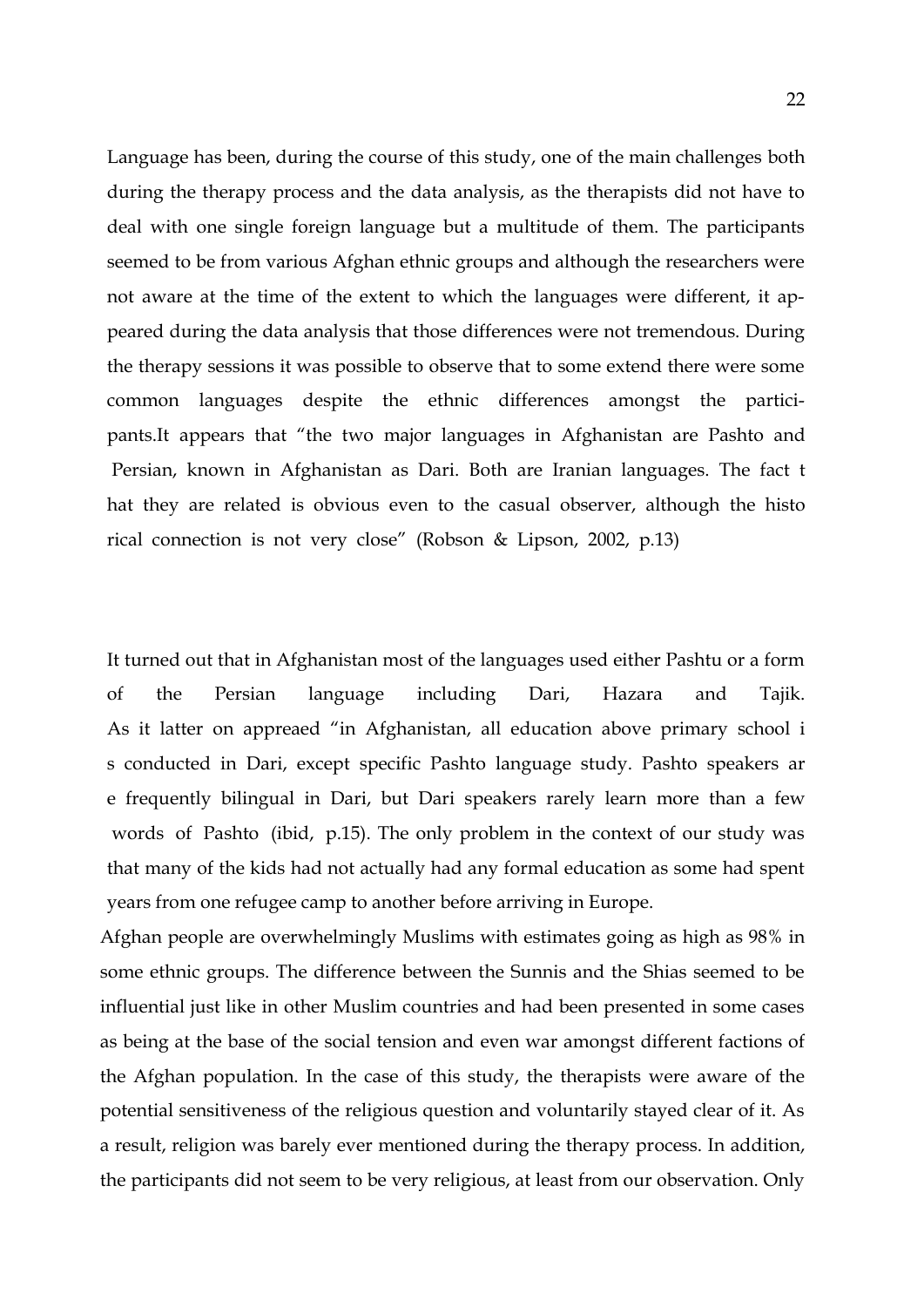one of the girls wore a half head veil and for all the others, there was no outward sign of religion.

This study was designed from the start to adopt an experiential/phenomenological approach and as a result, getting immersed in the Afghan culture and drawing most of the inspiration from it was considered. The researchers therefore attempted to gain knowledge about Afghan music, Afghan dancing styles, other forms of artistic styles and even types of plays which could be used during therapy sessions. It was learned that despite the cultural diversity in the country, many types of art forms were widely popular amongst various ethnic groups. There are various ways though which afghan music differs from western one. Differences can be observed in scales, pitch, rhythm, note intervals, but it is said to be closer to Western than Asian music. Afghans are known to celebrate national and religious feast days, weddings in particular, by dancing publicly. One particular dance form called Attan is often celebrated in the open air and is already a recognizable aspect of Afghan life. It is reported to have stated with the Pashtun before spreading to the rest of the country. The Attan dance about which countless number of videos can be found online played an important role during the therapy process, and our familiarity with it helped in a significant manner.

### **3.3 War and its effect on afghan children's psychological health**

Baker (2011) states that on average in Afghanistan, there has been a war or campaign nearly every two years since 1839, although of course there have been some notable periods of peace. This basically means that there is probably no Afghan person alive who has ever lived under a peaceful Afghanistan. Mental health literature talks of soldiers who keep suffering from post-traumatic stress disorder (PTSD) years (in some cases decades) after the actual events have ceased. For children experiencing similar levels of trauma, one could only imagine the potential impact is has on their psyche. Wizelman (2011) defines trauma as any event/incident involving actual or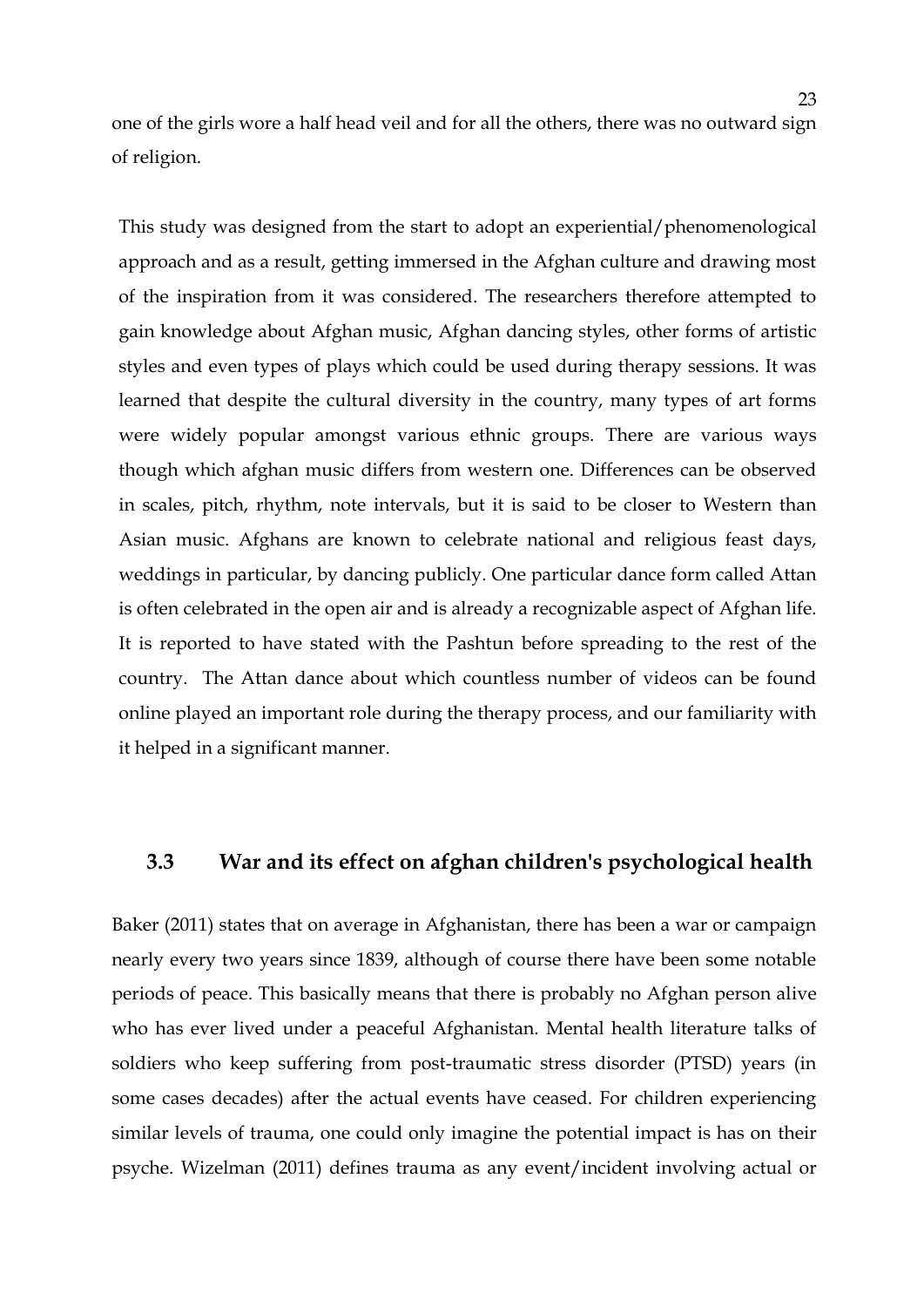threatened "death, or serious injury and is of extreme nature or catastrophic magnitude. The individual has either experience or witnessed it or has learned that it happened to a family member or close friend" (Wizelman, 2011, p. 2). During the traumatic exposure, the person feels intense fear, helplessness and horror. A trauma can be a one-time event with a sudden acute threat to life (type I), or it can be long-lasting and repeated series of events, and consists of extreme traumatization (type II). For the case of Afghan children one can assume that they have potentially experienced both type I and type II trauma, given the nature and length of the conflicts in their country. It is undeniable that if grown up men can develop PTSD as a result of their exposure to war and other conflicts, then children and adolescents who are at a development stage in their life are more likely to have developed similar issues.

Afghanistan is still in a state of war, a war which has lasted already so long that it has entered into the category of forgotten war i.e. war which has succeeded in becoming part of normal life. Most westerners are unaware of the influence that Western countries have had in generating the migration of those same Afghans which they see in the West as asylum-seekers. A certain number of the Finnish population probably has already forgotten that there are presently Finnish soldier stationed in Afghanistan (Teivanen, 2018). The ongoing war is said to have already led to up to 100000 deaths amongst which are countless thousands of civilians. The psychological toll on the Afghan children's mental health is a topic which has been researched, and their need for therapy poorly addressed. Some research have shown that "very few Afghan refugees received treatment for psychological problems in war-torn Afghanistan, where there has been virtually no psychological support. For a population of about 25 million, the reported number of psychiatrists is just 8 and the number of psychiatric nurses and psychologists is 18 "(Robson & Lipson, 2002 , p41).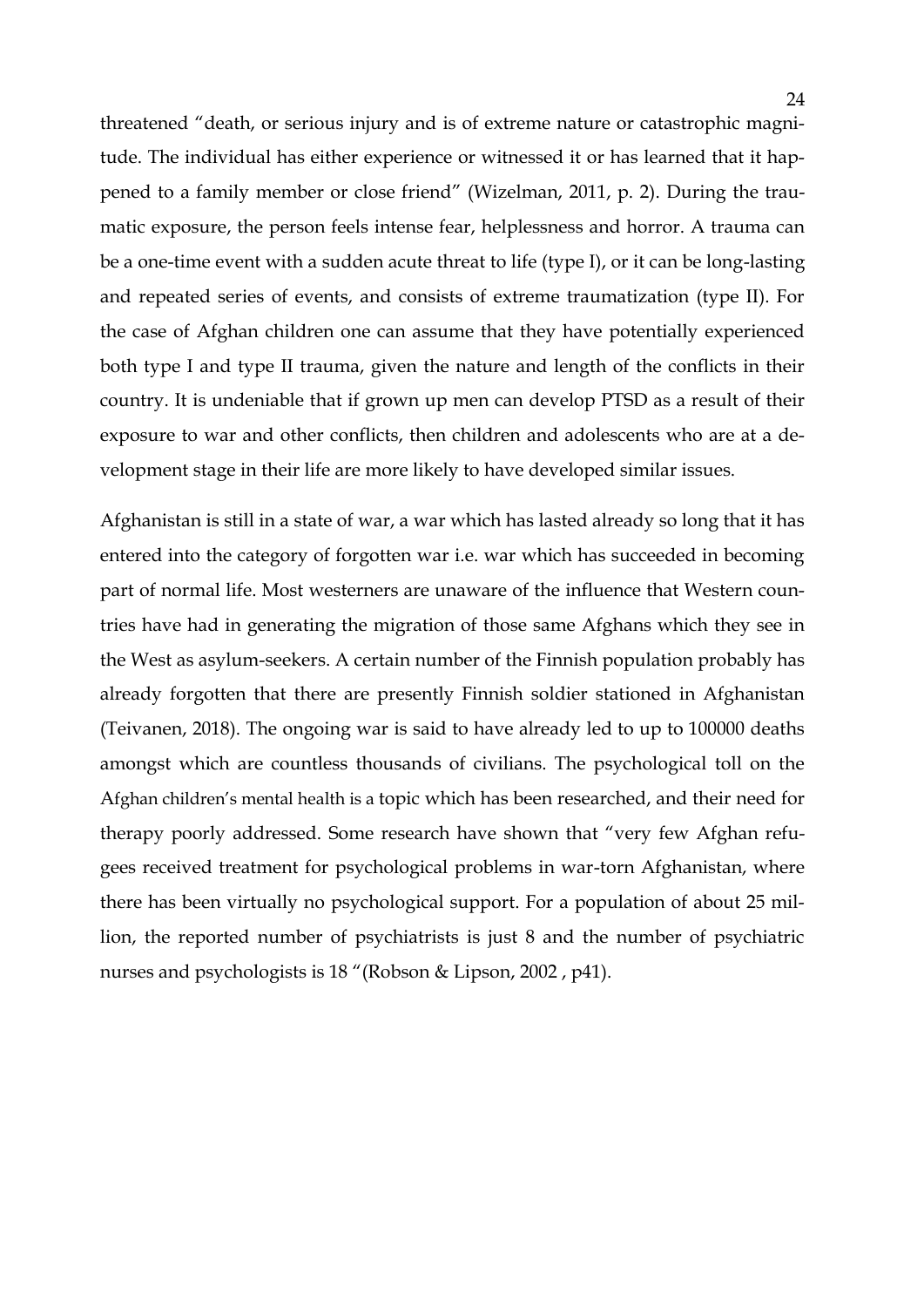### **4 RESEARCH METHODS AND PROCEDURE**

Considering the increase in international migration resulting from war and other forms of disaster, and considering that an increasing number of the displaced is made up teens under 18 year, our study intended to (1) explore the experience of adolescent asylum seekers in a temporary reception center while they go through 20 session of group music therapy, (2) uncover the different challenges that they face and the potential factor which can contribute to their well-being. The main objective was to uncover the "essence" of the participants' experience as this could help care givers and policy makers in dealing more efficiently with adolescent asylum seekers.

### **4.1 Research questions**

The research questions that guide the enquiry were as follows: what do teenager asylum seekers experience as they attend 20 sessions of group therapy while waiting on their asylum application to be resolved, and what factors potentially contribute to their wellbeing. In addition, the study wanted to answer the question of what type of challenges can a therapist face when working with teenagers in a situation of crisis and how do therapists overcome those challenges.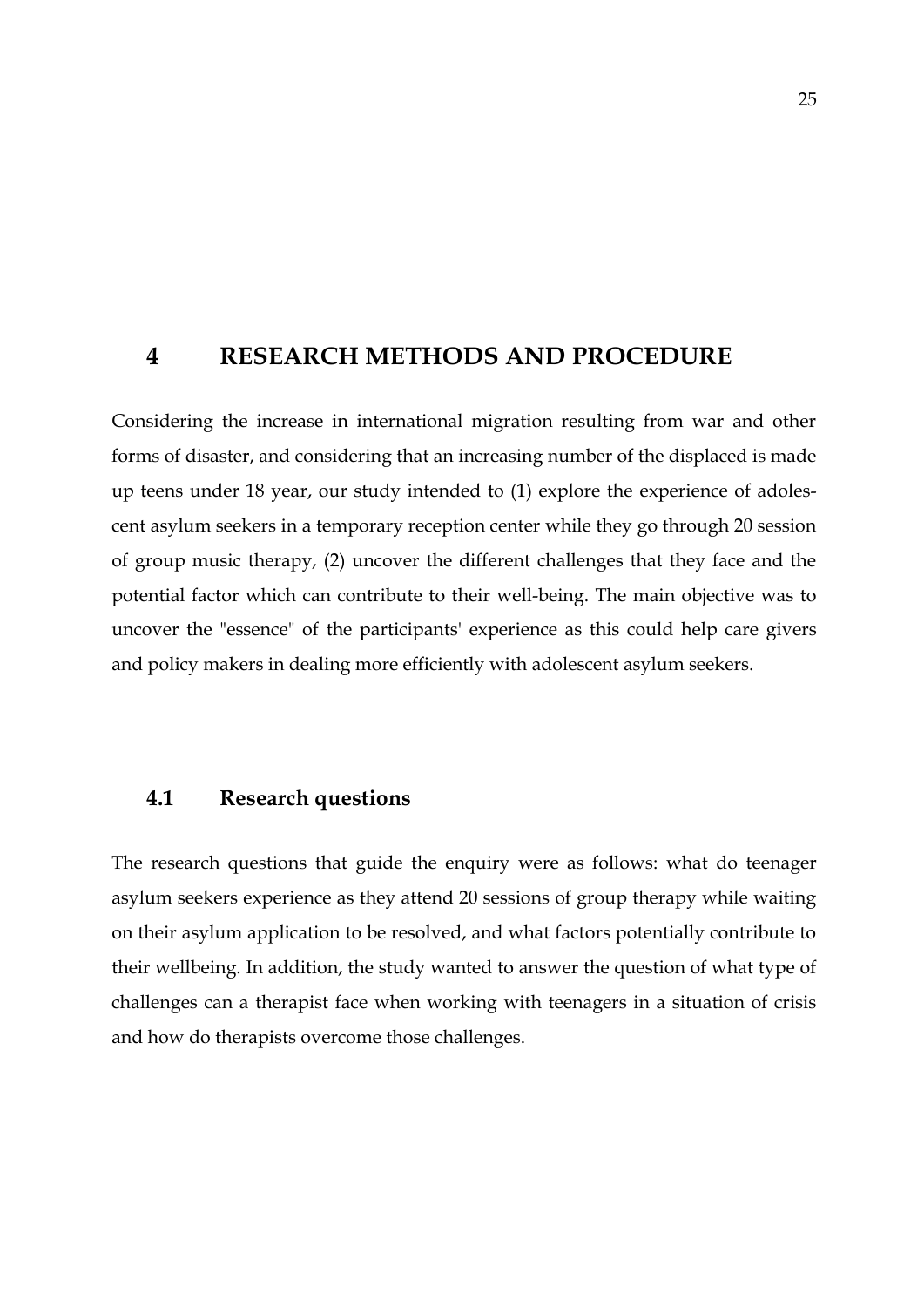### **4.2 Theoretical framework**

This study relied on the theoretical framework of empowerment theory as a philosophical approach to the phenomena being studied. Some of the actions taken by us during the therapy process fitted this definition i.e., they aimed at helping the participants reach a certain goal which they had determined as being meaningful for them, even though those goals were far removed from what we as therapist considered to be part of the therapeutic process. The reiteration of the theoretical framework here therefore serves as both an explanation and a justification for some of the actions taken during the process.

Empowerment could be defined as a repetitive process wherein a person located outside of the power structures sets themselves a personally meaningful goal geared towards acquiring power, takes specifically meaningful actions in order to achieve that goal, and in the process makes observations and reflections on the influence of his actions (Cattaneo& Chapman, 2010, p.647).

For adolescent participants/clients in particular, The Adolescent Empowerment Cycle (AEC) is one theoretical approach that some therapists consider. The AEC has its foundation in psychological theories of adolescent development. It makes a description of processes directed at ensuring that adolescent do not develop a sense of having no role in society as well as promoting self-esteem. The authors link this approach to the process of developing social bonding, helping youths through their action, talents and development of skill to bond positively to positive institutions. The best way to prevent engagement in unwanted social activities in therefore through development of positive social bonding (Jenning et al, 2006).

Solomon sees empowerment as a response to powerlessness. For her, "powerlessness is based on several factors, such as: economic insecurity, absence of experience in the political arena, absence of access to information, physical and emotional stress, learned helplessness that prevents individuals from actualizing possibilities that do exist" (as cited in lee, 1996, p.224)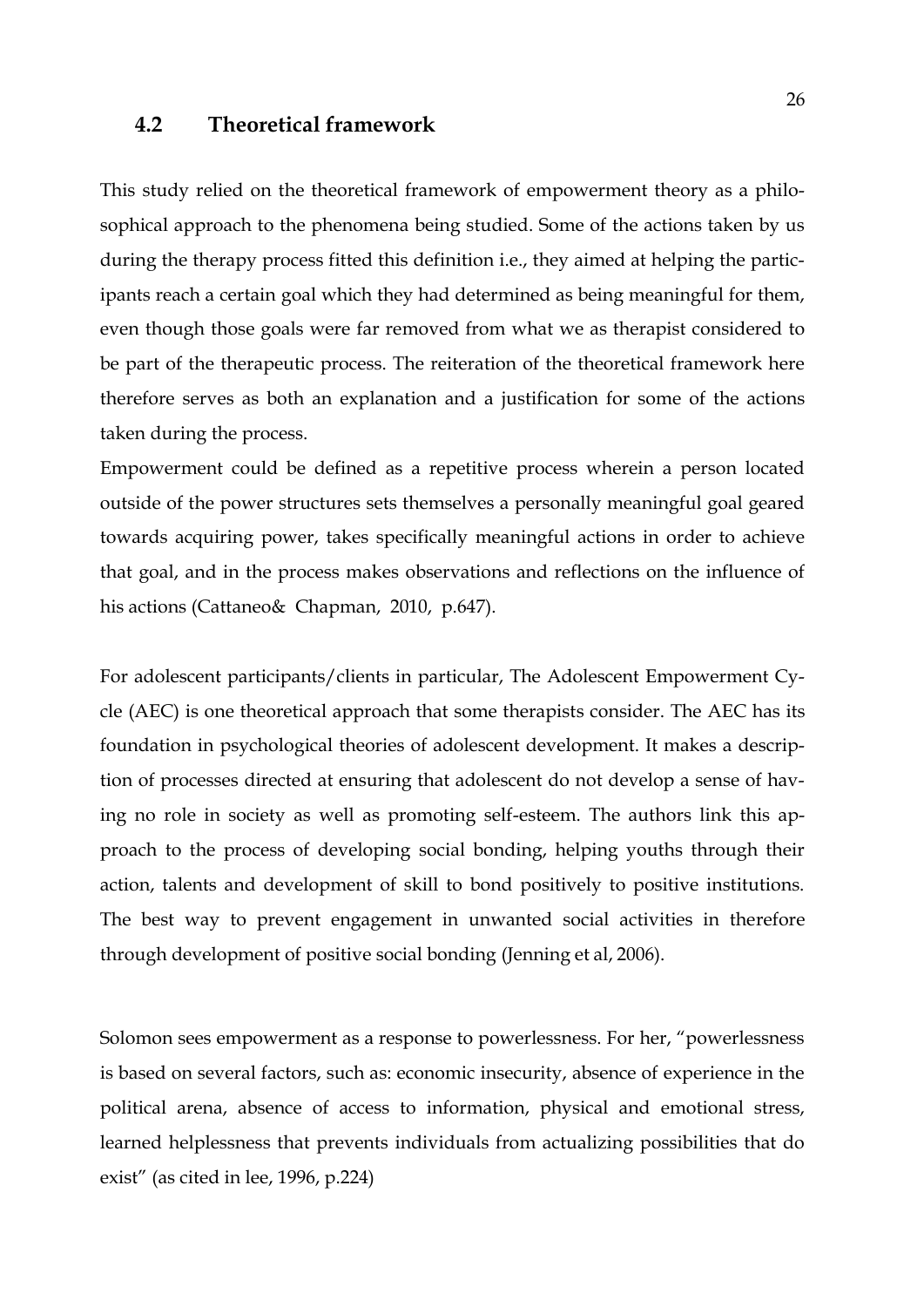Henry (2016) recognizes tree major facets to empowerment: empowerment at the personal level, peer empowerment, and empower men at the community level. Empowerment at the personal level otherwise called us self-empowerment refers to the process of uncovering and exposing one's own abilities. Examples of this might include the use of a certain method for building motivation or to absorb oneself in a favorite pastime to relieve stress. Peer empowerment refers to the ability to bring out each other´s capacity through peers, such as helping and supporting each other in groups of people with similar issues. Empowerment is set to extend to the community level when individuals are members of the community at able to leverage the resources of that group or community in order to invigorate members of the group.

During the therapy process, the choice of activities has been influenced by this understanding of Renblad's approach to empowerment. Empowerment as he understands it should be seen as encompassing four main aspects. It could therefore be seen not only as a process, but also as performance, a perspective and in some cases as an indicator of outcomes. As a perspective, empowerment could be a philosophy that supports the idea the idea of people and qualified and equally valuable. As a process, empowerment is liked to activities where people take part and collaborate. When seen as a performance, empowerment is closely related to a person's perception of self as well as the skills and knowledge acquired though opportunities and experiences. Empowerment could finally according to him be seen as outcomes which indicate progress in the process.

Therapy should emphasize on supporting the patient's strengths and potentials rather than dwelling on their flaws and pathologies. It should recognize and acknowledgment only resources and potentials support the development of skills and abilities that will help the promotion of self-determination (Rolvsjord, 2010).

Daveson (2001) argues that music therapy is fundamentally of tool of empowerment for the client, and thus, allowing the philosophy of empowerment to guide therapy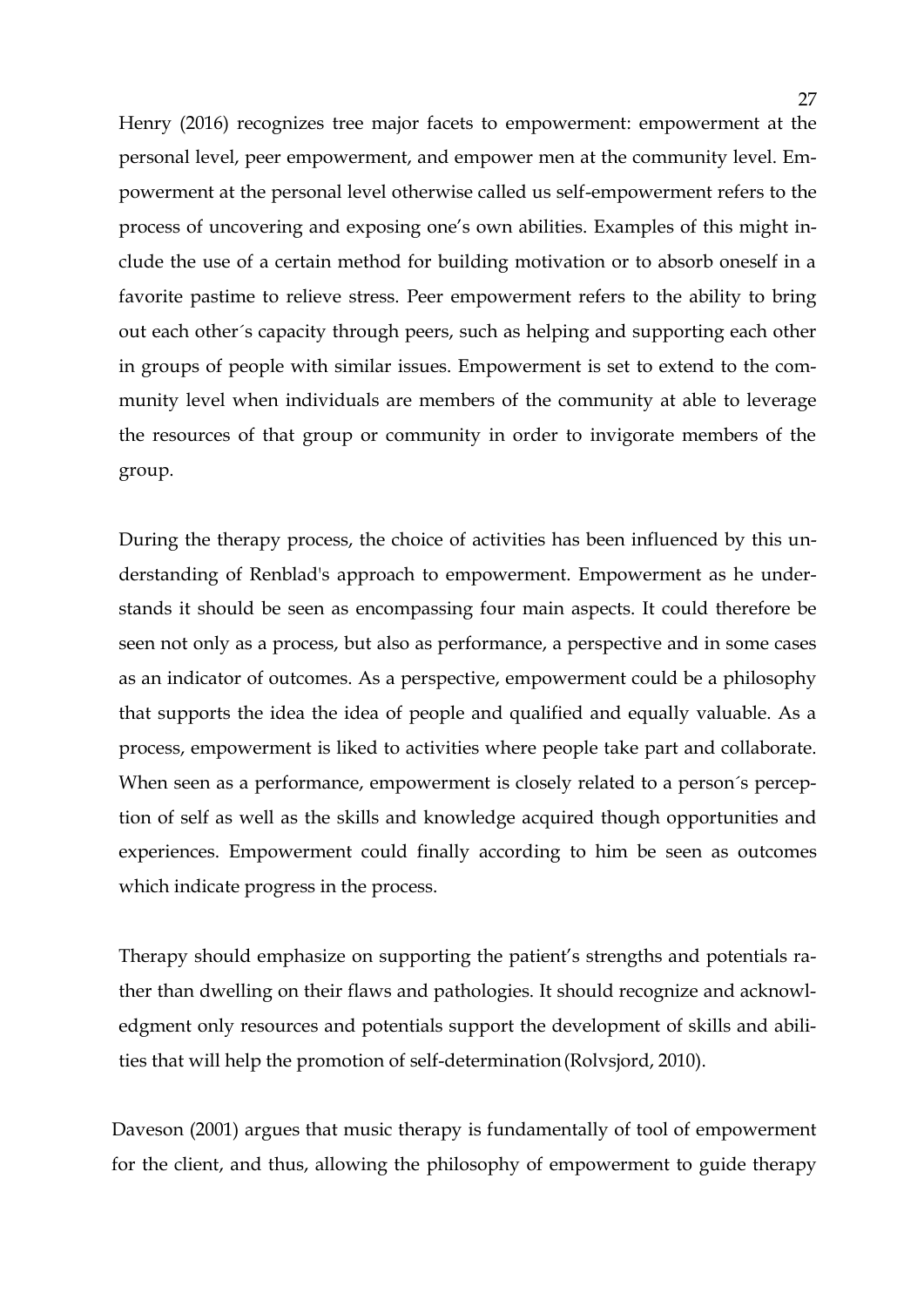would not result in any need for change in music therapy practice. She supports the idea that "empowerment is intrinsic to, and a consequence of, music therapy practice in general and goes on to argues that this is primarily due to the empowering action dimensions in music therapy practices and. That viewing of therapy as empowerment results in a conceptualization of music therapy which could be somewhat different from that derived from medical or psychoanalytical discourse" (Daveson, 2001 p.30). Bruscia (1998) for instance defines music therapy as a process wherein one person (the therapist) offer help to another (the client) who is in need of help.

Daveson's approach despite its potential flaws is nonetheless very suitable to a study such as the current one with the context in which it is carried out. An additional support for this empowerment philosophy comes from Townsend who challenges the idea of therapists as professional helpers and argues in the following quote, that empowerment moves us toward interdependent processes and egalitarian relationships: "Processes that enable participation can be described by adapting an old proverb: You can care for people for a day: but if you educate people to become involved, you have helped them to care for themselves and others for a lifetime. Participation engages people as activists in shaping their own lives. In contrast to the one-way dependence underlying care giving, participation is enabled in two-way, interdependent processes that generate empowerment for us all"(Townsend, 1998, p. 1).

Empowerment is seen by Kieffer (1984) as a process wherein an individual interacts with his environment with the outcome being the transmutation of the sense of self which moves from a position of worthlessness to one of power and assertiveness with the possibility to influence social and political changes. The end result of the process is the acquisition of skills founded on knowledge and aptitude, whose main components are being conscious of political movements, being able to take part with other in organized activities and the potential to deal with frustrating outcomes as well as to make an impact over one's habitat.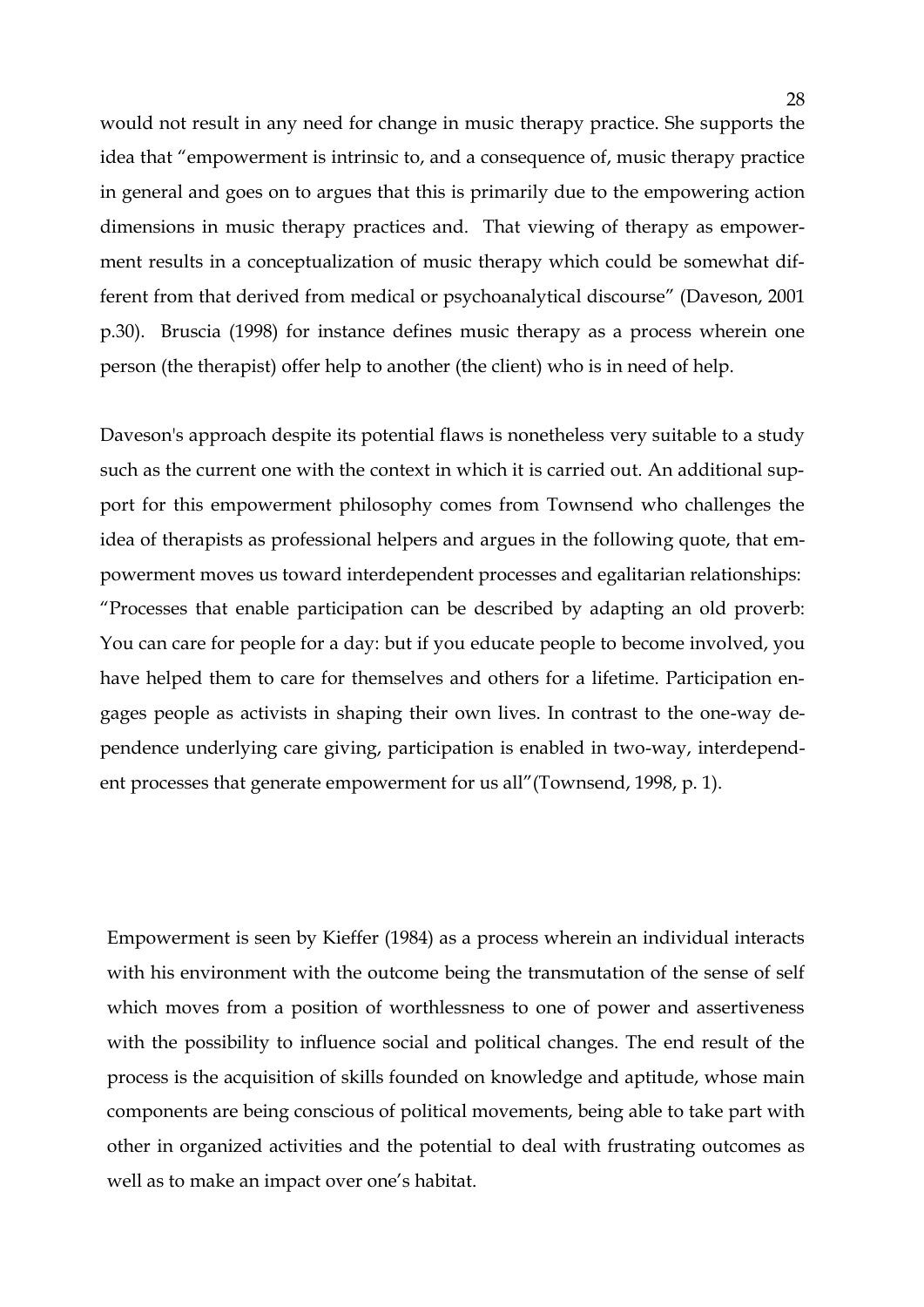### **4.3 Methods**

#### **4.3.1 Research Design**

A researcher conducting study in any field, is expected to design a method to apply as a guide, helping to lead the enquiry throughout the whole the research process. This study is no exception to that rule, and the research methodology has played a major role in the enquiry given the nature of the problem and the objectives. All major books focusing on research methodologies agree that research methods could be categorized into three main groups. Those include with no specific order of importance qualitative, quantitative and mixed methods (Robert, 2010). The main features which separate these categories are the varied number of designs used in conducting inquiries and each category's specific protocols used in data analysis.

While approaching this study we considered the use of qualitative research approach which seemed to be the most appropriate in answering the questions raised by the study. Given that the study intended to understand in what way adolescents living in a temporary reception center experience going through 20 sessions of music therapy with two therapists, qualitative research proved to be the most appropriate.

This was also reinforced due to the fact that concepts such as meaning and subjective experience are better approached by a qualitative method. Another justification for choosing qualitative methods was the fact that not much is known about the challenges of doing music therapy with adolescents in a situation of crisis. Creswell (2007) while talking about the study of the phenomenon which is still mostly unknown to the majority of people, recommends that the researcher adopts a qualitative approach as it would be the most suitable in helping to uncover what is unknown about the phenomenon.

Creswell (2013) defines qualitative research as an approach for uncovering and gaining understanding of the meaning which people assigned to issues which they face,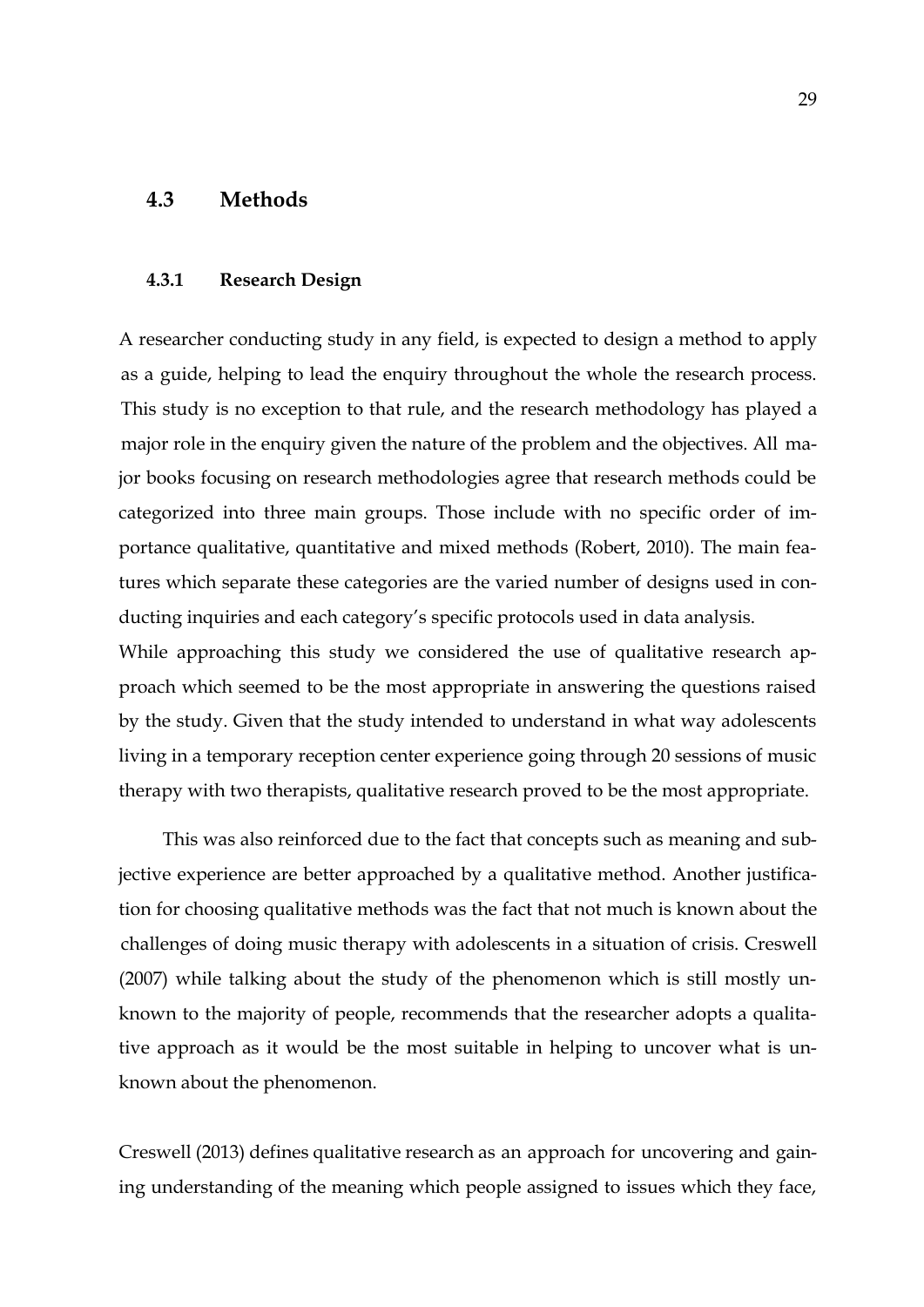be it interpersonal or social. He claims that the process of research comprises a number of elements such as questions and strategies as well as data collected in the settings where the participants reside followed by an inductive analysis of the data going from individual themes to form generalizations and in the final step the researcher proceeding to systematically interpret the significance of his observations. For Creswell, researchers interested in specific meaning and who value shedding light on complex situations should engage in an approach to doing research that gives primacy to an inductive style.

This broad definition of what qualitative methodology is about helps us grasp not only how the inquiry is conducted but also how the researcher gets to his/her final conclusion. This however leaves us with multiple unanswered questions given that a qualitative approach is almost an umbrella term under which half a dozen methods are listed. We therefore had to narrow down the methodological approach to be taken for the current study. Most literature on research methodology recognize specific designs in qualitative research: case study, grounded theory, narrative, ethnography, or phenomenology. For the current study, phenomenology was adopted as the bestsuited design.

After making the decision to use a phenomenological approach to this study we still had to narrow down what specific branch of phenomenology would be most suitable for this study. Research literature recognizes some main branches in phenomenology: hermeneutic phenomenology, transcendental phenomenology, empirical phenomenology, and psychological phenomenology. Amongst those different methods, one seemed to be much closer to what we intended to do with our study. Psychological phenomenology is said to be an approach which focuses more on the researcher's description of the experience relieved by the study participants and less on the interpretation that he makes of those experiences.

Moustakas (1994) give a very concise outline of the different steps that the researcher should take when conducting a study of this nature. He recommends that the researcher engages in a five-step approach which would include: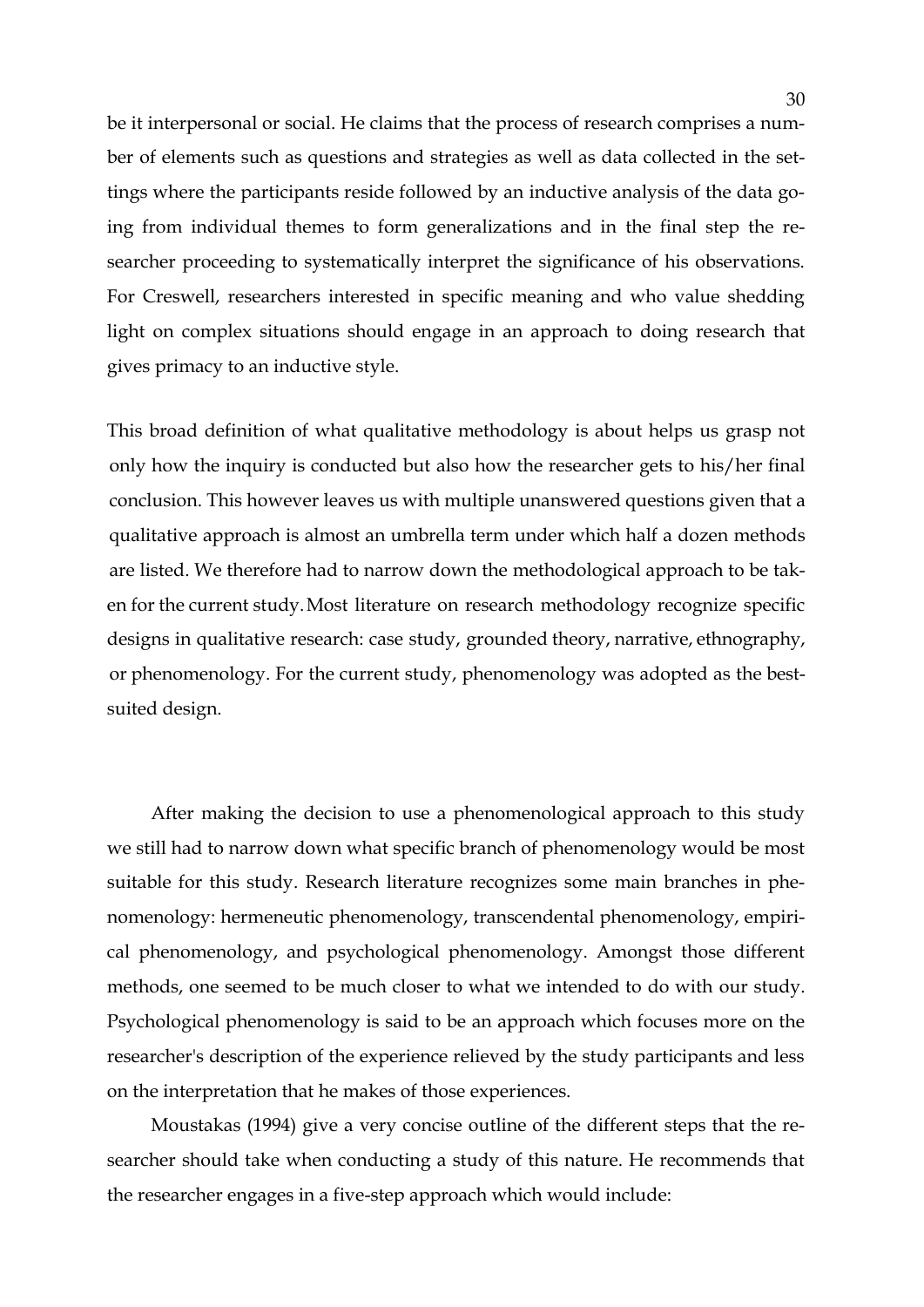-Making a proper identification of the phenomenon which one wants to study;

-Do what he calls bracketing one's own experience which means defining and separating one's own experience from the phenomenon that is being studied so much that they would be no interference;

-Conduct a data collection from multiple persons who have been part of the phenomenon;

-Proceed with the data analysis by condensing the collected information to meaningful statements or quotes and then combining those statements/quotes into specific themes;

-In the last step of the process the researcher would focus on describing in a consistent manner the experience of his participants both in a textural and structural way. The subsequent textural and the scriptural description would lastly be combined to give a more general essence of the experience (Moustakas, 1994)

When the researcher is interested in the study of the specific phenomenon and the particular features of the shared experience of multiple individual who experience the phenomenon, phenomenology is a research methodology is the most appropriate. The findings could be useful for both researchers and policymakers as day would help in developing practice or in forming policies as well as help in deepening the understanding about the phenomenon being studied (Creswell, 2007).

In our case, the study intended to (1) explore how adolescent asylum seekers experienced going through music therapy while living at a reception center, (2) help to develop better practice in dealing with this age bracket of the population which is likely to increase as forced migration continues.

Qualitative inquiry is for the researcher who willing to do the following:

(1) Commit to an extensive time in the field. The investigator spends many hours in the fields, collect extensive data, and labors over field issues of trying to gain access, report, and an "insider" perspective;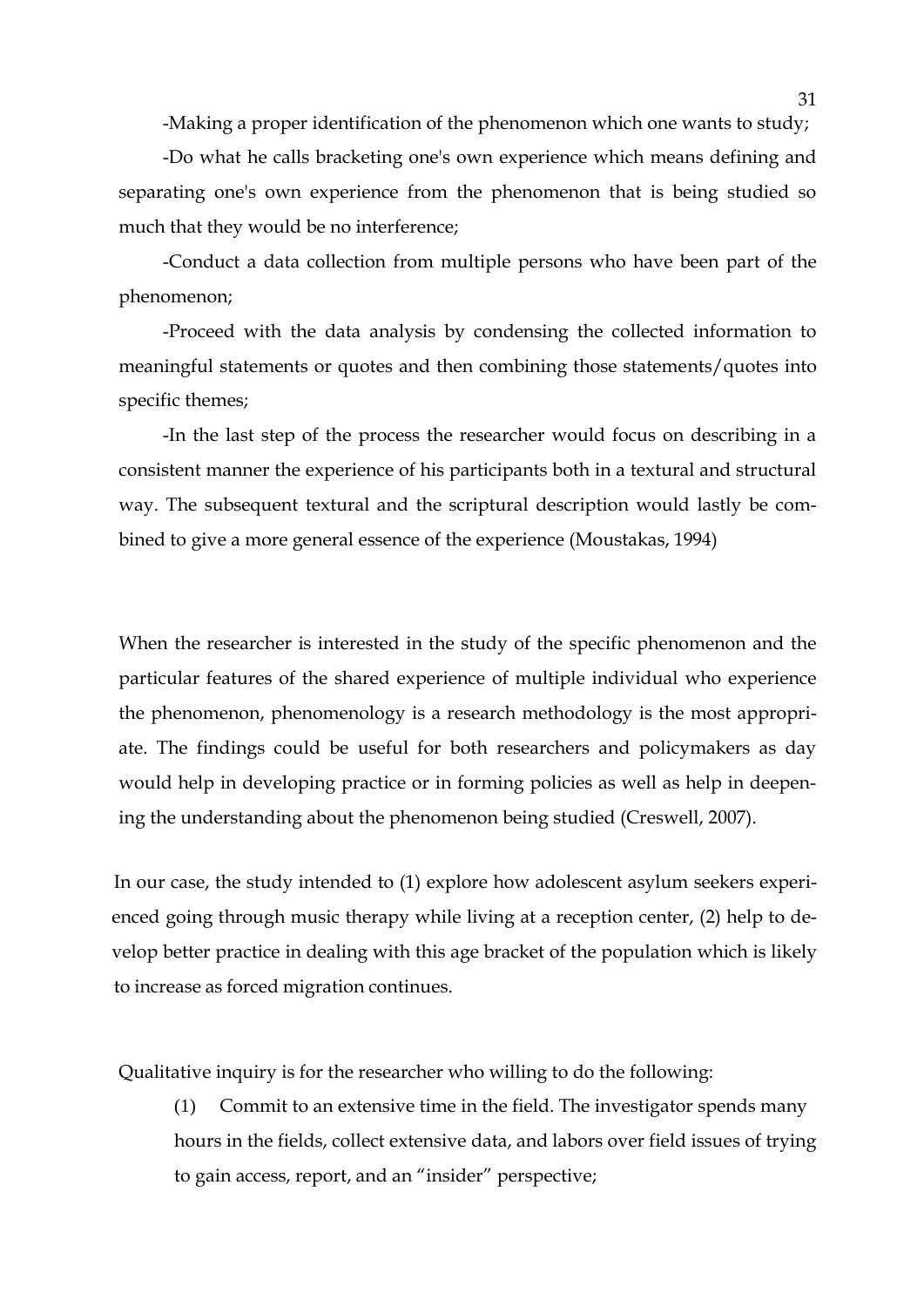(2) Engage in the complex, time-consuming process of data analysis through the ambitious task of sorting through large amounts of data and reducing them to a few themes and categories. For a multidisciplinary team of qualitative researchers, this task can be shared; for most researchers it is a lonely isolated time of struggling with the data. The task is challenging especially because the data consist of complex text and images;

(3) Write long passages, because the evidence must substantiate his claims and the writer needs to show multiple perspectives. The incorporation of quotes to provide participant's perspective also lengthens study; and

(4) Participate in a form of social and human science research that does not have firm guidelines or specific procedures and is evolving and constantly changing. This guideline complicates telling others how to plan to conduct a study and how others might judge it when the studies completed (Creswell, 2007, p.41).

Merrian (2009) makes the claim that all qualitative research is phenomenological; however the phenomenology should be seen not only as a research methodology but also as a philosophical approach. In a sense all qualitative research has a philosophical approach, and because with the case of phenomenology one would be dealing with both the methodological and philosophical approach being phenomenology, this could lead to confusion. It is indeed important to mention that because the philosophy of phenomenology is also an underlying part of qualitative research, some can be easily tempted to believe that all qualitative research is phenomenological.

### **4.3.2 Population and Sample/Participants**

The research participants for the current study consisted of adolescents mostly from Afghanistan who were living at the moment of the research in a temporary reception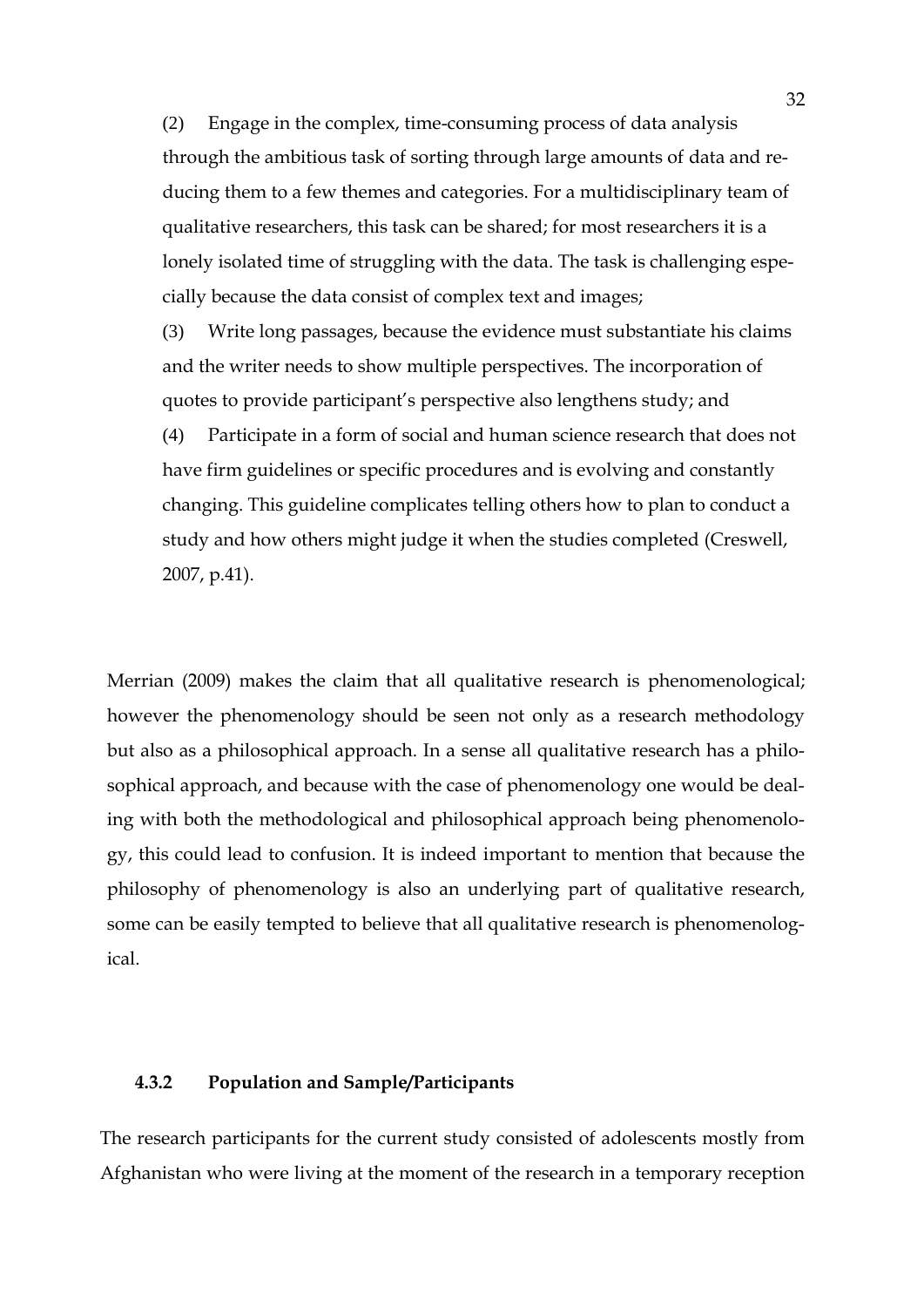center for asylum-seekers reserved for teenagers aged between 13 of 18 years old. The initial idea was to enroll 4 to 6 teenagers who showed interest or were in need of group music therapy. The center initially proposed a list of six teenagers amongst which four of them where recommended by the nurse based on their symptom and an additional two had declared to want to take part in the group therapy project.

France (2007) recommends that in order for clients to experience the therapeutic advantages of group participation, there should be at least four members. This size makes possible group interactions that focus on persons at various stages of crisis resolution, and it allows each participant to have his or her concerns addressed. On the other side of the size issue, groups must not be so large that participants receive insufficient individual attention. In order for each member's crisis to receive adequate consideration, no more than eight clients should be involved in a session. Polkinghorne (1989) has a similar view and recommends that the researcher includes 4 to 6 individuals in group therapy who have all experienced the same phenomenon. Upon initial examination of the participants, we declined to enroll two of them due to the severity of the symptoms. Those included potential harm to others (physical violence) or to themselves (self-harm). The decision was therefore made to work only with those participants whose issues could be resolved within the confines of the school project as it was the case for ours. Due to many factors which I explain further down, the initial 4 to 6 member group therapy ended up being a messy project with participation numbers varying from one session to the other between three and thirteen participants. New members kept coming also throughout the whole process. Although we initially got worried by our inability to maintain a constant homogeneous group throughout the process, we soon understood that there were also advantages having the group situation as it was at the time as can be attested in France statement:

"Most groups operate on a rolling admission plan, so that new members continually join the group. This strategy offers the therapeutic advantage of allowing new participants to encounter other clients who are well on their way to resolving their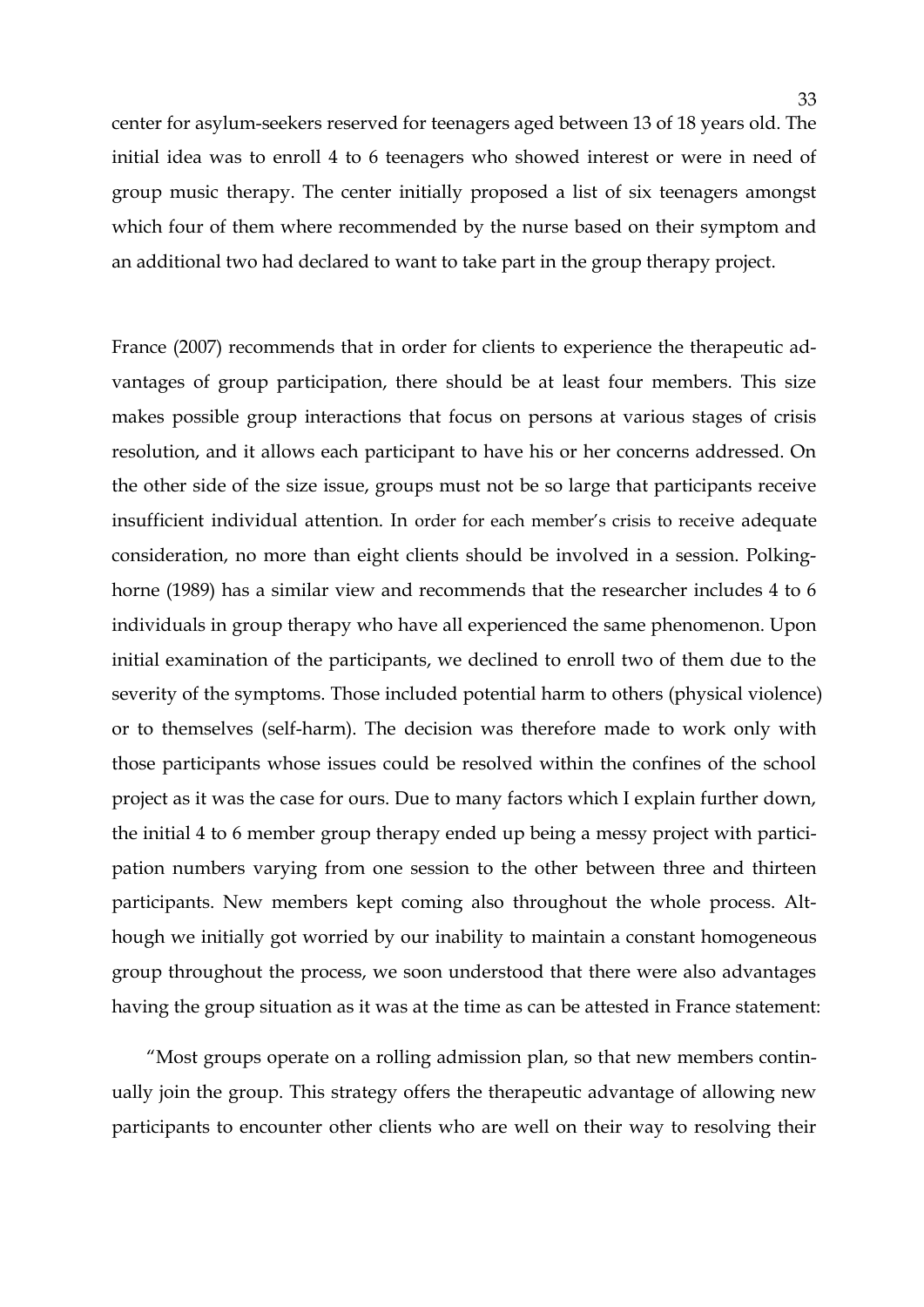crises. Seeing such concrete examples of progress can give realistic hope to new members and can facilitate adaptive problem solving" (France, 2007, 160).

As far as data collection is concerned Merriam (2009) supports the idea of using phenomenological interviews as the main method in data collection in order to gain a good grasp on the essence or the fundamental structure of the meaning of the phenomenon which we investigate. The present study, however relied on the much more broader method of data collection, including recor dings made during therapy sessions, observation made during the therapy ses si-

on, the therapist own personal diary, and the conversations between the cotherapi sts. Conducting a phenomenological interview requires a form of self-preparation from the researcher. This includes a process through which the researcher examines his or her own experiences in relation to the phenomenon studied. This serves the purpose of partly examining dimensions of the experience and partly developing an awareness of ones prejudices, points of view and personal assumptions (Merriam, 2009). She borrows from Moustakas (1994) the concept of Epoche a Greek concept which she uses to express the attitude that one has when refraining from making judgments. By that process it is understood that the researcher's assumptions and prejudices are set aside to make it possible to view the phenomenon from a naïve, fresh perspective.

We could however question the importance of "bracketing" for the outcome of the study. To answer that question, Merriam explains that in order to examine the content of consciousness itself, it is necessary that our assumption and prejudices be "bracketed" or be at least temporarily set aside (Merriam, 2009). Following in others footsteps, I decided to set aside my bias by expressing them in the introductory chapter of this study. I later one realized that even my experiences in the school's therapy room and my preconceived idea about what therapy should look like constituted biases which could influences my approach to the phenomena being studied. After having set aside one's biases, the research should be concerned with what type of questions to use in order to gain a good understanding of the phenomenon. Cre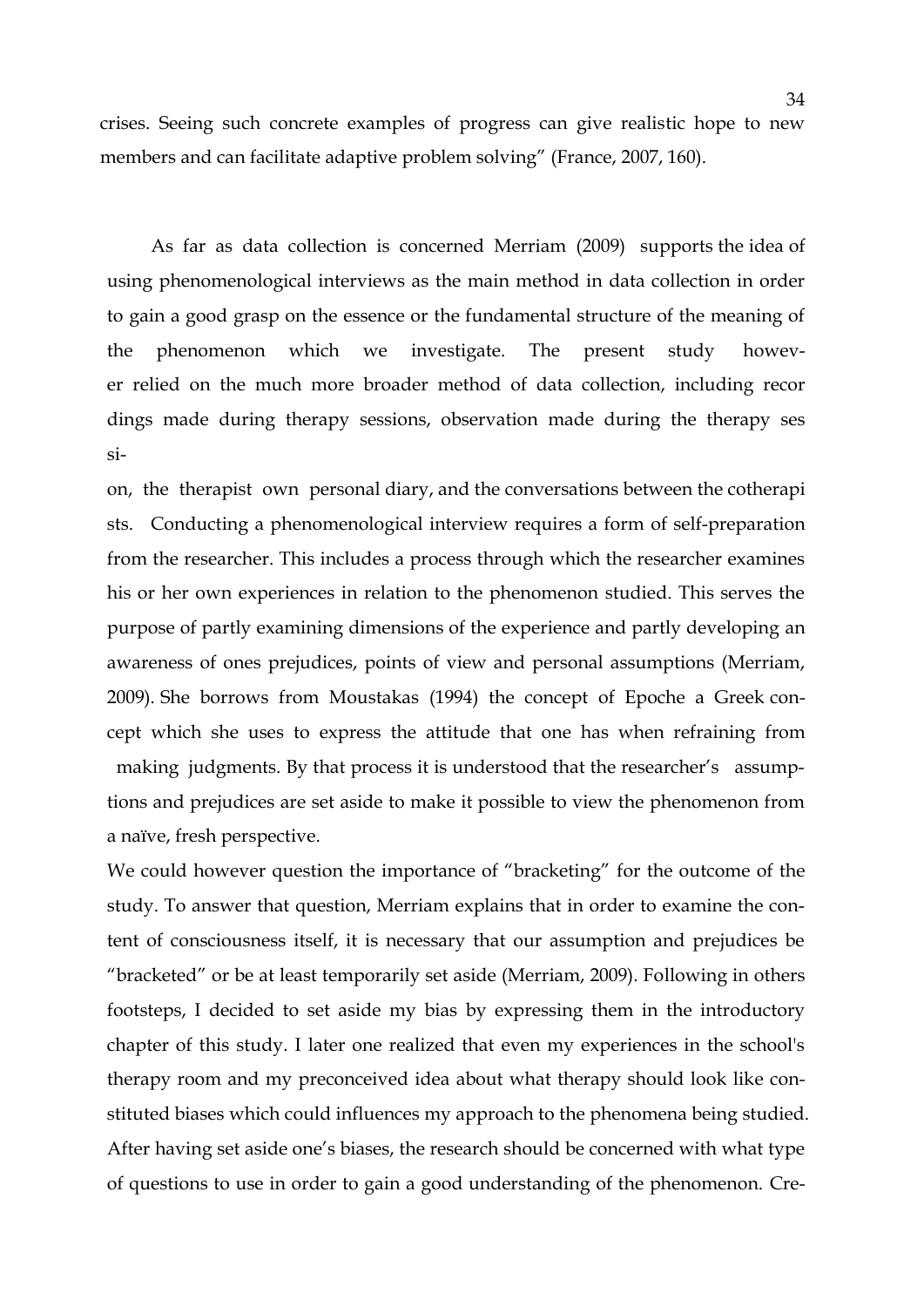swell (2007) proposes a simples approach to help solve those issues. He advises that the researcher uses questions such as:

-What have your experience been in terms this phenomena (going through 20 sessions of music therapy while living here in the reception center)?

-What major situation or factors have had an impact on how you experienced this phenomenon (going through 20 sessions of music therapy while living here in the reception center)?

In qualitative research, the researcher becomes closely involved in the questions being asked. This is strength and brings much insight to the research, but detachment and reflection are needed to gain more. It is essential to have effective supervision and the opportunity to reflect with colleagues on the themes emerging to achieve this. When carried out with experienced colleagues, there is also the opportunity for the validity of these themes to be challenged before they become entrenched beliefs (the oasis method). For this project, having a co-therapist who shared similar ideas was useful, helping to reflect on specific observations made during therapy sessions, and having the possibility to consult with our school mates as well as our teachers played a significant role.

### **4.4 Methodology**

During the data collection process, emphasis was laid on the different musical activities and other similar activities used during the therapy sessions; body percussion, drawing, drum improvisation, improvisation vocal expression/rapping, dancing, some performances, dialogical communication and so on. The narration of the content of these activities will constitute one aspect of the experiential/phenomenological aspect of the process. The last interview questions during the ultimate therapy session will constitute another part of the phenomenological process.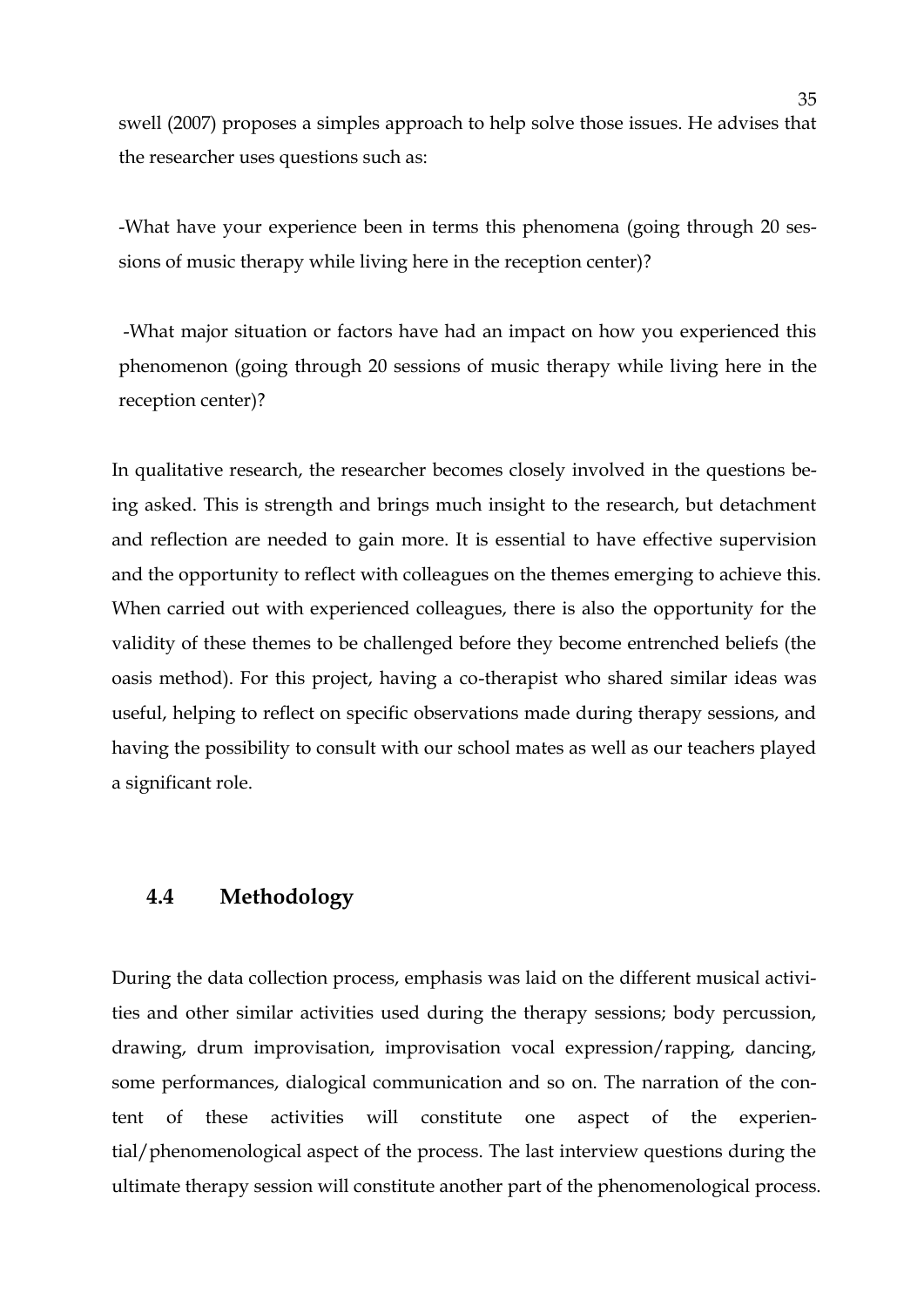The potential major themes that could arise from the data were first observed and underlined by the therapist themselves during the first part of the process, and verification was made during the last part of the session to see if the observations made by the therapist and the thematic expressions of the participants during the last session coincide.

Potential major themes which can then arise from the process could be: confidence, courage, mood control, identity formation, and so on. Among those potential themes some could be linked to specific participants who have noticeably exhibited them during the therapy process and their perspective could be highlighted during the analysis.

During the process, one could emphasize the difference between implicit meanings for instance, gestural behavior, observed shyness, calmness observed by the therapist during the earlier part of the process, and the subsequent triangulation could be made upon further analysis of the last therapy session.

The experiential/phenomenological process for the therapists is directly included in the narrative process and is justified by the concerns to address the therapists during the last session. It appears that the participants also perceived this phenomena as one in which the therapists were not mere observers studying them, but an entire part of the process. That observation was justified by the question which they addressed to the therapists towards the end of the last session. They wanted to know what it had been like working with them and were concerned as to whether the therapists were able to collect sufficient data for their school project. They were also concerned about their attitude during the process and wanted to know if they misbehaved. As a response, we reiterated our goals as expressed to them during the first contact. We reaffirmed that the therapists' interest and goals were not only to contribute to Academy knowledge, but also to make a significant impact in the lives of those who were taking part in the process.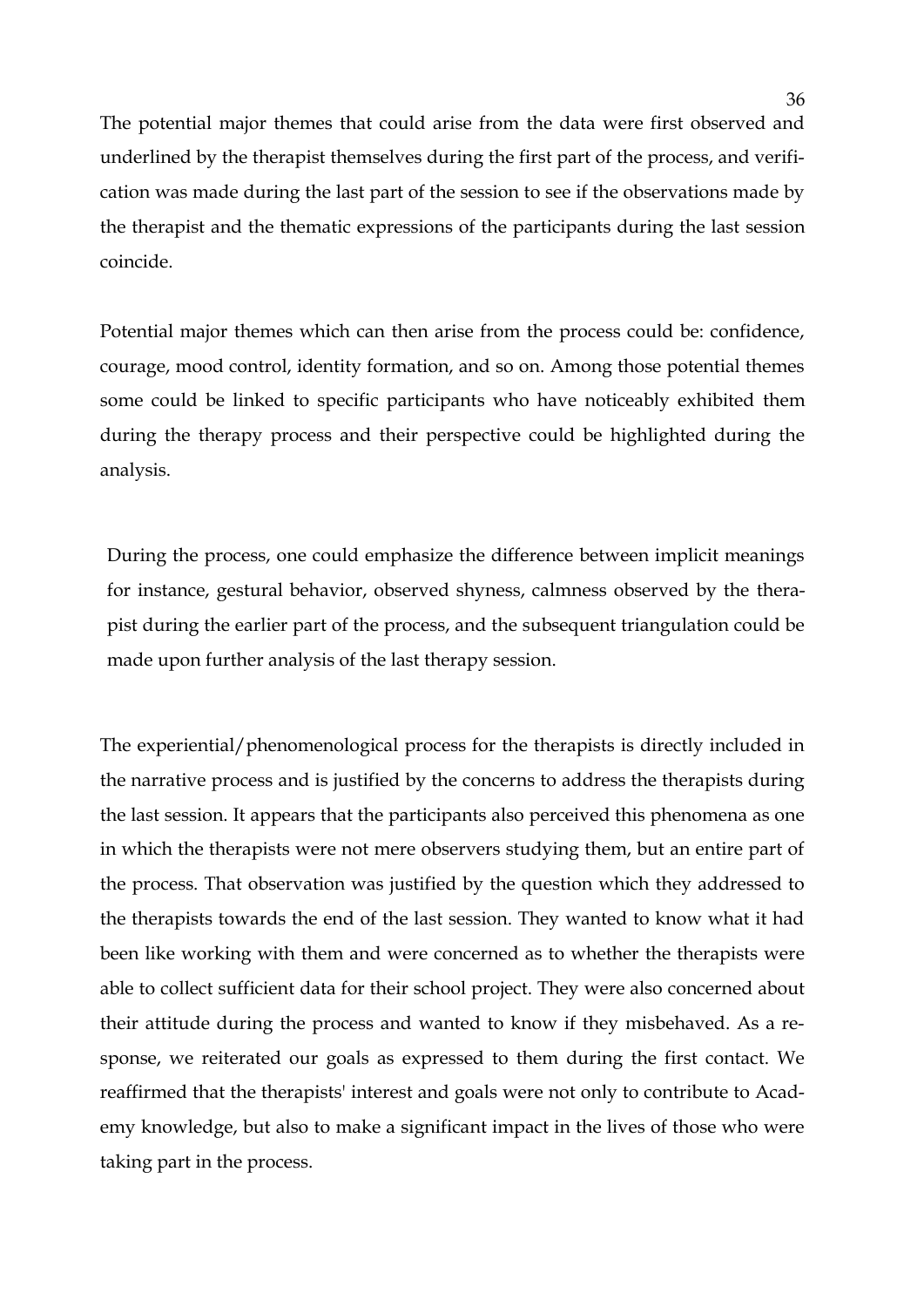#### **4.4.1. Music's Function: What can music therapy bring to Adolescents in crisis?**

As we already mentioned earlier the whole therapy process served the purpose of creating some specific conditions during which two main objectives would be attained. On one hand, the therapist would provide participants means to benefit from what music therapy as a treatment modality can offer, while at the same time using the whole process as a means of collecting data in order to contribute to academic knowledge. In order to do so, however, one had to answer the question "what is the purpose of music therapy?" In order to be able to pretend to bring any form of help, the adolescents with whom we were supposed to work had to re-examine what music therapy can potentially offer them and what is the best approach to accomplish it. The research on music therapy with adolescents makes mention of many functions and each piece of research provides different types of information. Relatively few focused on the treatment plan, in which assessment, planning, treatment and evaluation strategies are outlined (Davis, Gfeller and Thaut 1999).

Mcferran (2010) reviewed various articles on the topic and noticed that most of these materials described working towards a number of outcomes for clients, rather than focusing on only one goal, and even within the categories created, it was common for at least two types of outcomes to be sought. Upon further analysis of the reviewed literature, she concluded that the two main focuses of music therapy work appeared to be deeply personal, involving both inter-personal (social) and intra-personal (identity formation) dimensions. Summed together, aims that were focused toward either social or identity formation outcomes were documented in 57 per cent of the articles, with 46 per cent of all articles identifying both purposes. This dominant focus was not dependent on the orientation of the therapist. Social and identity related goals comprised 75 percent of the goals of pure behaviorists; around 58 percent of the goals of the psychodynamic therapists; and 38 percent of the humanistic and developmentally oriented therapists (whose intentions were more evenly spread across physical, cognitive and creative goals as well). Taken together, this shows that many music therapists of all orientations were focusing on their clients achieving goals that im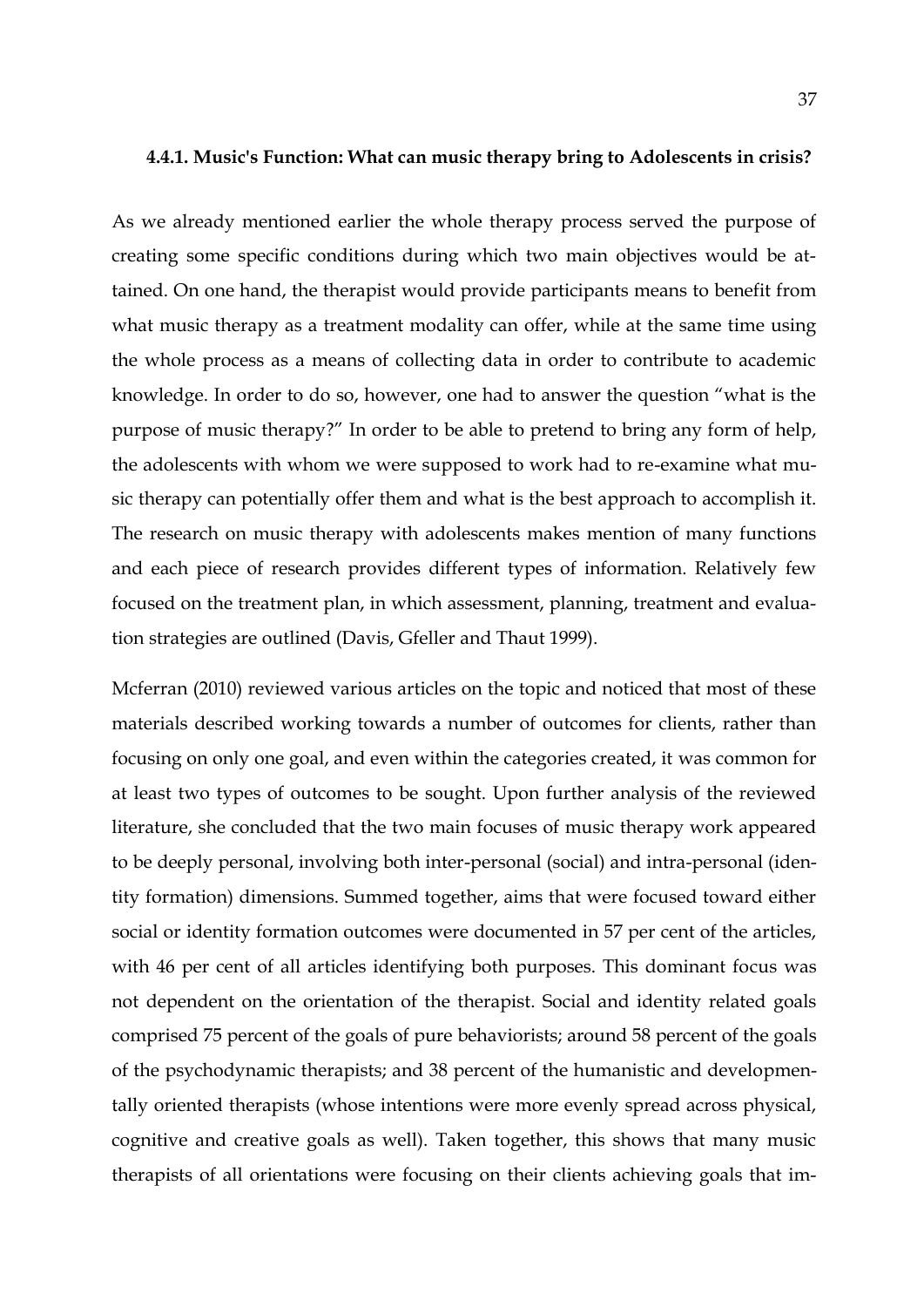proved their understanding of themselves and/or their relationships with others. Further cementing the centrality of social and identity driven goals is the fact that this was evenly spread across the different client groups – being the first and second most common goal across each categorization of the conditions challenging teenagers, except those with disability, where physical and cognitive goals were described as equally important.

To summarize it, this shows that many music therapists of all orientations were focusing on their clients achieving goals that improved their understanding of themselves and/or their relationships with others. In light of that knowledge, we decided to use not only music therapy activities but also some elements of other therapy which could be useful in helping develop participants' knowledge of self and construction of their own identity.

(Junge, 2014)

The data collection per se has not been reduced to the mere recordings made in the therapy room, but it was extended to include all the observations made before the therapy sessions after the therapy sessions and all the notes that the researchers collected during the whole process. As far as activities organized during therapy sessions in order to collect data is concerned, one could mention specific identifiable individual activities which were used throughout the therapy process. That includes dialogical communication into forms where either the therapist asked questions and participants answered, or the cases where the roles were reversed on the participants where the ones asking questions. It is important to mention here that before the beginning of the process, participants were informed that they could speak freely, ask questions and comment when they felt like doing so, so long as they respected other participants' right to intervene. Other activities which were commonly used during the process included body percussion, free improvisation with instruments, drawings, dancing in group, group listening to music, individual performance of songs or rap music, and songwriting. Although the therapist suggested some of the activities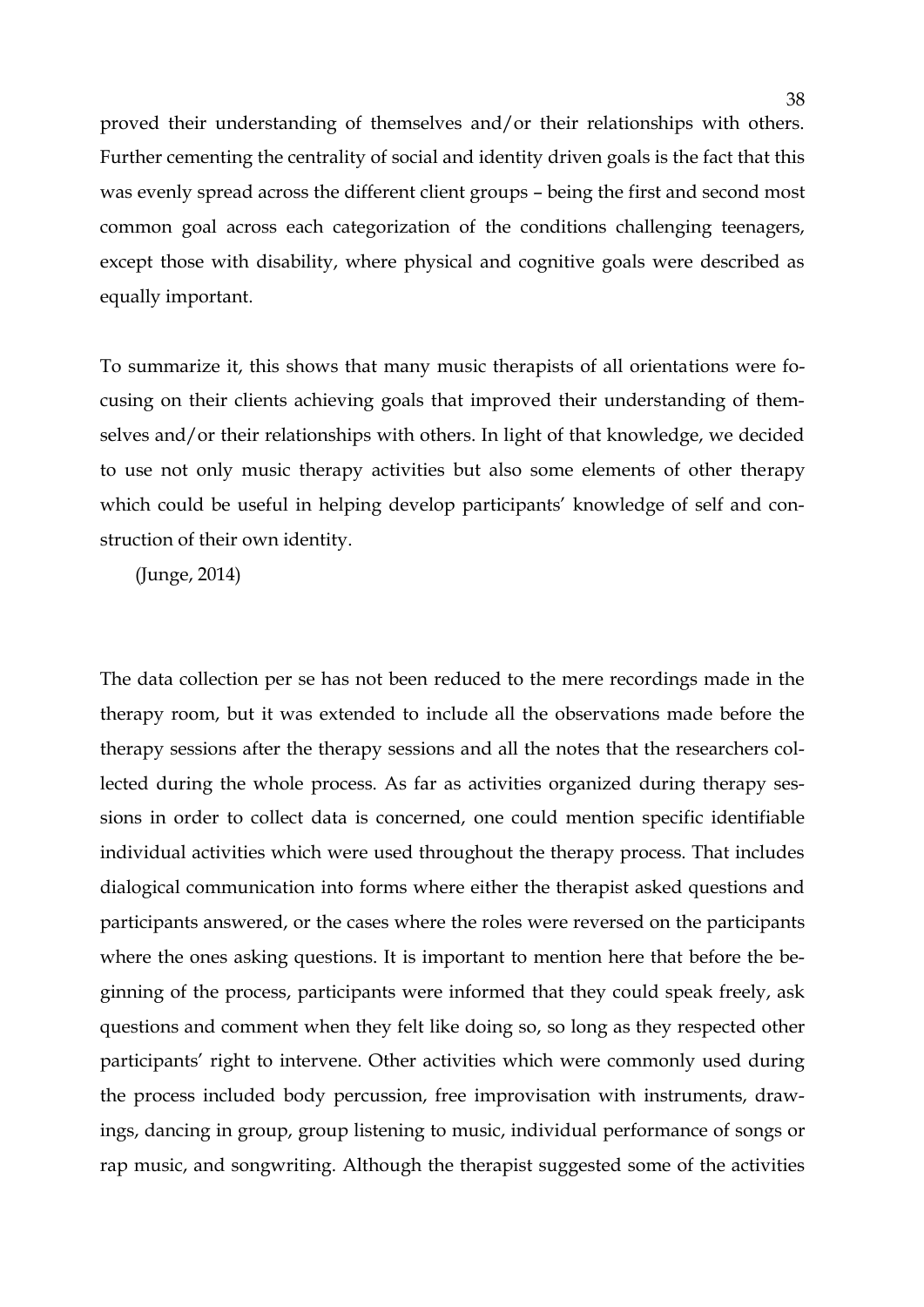and gave the participants the right to choose which one they wanted to be implemented, other activities were actually proposed by participants themselves. In a way the activities conducted during therapy sessions were in most cases agreed-upon based on the patient's mood, comfort with activities and willingness to take part in them. In no case did the participants feel pressured to take part in an activity that they were unwilling to join in and on some few occasions, some participants just decided to stay silent or just opt out and behave as simple observers.

Considering that each activity had a dual-purpose as we earlier mentioned - providing participants with short or long-term benefits and providing the therapist with an opportunity to collect data, the therapist had the duty to not only take part in these activities as a full participant, but also to make sufficient observations which could be used for further investigations. It was therefore common to ask participants how they felt about the activity, what they thought about the activity, did they want to comment anything concerning the activity and also to enquire from those who had decided to opt out of specific activities, why they had made such a decision. The use of a likert scale served almost a similar purpose; it helped investigate why the participants were either appreciative or not appreciative of a particular activity and in some cases, why they stayed indifferent to the session.

During the whole therapy process, specific techniques were used in order to accurately collect data. Those were informed both by literature on group therapy and by the therapists own experience from the therapy room at school. These techniques included validation as in making the participants understand that all the options in the therapy room where valid and useful for therapeutic outcome. Other techniques were borrowed from books written by renowned authors such as Kenneth Bruchia and Mcferran, who wrote on group therapy with adolescents.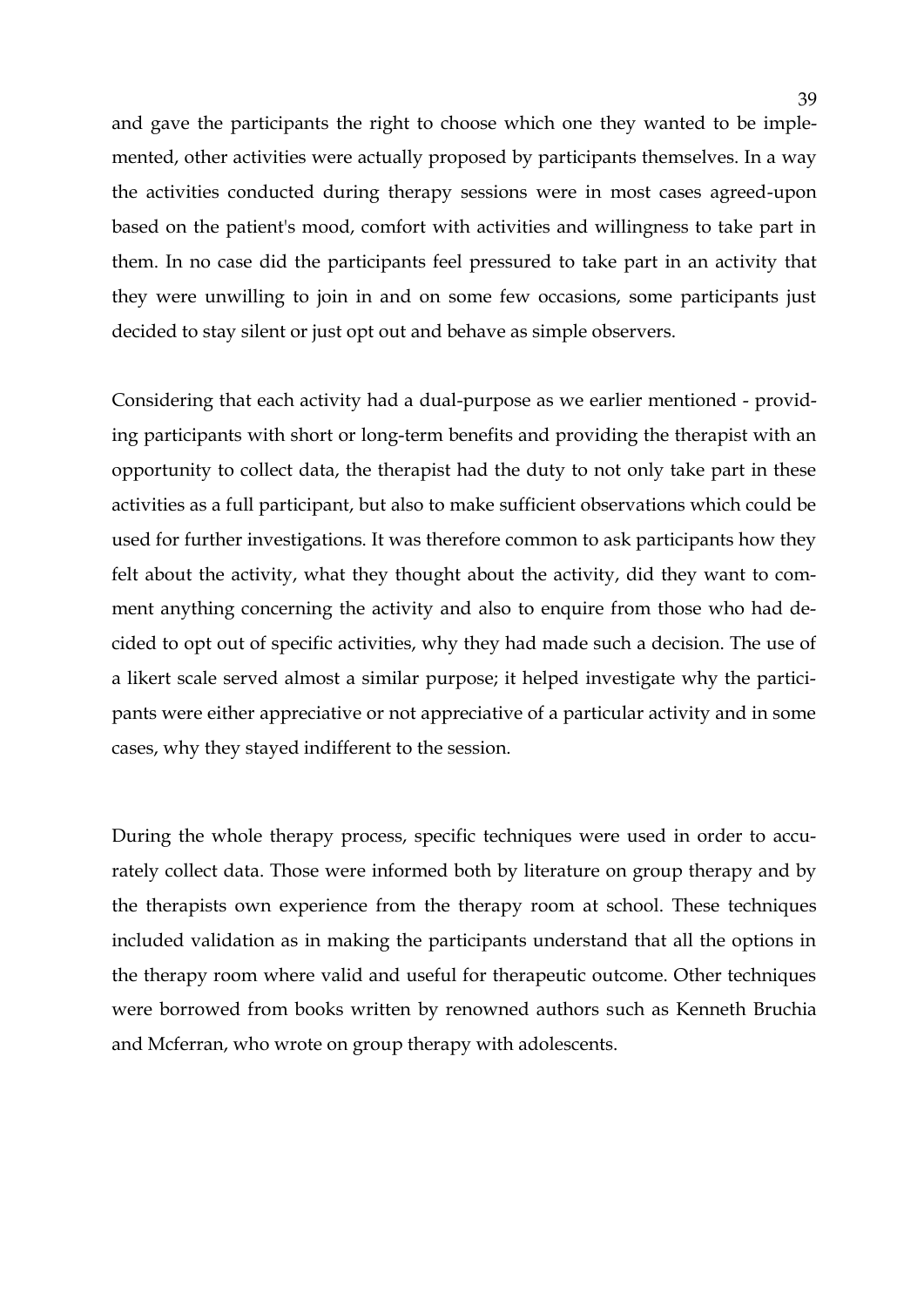### **4.4.2 Instruments**

Literature also guided us in the choice of the instruments to use during the therapy process. The following two tables show (1) what Mcferran recommend and (2) what we had at our disposal.

|                     | An adolescent-friendly instrumentari- Instruments used by us during the |
|---------------------|-------------------------------------------------------------------------|
| um                  | therapy process                                                         |
| Electronic keyboard | 3 djembes                                                               |

| Acoustic guitar                      | 4 acoustic guitars                            |
|--------------------------------------|-----------------------------------------------|
| Electric guitar                      | 4 darbukas                                    |
| Electric bass guitar                 | 1 drum kit                                    |
| Assortment of picks Microphones with | 2 Microphone with two amplifier and one       |
| leads                                | mixer                                         |
| Powered speakers                     | 3 Metal phones, alto tenor and bass           |
| Drum kit                             | Videos and audio sound played from            |
|                                      | smart phones                                  |
| Mp3 player                           | One electric keyboard (rarely used)           |
| Alto metallaphone                    | 2 Condenser microphones Zoom H2 and           |
|                                      | H4 for audio recording of session and re-     |
|                                      | cording of therapist reflection after therapy |
|                                      | sessions.                                     |
| Bass metallaphone                    |                                               |
| Alto xylophone                       |                                               |
| Bass xylophone                       |                                               |
| Wooden set of congas                 |                                               |
| Traditional African slit drum        |                                               |
| 10" djembe                           |                                               |
| Doumbek                              |                                               |
| Cow bells                            |                                               |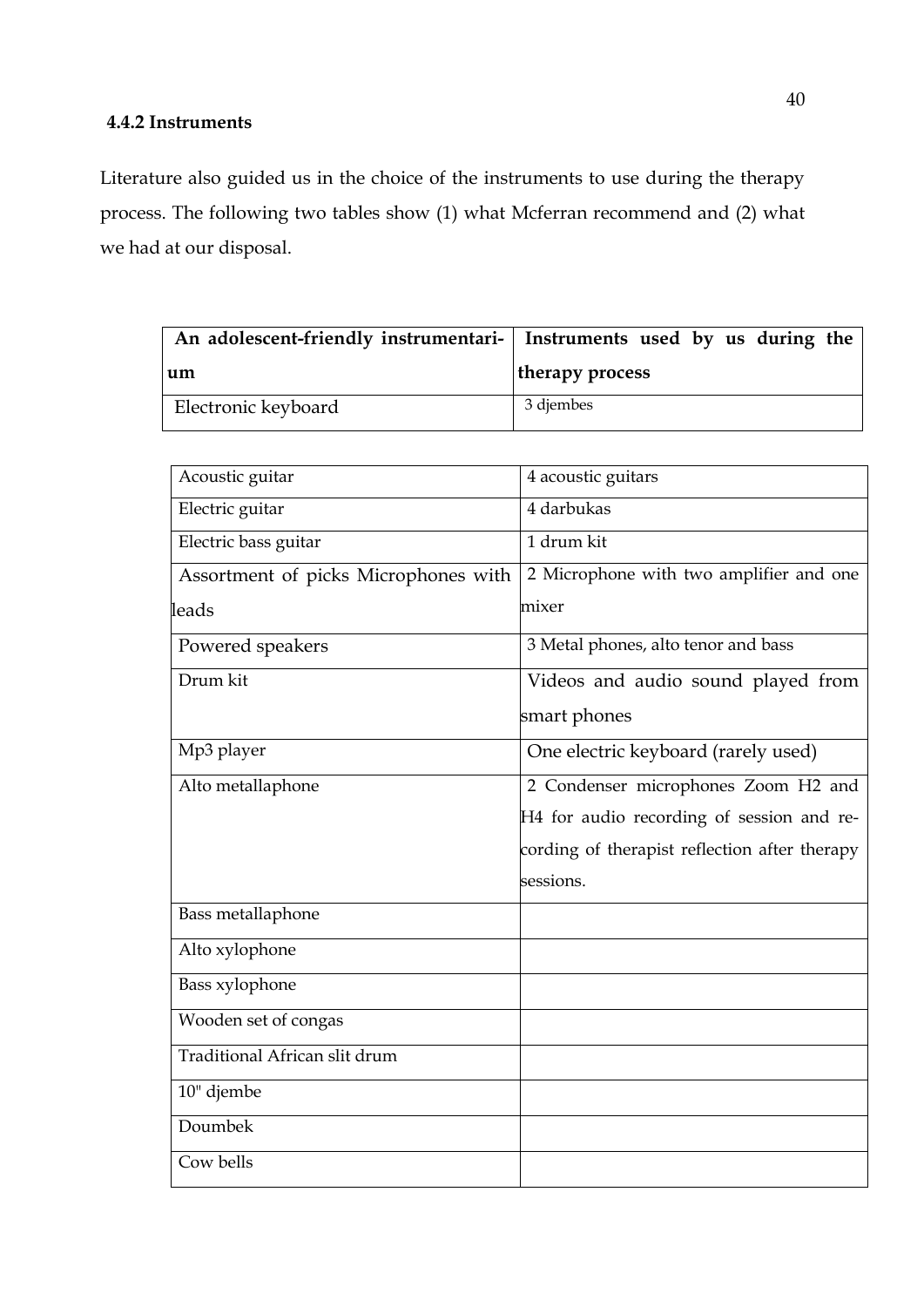| Agogo bells                                  |  |
|----------------------------------------------|--|
| Wind chimes                                  |  |
| Tambourines                                  |  |
| Rafikiprayer                                 |  |
| Monkey drum                                  |  |
| Range of shakers                             |  |
| Triangles                                    |  |
| Cabassa                                      |  |
| Guiro                                        |  |
| Tone blocks                                  |  |
| Maracas                                      |  |
| Claves                                       |  |
| Brass finger cymbals                         |  |
| Range of good quality beaters                |  |
| Laptop with music software for creating      |  |
| beats, recording acoustic sounds and creat-  |  |
| ing video clips (e.g. Garage Band for Mac or |  |
| ACID for PC)                                 |  |
| MP3 amplified speakers                       |  |
| Portable CD player                           |  |
| DVD video camera                             |  |

# **4.5 Our approach to music therapy during the study**

The following paragraphs are going to be focused on the different approaches to music therapy that showed to be the only suitable but also efficacious in the treatment of those adolescent asylum seekers who attended the 20 sessions of group therapy organized during this research. The approaches and techniques selected to be used during the therapy process were motivated by the goals which we had set out to achieve by the end of the process. We had envisioned a process which would support the adolescence ability to self-determination in their new environment, and the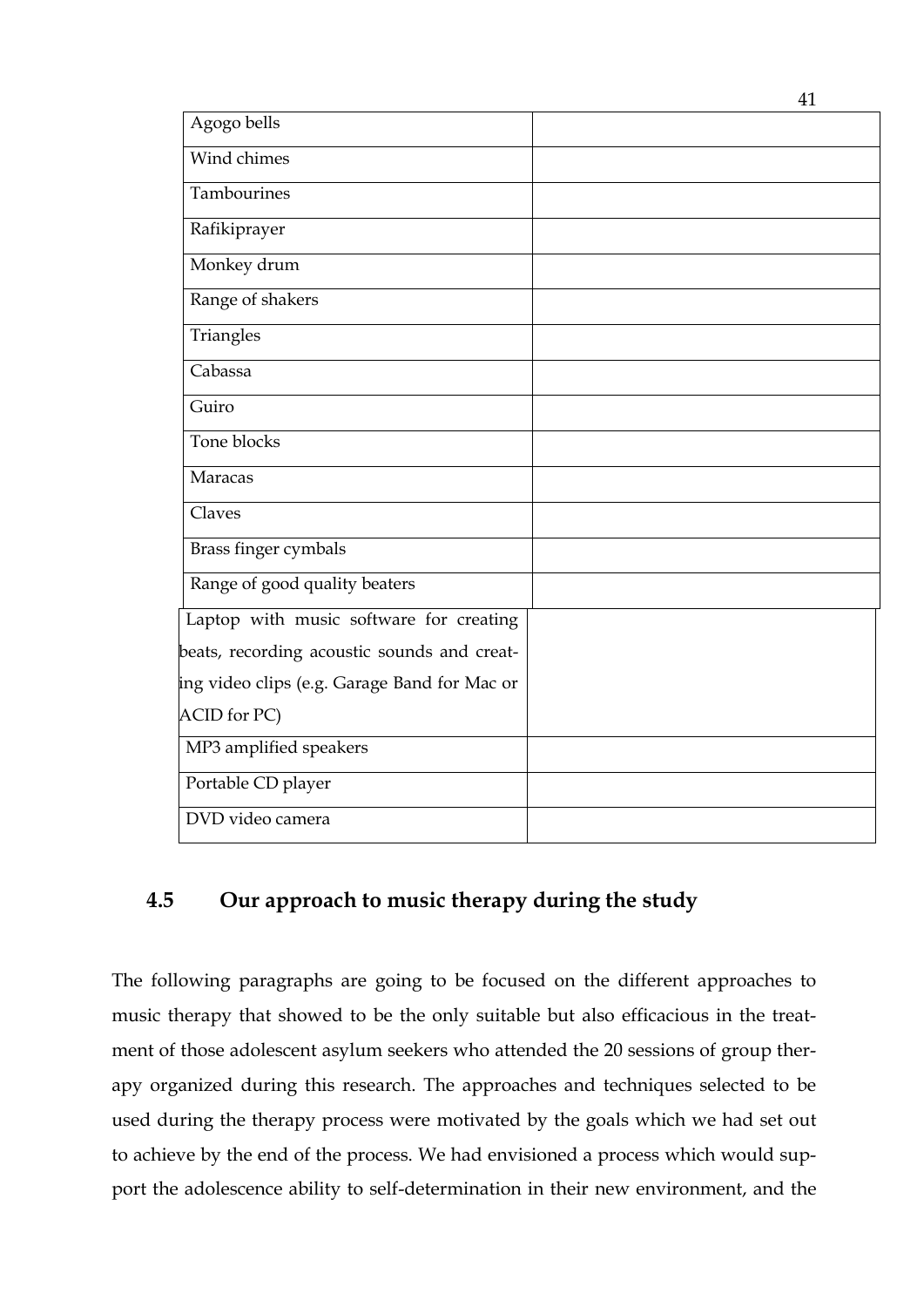skills to manage the own issues and the understanding that they could have an influence in the own development. Those music therapy approaches offered our participants the opportunity to use different means to communicate about their experience in an environment where they felt safe understood and totally accepted. One of the main issues that one has to deal with when working as a group is the question of role. Who is the leader, what attitude to have towards those who are led, and so on. Before engaging into this process, we agreed to focus on the participants' needs as a compass helping us to define and lead our actions. Borrowing from Orth's experience, we decided to emphasize on three aspects of the participants life. The first movement which could have been considered a therapeutic consisted in helping the participants to reconnect with emotional events that would not be dominated by the traumatic ones they have experienced. The second consideration was that of helping clients/participants get back into the process wherein they would relearn to make choices that have fundamental meaning to the existence. The last point emphasized on helping the participants we take back some form of control over the life that they were expected to leave in their new environment. (Orth, 2005, p.28). Co-therapists supported one another during the sessions by serving as backups for each other's observations, and because they shared the responsibility for guiding problem- solving discussions. Therapists are less likely to feel fatigued after a meeting than would a single leader under similar circumstances. Consequently, it is not surprising that practically all crisis groups are led by at least two workers (e.g., Zimmerman, Asnis, & Schwartz, 1995). Having both a male and a female therapist guarantees that there will be the potential for cross-sex interactions as participants explore their situations and make plans for the future. The majority of the participants in our group were males and the presence of a female proved very beneficial in how in affected group dynamics. The boys for obvious reasons greatly appreciated the opportunity to interact with my colleague and there was an observable change of dynamics in the interaction on those three occasions when she was away. Therapists are advised to encourage participation from quieter members, and to keep more verbal ones centered on the task at hand. In our case, we could say that we did not have to deal with these issues until sometime towards the end of the process when most of the participants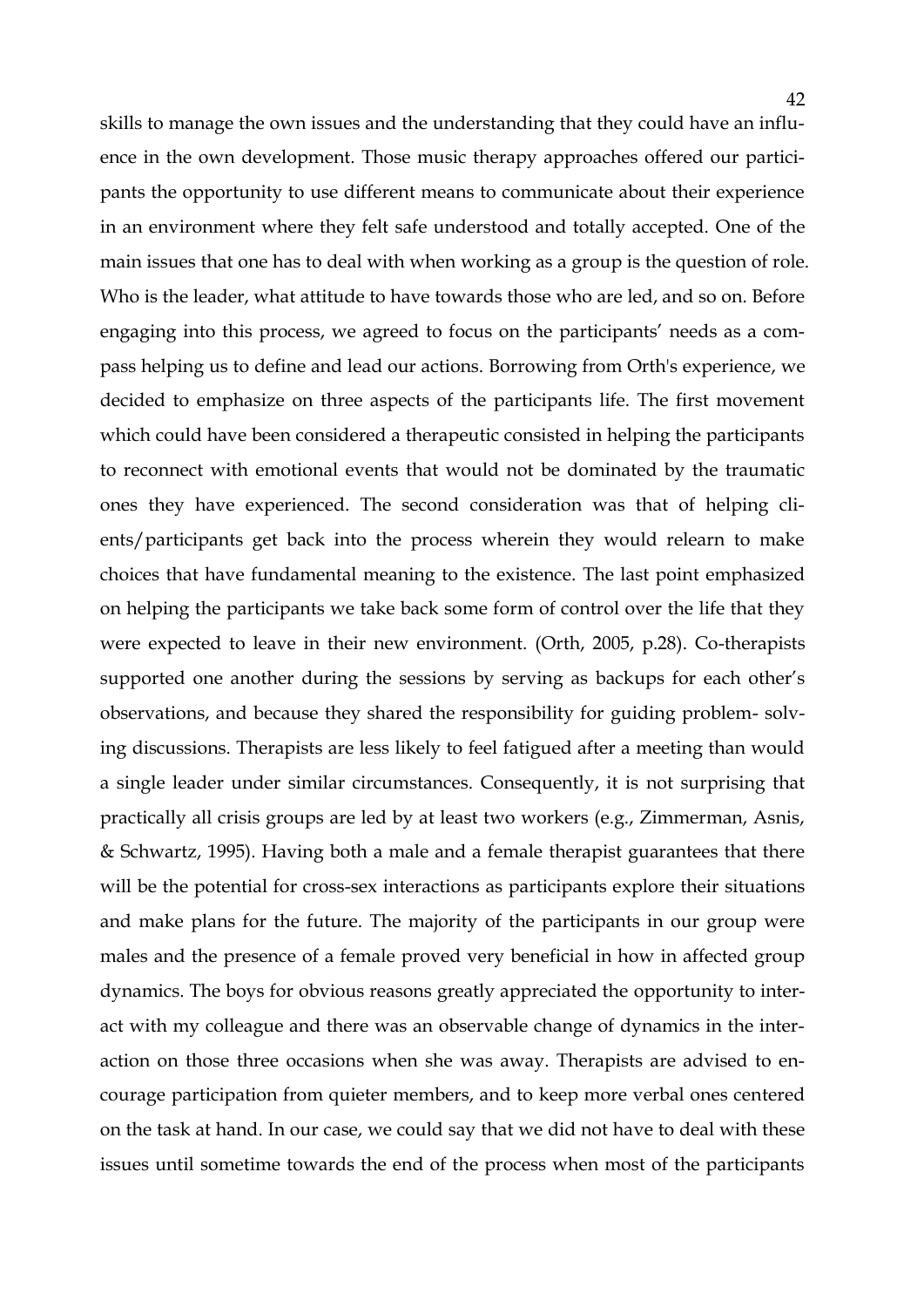had gain significant confidence. Frances (2017) recommends that when working with clients such as those that we had, explorations into the distant past should be discouraged in favor of understanding influences that exist in the present. Also, groups should not dwell on negative emotions. For example, if one member effectively conveys a feeling of despondency, it is possible for others to focus on their own sadness and for the entire group to move into a downward spiral of depression (France, 2007).

# **4.6 Importance of music to adolescents and how it can be used in therapy**

Music plays a very important role in human lives across all spheres of life, all societies and all age groups, but it seems to play an even more important role on adolescents. In most developed countries where access to music and music playing devices is readily available, one can regularly see teenagers walking around buried in their headphone or sharing their music with one another. A study conducted by Brook (1989) (cited in Mcferran p.60) estimated that adolescents spend about two and half hours per day listening to music and we can bet that those figures have gone drastically up two decades later.

For Mcferran, adolescents "use music intuitively as a mirror of their public self and also as a window to their private selves" (Mcferran, 2010, p.73). Their use of music is not always positive, although it seems that healthy adolescents do mostly use music for constructive outcomes. What is worthy of note is that teenagers make active choices about their ways of engaging with music. Some teenagers make choices that lead to positive outcomes and some take a less healthy path. The direction of influence in this relationship does not cast music in the causative role. Music is powerful, but it is not that too powerful. It supports, represents, motivates and communicates, but it does not control" (ibid, p.74).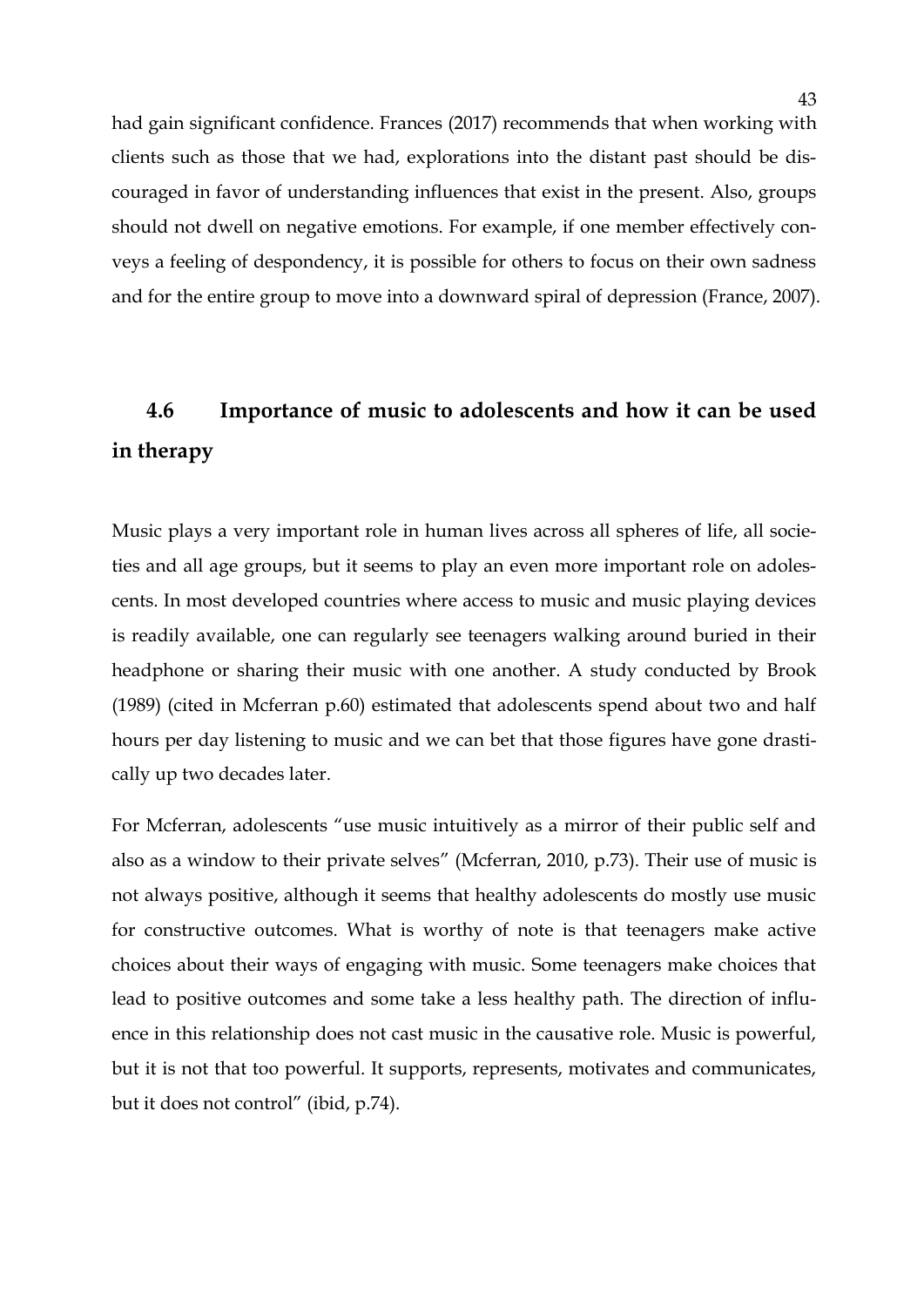The question as to why teenagers potentially spend more time listening to music than other age groups might be related to some specific roles that music plays to them as individuals in a transitional phase between childhood and adulthood. Music is said to play for teenagers a very important role in at least four key elements: identity formation, resilience, competence and connectedness (ibid, 61). The explanation as to why those four elements seems to be strongly connected to music far exceeds the scope of this study and therefore we will end up going to spend additional time trying to establish that. However during the data collection process and the data analysis, the therapists were on the look-out to see under which contexts these connections appear, in case they do. Due to the language barrier which limited the depth of the communication between the therapists and the participants, the use of art therapy elements during the therapy process showed to be quite beneficial and therefore we are going to include some of those elements in the data collection and analysis. In the next chapter, we specify what those techniques where, what was their purpose and what outcome did they produce.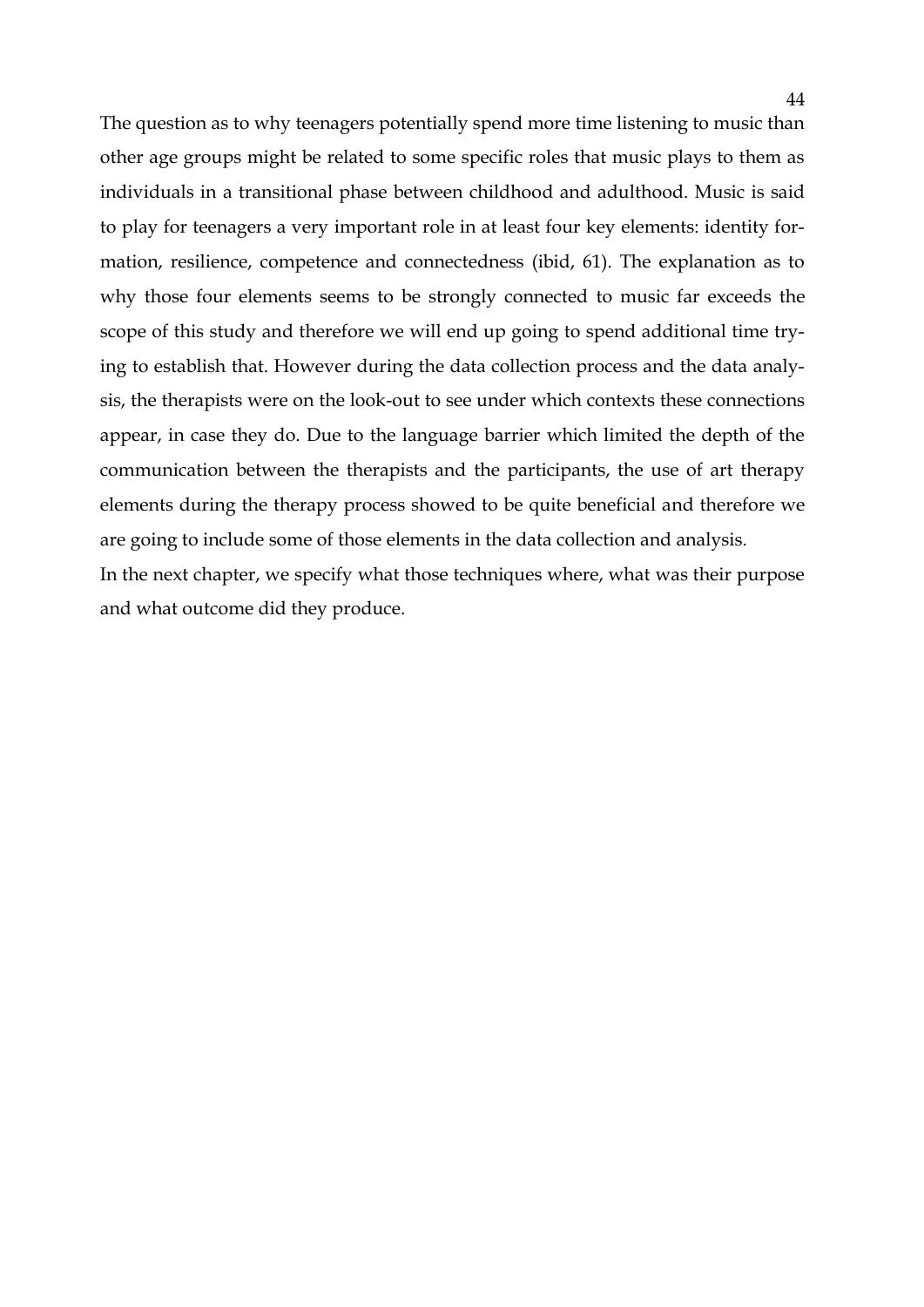# **5 THE THERAPY PROCESS**

This chapter gives an account of what was done in the therapy room, what approaches were used to incite interaction from the participant, what was observed and how those observations were recorded.

### **5.1 Using existing songs**

The use of existing songs constituted one of the first interventions which the therapist engaged in during the therapy process. It was for the therapist one of the safest ways to engage the participants into the process learn about their musical taste and provide them with a very safe way of interacting with the therapist and their peers. This approach was also informed by literature as we can see in the following statement by Mcferran who states that:

The use of contemporary songs in music therapy with teenagers is the most natural way for young people to engage in therapy. Even though it feels comfortable, it can also be extremely powerful because of the associations each teen has with the music, as well as the inherent messages communicated by the singers and composers. (Mcferran ,2010, p. 87)

Mcferran and some other authors also recommended a certain list of popular songs which could potentially be used when working with adolescents. The list includes a certain number of a very well-known artists commonly represented on television and radio channels. Although one could argue that popular Western songs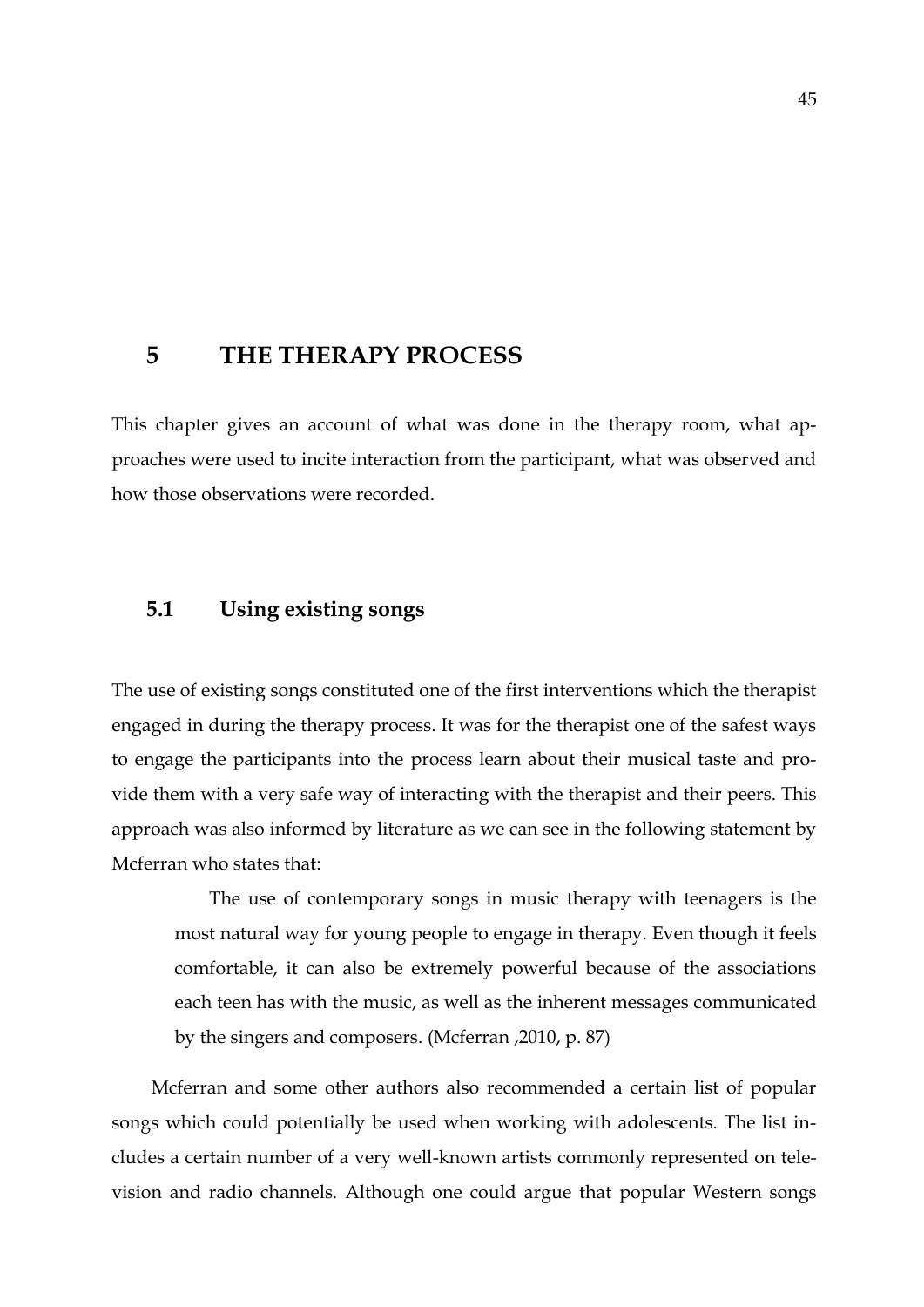actually are well known in other parts of the world, we decided still to guard against proposing them to our participants, mostly for cultural reasons. We therefore made sure that the songs listened to during the sessions were proposed by them and therefore were likely to have a specific meaning to them. As recommended by McFerran and other therapists, for every activity engaged in during therapy sessions, we moved forward to evaluate its effectiveness to make sure that our goals although not openly stated where somehow achieved.

During our therapy process, we noticed that all the songs which the participants propose to be listened to were songs which were not only familiar to them but also written in their language. The situation somehow facilitated things for us as we could start by asking the participants to tell us what the song was about and therefore get them to open up verbally and explain the lyrics to us. The second move for us was to ask them questions such as "is there a particular reason why you like this song?", "Does the song say anything specific to you?"," Can you relate in any way to what the artist says in the song?" and so on. These gave us a great opportunity to gain an insight into some of the emotional burdens they were carrying without having to ask them straightforward questions such as "have you ever witnessed any traumatic event?" The approach was quite fruitful as we were able to gain a better understanding of some of the issues which we had observed as therapists using only this very simple approach. One of our female participants for instance had presented us with three songs from a Dari-speaking Iranian pop singer, played from her smart phone. Upon noticing that the main themes in all the songs revolts around: not giving up, staying strong and overcome, we inquired to see if she could relate to the songs or the singer. She attempted to communicate but almost immediately broke into tears. Two of the boys went to comfort her while the one sitting right next to me told me that she had been abused. For various reasons, we did not dwell on the topic and we rapidly moved to a more joyful activity. We were aware right from the beginning of the therapy process that some types of issues could not be dealt with properly in the confine of our project, and we were satisfied to know that the girl was receiving individual psychotherapy with a psychologist.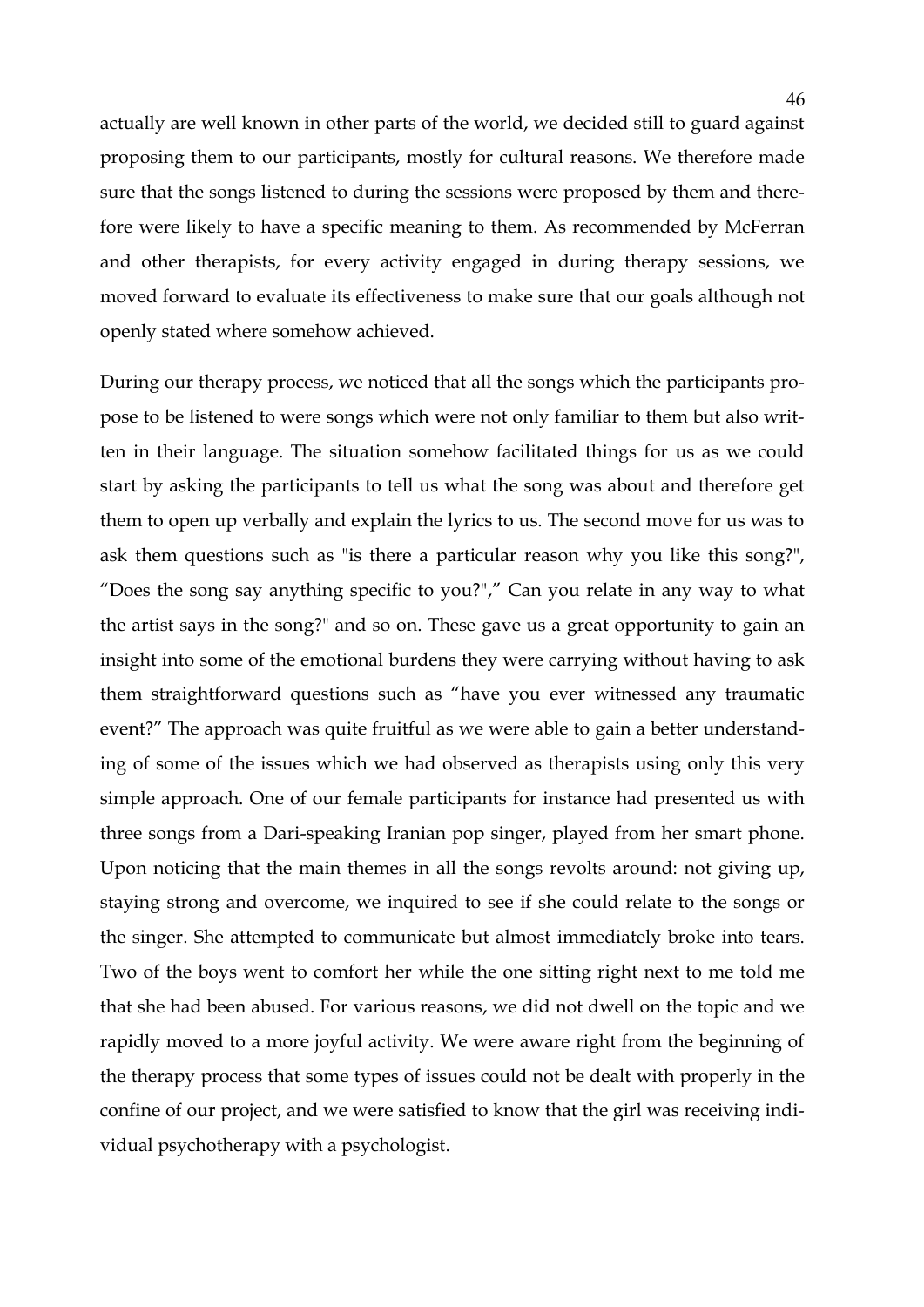### **5.2 Group improvisation**

This technique was one of the early approaches in the therapy process due to the level of comfort that it provided and the potential high-yield as far as data collection is concerned. The advantages have been known and used as attested here by Kenneth Bruscia who states that "in the therapy context, improvisation does not require improvement and practice; instead, it utilizes the freely expressive capacity of music. Because of this, clients often use un-tuned or modified instruments in order to achieve immediate success in their music making"(Bruscia 1987, p. 71). The majority of our participants were unfamiliar with most of our instrument and we were not yet acquainted to our participants taste in music. We were however aware that it was possible to make some music regardless of the participants familiarity and proficiency. What we were faced with however was a conundrum which Bruscia (1987) underlines as he talks about a case of improvisation in group therapy. It is namely, "the role which music is supposed to play" (ibid, p.73). Music is indeed commonly used as a means to access and promote verbal interactions. What then of group work that does not necessitate the need to begin or return to words or that does not have the ability to rely heavily on verbal communication? This was precisely the case of the current study where verbalization was not particularly strong from our participants. Bruscia (2012) recommends looking at musical interaction from an Aesthetic Music therapy (AeMT) perspective. AeMT is concerned with finding the right music for the expression of the group rather than a means to aid verbal interpretation. We therefore can say that although there were not many moment in terms of verbal expression during our group improvisation, so much was happening at the musical level with so much dynamic expressions that the adolescent would have probably been unable to communicate verbally even if they were not limited by language. In addition, Bruscia (ibid) believes that the "important element in this way of working is to help clients understand more about themselves, and gain insigh t through the music therapy improvisation group process. He recognizes that t his process can often take time, and inner changes may not at first be appare nt to client or therapist"(Bruscia, 1987, p.122).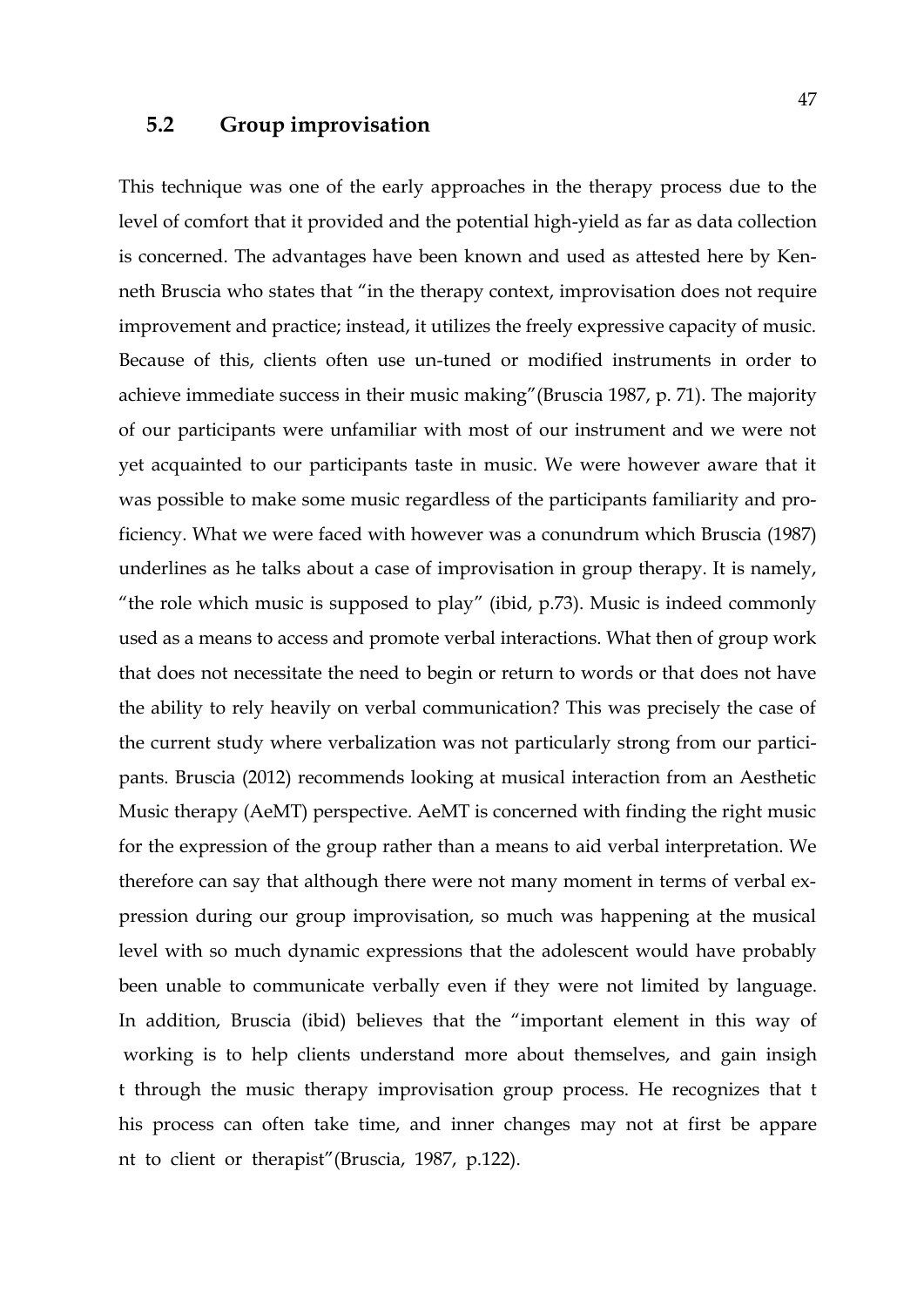This was the case for this study where most of the changes or at least the verbal communications of those changes started coming forth much later, halfway into the process. Consequently in the initial part of the therapy we focused during group improvisation on the use of the most useful basic therapeutic methods, such as mirroring, matching, reflecting, grounding, dialoguing and accompanying, where the musical techniques are given a therapeutic direction or objective (Wigram, 2004)

# **5.3 Individual performance/improvisation**

This approach was used later on in the therapy process considering the high level of pressure that could be exerted on already fragile teenagers. The approach was used precisely because of the need formulated by some participants to express themselves in a way that they would feel like having an audience for themselves. Incidentally, only some participants with a specific character where willing and comfortable to take part in this activity while others stood mostly as observers or provided them with an audience.

Samira, one of the teenagers who also happened to be our only regular female participant found the exercise quite useful and took a liking for the exercise. Instead of a pure improvisation, she mostly used portions of some of the song which she had presented to us during the listening session, made modifications of the lyrics and sang the songs in a manner that represented her more individually. For many of the male participants the preference was towards hip hop style improvisation, where they personally wrote the lyrics and had the therapists and other participants play on drums and other instruments to provide them with a steady beat. At the end of each exercise we proceeded into our regular discussion about the meaning and value that the song or the performance had for them as individuals.

For Samira, it was all about standing strong and trying to move forward. All the songs she performed had those specific themes and she did not go too much into details as to what the deeper meanings was. Most of her verbal expression after her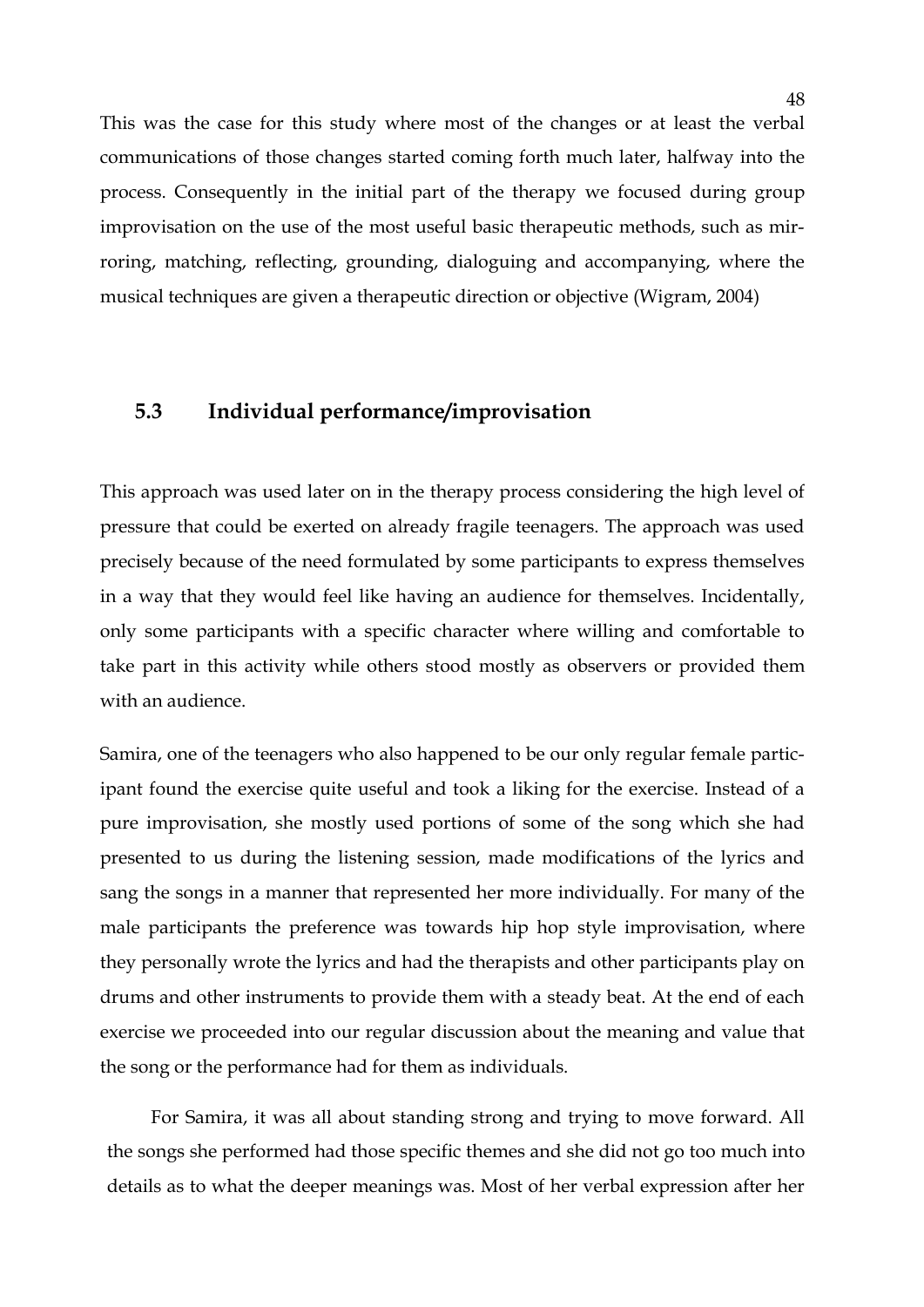performances could be summarized into sighing deeply or just bursting into tears. Occasionally someone would go and hold her to help her calm down. As a possible explanation to this outburst of emotion, Austin (2002) names three reasons why singing can have a restorative effect on a person who experienced trauma: She claims that the first main benefit of singing was the relaxed feeling it induces in people practicing the activity. Singing in our opinion has a calming effect on the nervous system and steals the mind as well as the body. This is achieved through the facilitation of deep breathing which in turns reduces the number of heart beats per minute. She also considers singing to be an activity which links the neurological system and the muscular system. She claims that given the connection between the emotional psychological and physical patterns, sinking as a neuromuscular activity can be used to influence how we responds emotionally. At that point which she underlines is the effect of singing as an activity which generates internal vibrations, which vibrations then asked him breaking up and releasing energy blockages. This last point she mentions is particularly important in the treatment of traumatized people given that quite often they tend to have parts of their body with you that the a to be frozen on normed as if they way holding experiences of trauma.

In the case of our project, Samira also happened to be the only one as much as the therapists knew, who was receiving individual therapy provided by the center. Toward the end of the therapy process, she had made so much progress with guitar lessons that she was singing alone with an acoustic guitar.

For the boys, the individual improvisation was like a way to come out of one's shell. One of the boys Amir, was a prime example of that. He turned from the shy/reserved type into a totally different personality when doing his hip hop improvisation. It seemed like the drum beat, the clapping from other participants provided him with enough energy to step into another version of him, more confident and more expressive. He would rap as if he had always done it, with a flow and bodily expression that totally contrasted what we observed in the beginning of the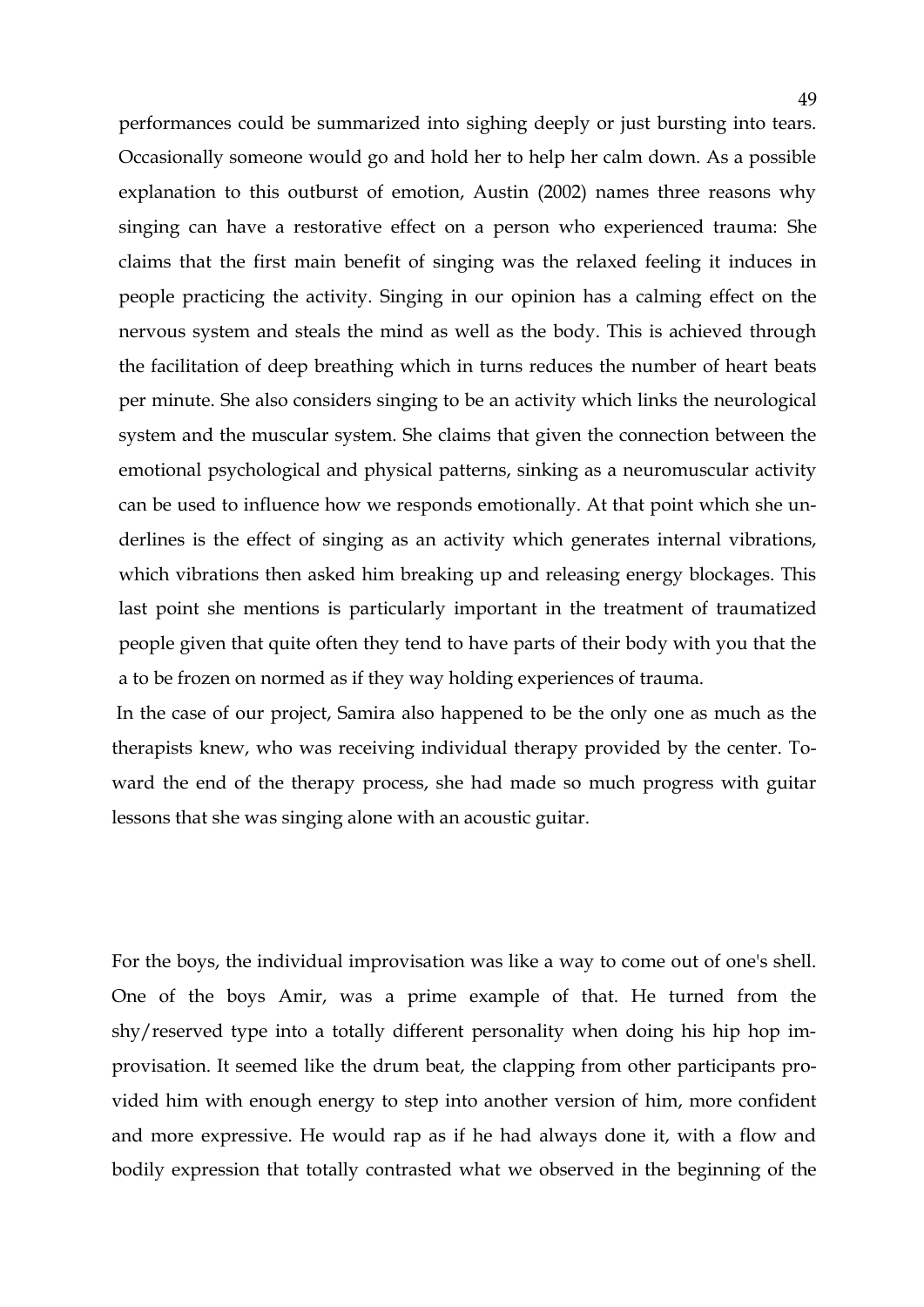process when he would sit on the floor at the corner in a fetus-like position, as if he did not want to be seen.

# **5.4 Community music therapy**

Giving this paragraph the title "community music therapy" is probably a misnomer, but a misnomer that can be justified. O' Grady & Mcferran (2007) argue that music therapy practice that is of cultural and context dependent nature could be defined as community music therapy. The activity which is described in the following paragraph fulfills both those criteria and perhaps deserves the name community music therapy.

This approach is mentioned here as an incident which arose spontaneously during the process almost to the surprise and amazement of the therapists themselves. It provided both the therapist and the participants the occasion to immerse into an atmosphere which felt Middle Eastern, making one feel like being in some ceremony in Afghanistan. Although both therapists were aware of the possibilities offered by dancing as an art form and also as a therapeutic modality, we did not really planned on organizing any activity which will involve dancing for at least two specific reasons. The participants had shown a significant level of shyness during the initial sessions of therapy that it would have been unthinkable to consider them taking part in a dance activity in that therapy room. Equally, as mentioned before, the therapy room was too small to be appropriate for any dance and movement activities at least from our estimates. We could not be further from reality. It was precisely our rigid thinking in relation to what a therapy room should look like which had stopped us from imagining this particular activity. The room was full with 13 participants and two therapists making it altogether 15 people in that tiny space, and there were not even enough chairs for everybody to sit down. It was therefore with surprise that we saw first two participants initiating the dancing activity, inviting their colleagues in the circle one after the other and finally inviting the therapists in the circle. The chairs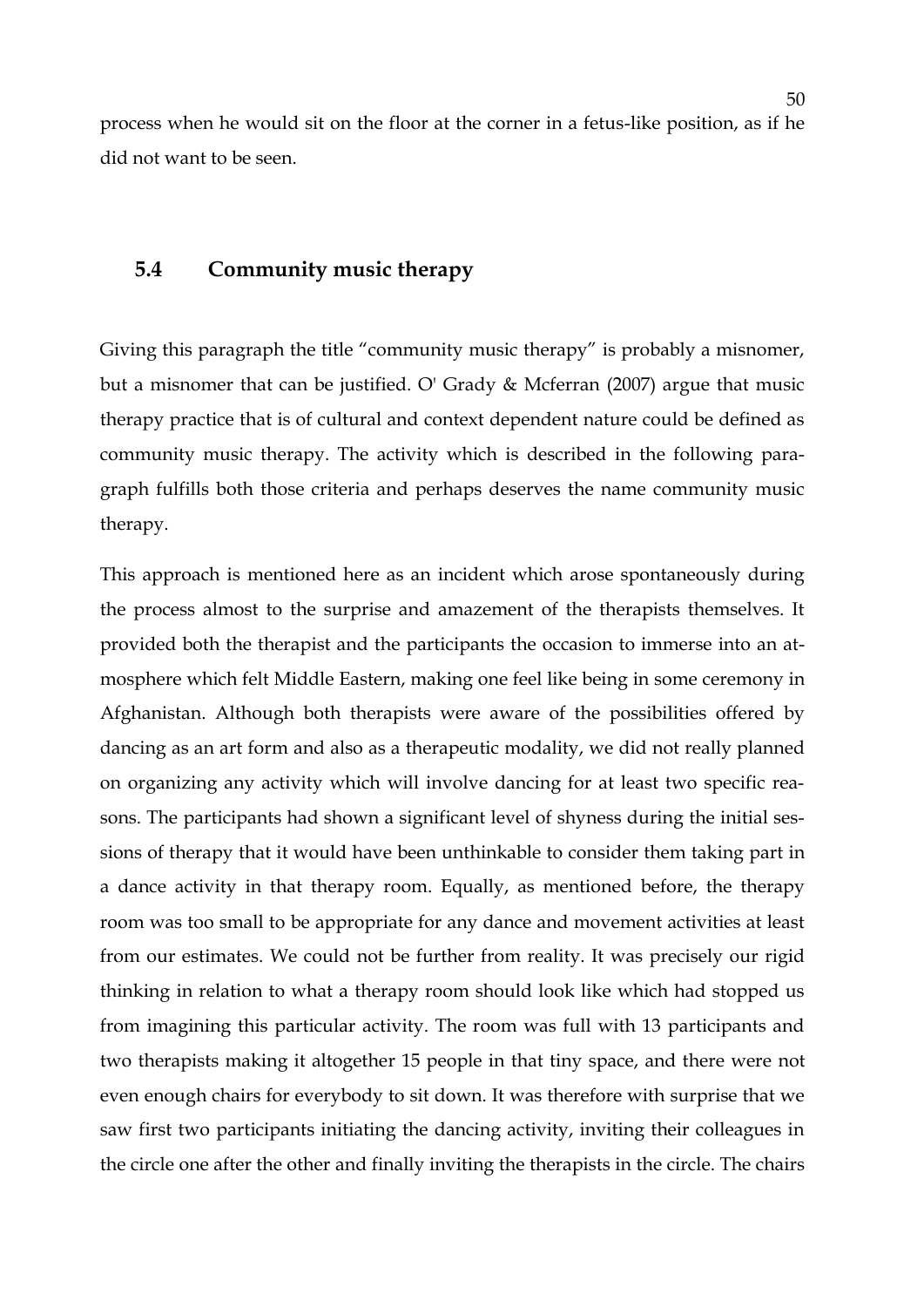and the instruments where immediately removed and put aside providing us with much space. The participants played music from their smart phones that were connected to an amplifier, leading everybody into a festive atmosphere. The songs seemed to be familiar to all of them since they were all singing and clapping in unison. Apart from creating an atmosphere similar to those observed in Afghan ceremonies, this activity played an important role; that of giving therapists the opportunity to validate the participants and their culture. The amazement and awe was clearly visible from their faces as they first saw the German therapist getting to the circle and perform beautifully to the Afghan song and immediately followed by me at my turn. They seemed at that moment more joyful than I had ever seen them be during the therapy process. This was one of those occasions where we did not need to ask the participants how they felt or what they thought because they were at this point the ones inquiring about what our impressions and our opinions were concerning their music and dance. The most courageous amongst them came to give us hugs as if welcoming us into their culture. Besides validating the participants by actively taking part in an activity which was to both therapists quite unfamiliar, this activity helped achieve another goal. This was indeed a case where the participants were totally in charge of the process, exercising their skills, of not only leading themselves, but also leading the "leaders" who in this case were the two therapists. This was definitely a very empowering moments for them.

### **5.5 Drawing**

The activity of drawing was used as an alternative to all the other physically dynamic tasks with the hope of eliciting much deeper thinking and much deeper expressions. These activities were performed generally with background music. We tried to avoid using any specific tribe's traditional music as background in this case due to the potential impact it could have on other participants of different tribes. In agreement with the participants, we used Western classical music for these exercises and it seemed to work. Brafman (2012) identifies drawing as a valid route to assess the idea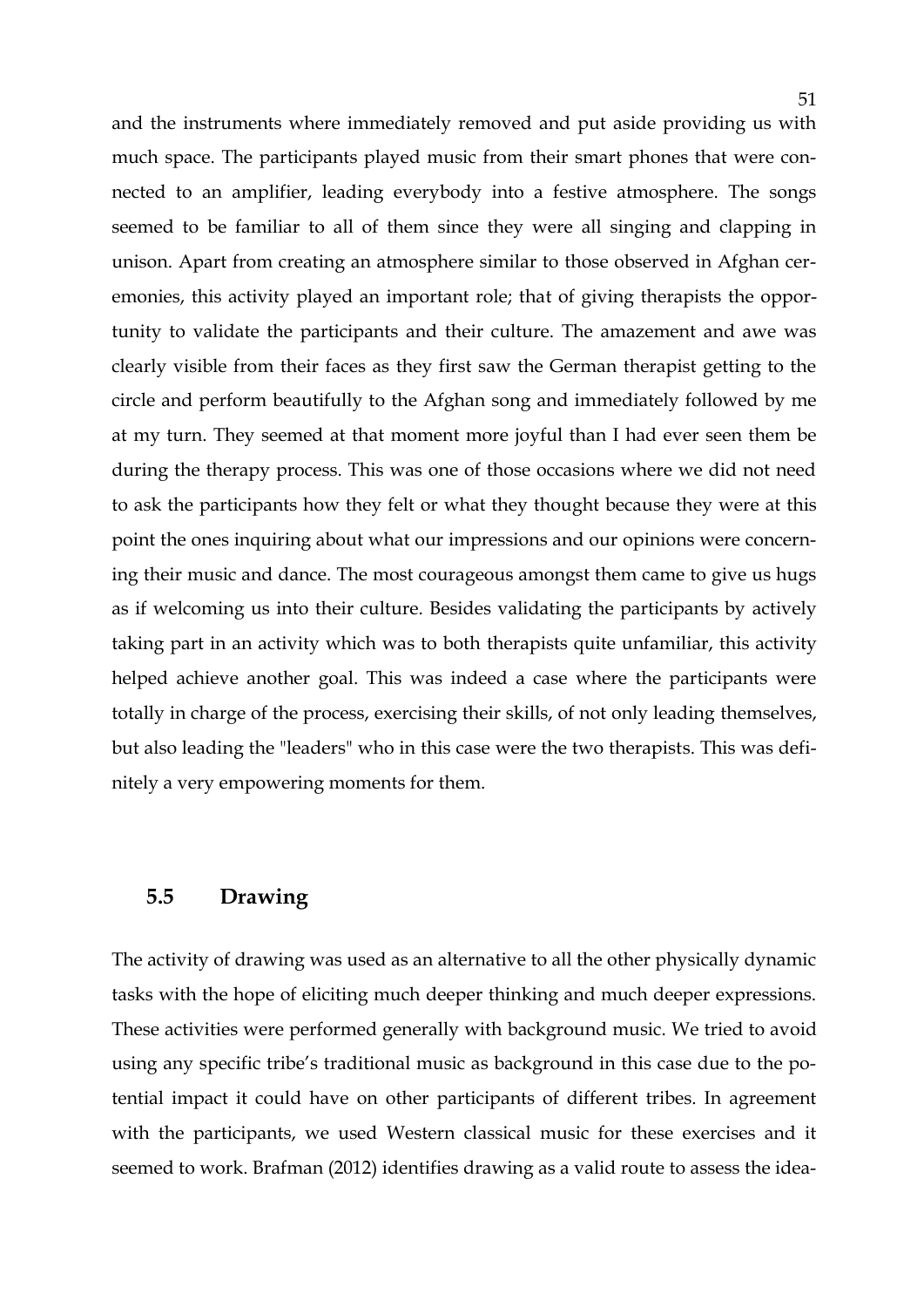tion of a child, once it is acknowledged that the child's capacity to communicate his thoughts and feelings is restricted by his cognitive development and/or by a multitude of unconscious factors that prevent their expression (p.7) In our case where we worked with adolescents whose communication skills in our interaction was limited, and considering the potential traumatic event which they might have encountered, drawing showed to be more than an appropriate activity.

Brafman (idid) makes the claim that the psychocybernetic model of art therapy is the use of simple art materials in order to stimulate the imagery of the help seeker so that experiences may be sorted out, inspected, looked at, faced, integrated, and understood better than before. He adds that once externalized, the fearful and perplexing experiences are not nearly as frightening as when harbored secretly within the mind.

During these drawing activities, we made quite some breakthroughs in relation to what the participants were unable to have access to. We realize for instance that many of the drawings had representations of the house and family members. In some cases, the participants were unable to make clear utterance as to what had inspired that specific drawing but in some few cases, some participants expressed quite clearly and understandably the unconscious inspiration behind the drawing. One of the participants who had a drawing of a house with a woman and the baby next to the house expressed himself as follows:

It was not a very good day today, for some reason I was very sad even though nobody did or said anything bad to me today. When you played the music and ask us to do the drawing, I just took the pen and paper and I was just drawing without thinking about anything. It is only when somebody else was talking about his drawing that I suddenly realized that the images and feelings that were in my head when I was drawing was when I was a child at home and when my mother carried me on her lap and I felt very safe.

For another participant the drawing of the house represented something slightly similar, but playing a totally different function. His drawing represented a small house surrounded by many trees, almost like a house in a forest with no human beings around. His interpretation of the drawing was as follows: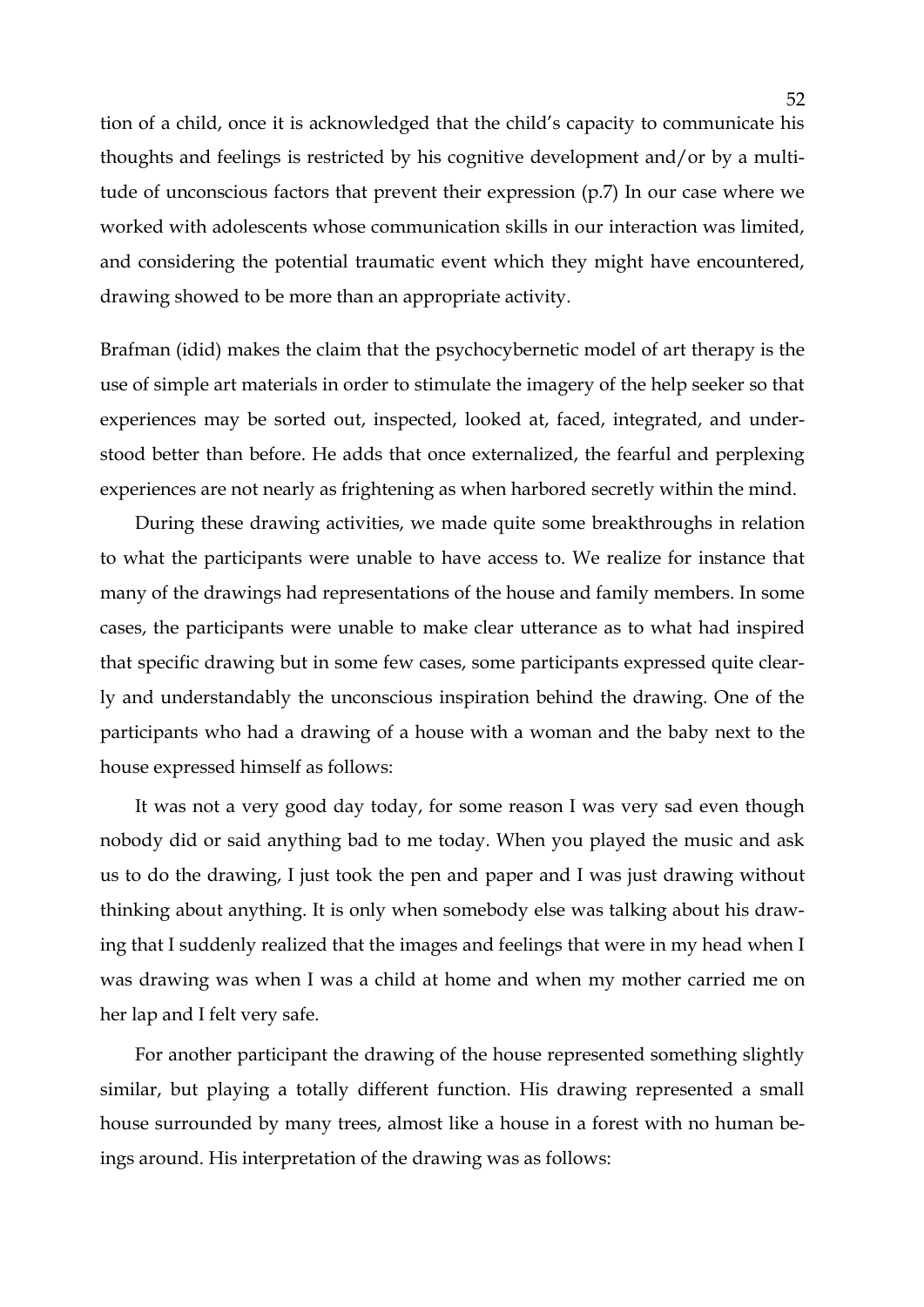53

"This looks like the perfect place where you could be and people do not find you. You could just go there when you don't want anyone to see you or you don't want to see anyone and you could just be there in peace, and nobody will be able to do anything to you or to say anything nasty".

When asked about why he needed a place to hide and if anyone had done or said anything hurtful to him, he answered by a no. He had not been verbally or physically abused at the center but said that he had the feeling that he was being judged all the time and he fell ashamed. Later on when accompanying the therapist to the parking place, he completed his statement by expressing that a few days earlier a worker was killed in a reception center in Sweden by a teenage asylum-seekers, 1 5years old just like him and he feels like people were talking about it as if he and all the others like him where just bad and dangerous. He had apparently been reading news from some web forum were people discussed all sort of issues regarding asylum-seeker refugees. The guilt came from the hostility and racist comment made by some people in that specific forum. Upon verification, it was discovered that there was in fact a Swedish worker killed in a reception center for teenagers in the Swedish city of Mölndal just a week earlier.

# **5.6 Body percussion**

This was the most frequently used activity during the whole therapy process as it was applied at the beginning of every therapy session with the exception of one or two. It had the advantage of being extremely low on cognitive and motoric demand from the participants, and therefore made it easy for each single participant to take part in. Besides its ease of use and low cost effectiveness as it does not require instruments and can be executed almost anywhere, body percussion has been shown to have beneficial effect on the development of motor and cognitive skill Ahokas (2015).

(Cheung, Lai, Wong, & Leung, 2018) showed that music and movement ( MM) intervention could lead to improvements in global cognition, verbal fluency, anxiety, and agitated behavior as well in patients with dementia and we believe that it could have the same outcome with adolescents. Besides these potential benefits which mu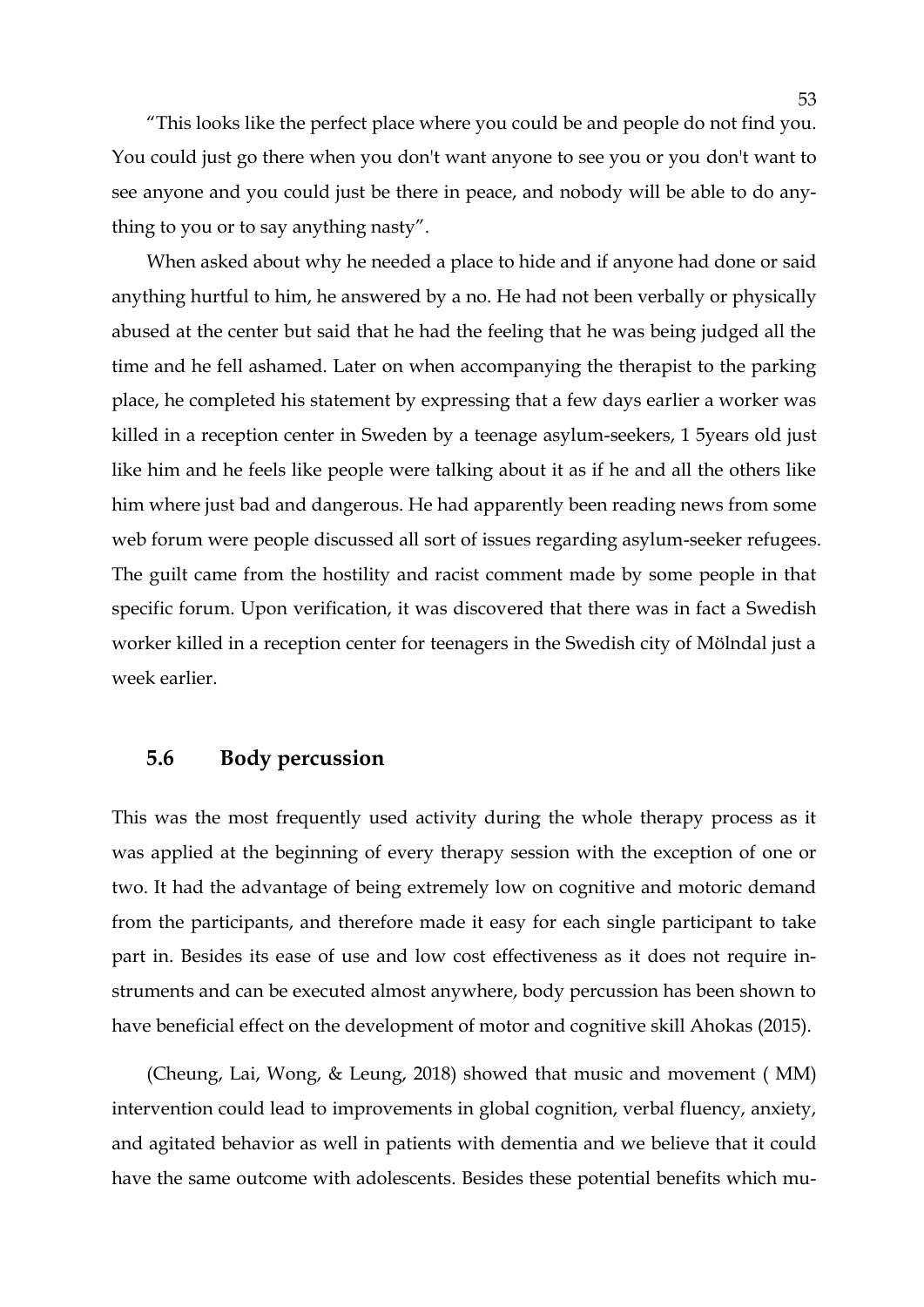sic and movement performed in this case as body percussion could have on our participants, we were aware of potential additional immediate benefits. The body percussion activities played the role of a starter which got everybody out of their presession sluggishness and got them excited for what was to come. It also provided us with opportunity for some good laughter as often times someone would miss the percussion pattern and as a result, trigger laughter from the rest of the group. These activities definitely had a positive effect on the participants' mood as everybody always responded with a "I feel good" or "I feel happy" when asked about their opinion on the body percussion activity. Incidentally, the percussion pattern was progressively made complex to increase the level of challenge and focus required to execute them. Somewhere halfway the therapy process, participants were informed that they would be the ones leading the body percussion activity from the following session on. Things worked surprisingly well as they became very creative, introducing newer and more challenging patterns in the activity.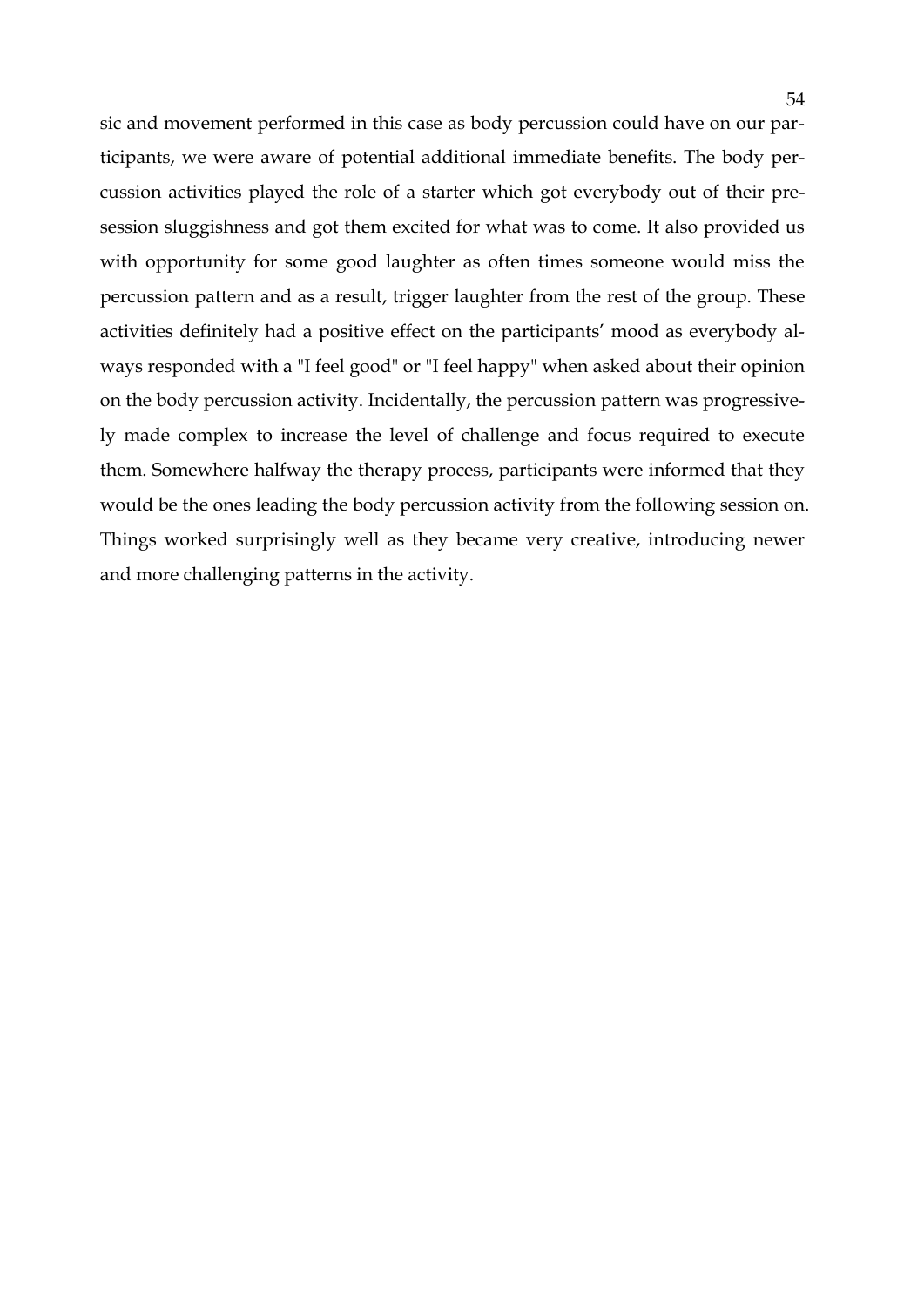# **6 THE THERAPIST'S DIARY: THE THERAPIST'S PERSPECTIVE OF THE PHENOMENON**

Mapp (2008) defines a study as phenomenological if the researcher sett the goal of gaining a full understanding and thorough interpretation of the experience lived by a group of individual.

The data collection has up to this point focused the observations and recordings made in therapy during our interactions with the participants. Towards the end of the last session, most of the participants expressed their desire to know what it had been like for us spending those two and half months together. We answered them by expressing satisfaction with the whole project and made them understand that we had mostly achieved our goals. The best answer to that question however can only be given through a summarized narration of what I felt as therapist during the whole experience. Wojner & Swanson, (2007) agree that in order to achieve that full understanding and interpretation of the experience, phenomenological research utilizes the knowledge that both the researcher and the participant have about the phenomenon in order to understand the essence of that experience. The following paragraphs therefore serve the purpose of addressing the participants' concern as they expressed it to the therapists at the end of the last session. It includes observations, selfreflection, and all other factors which help give an overall picture of this entire process.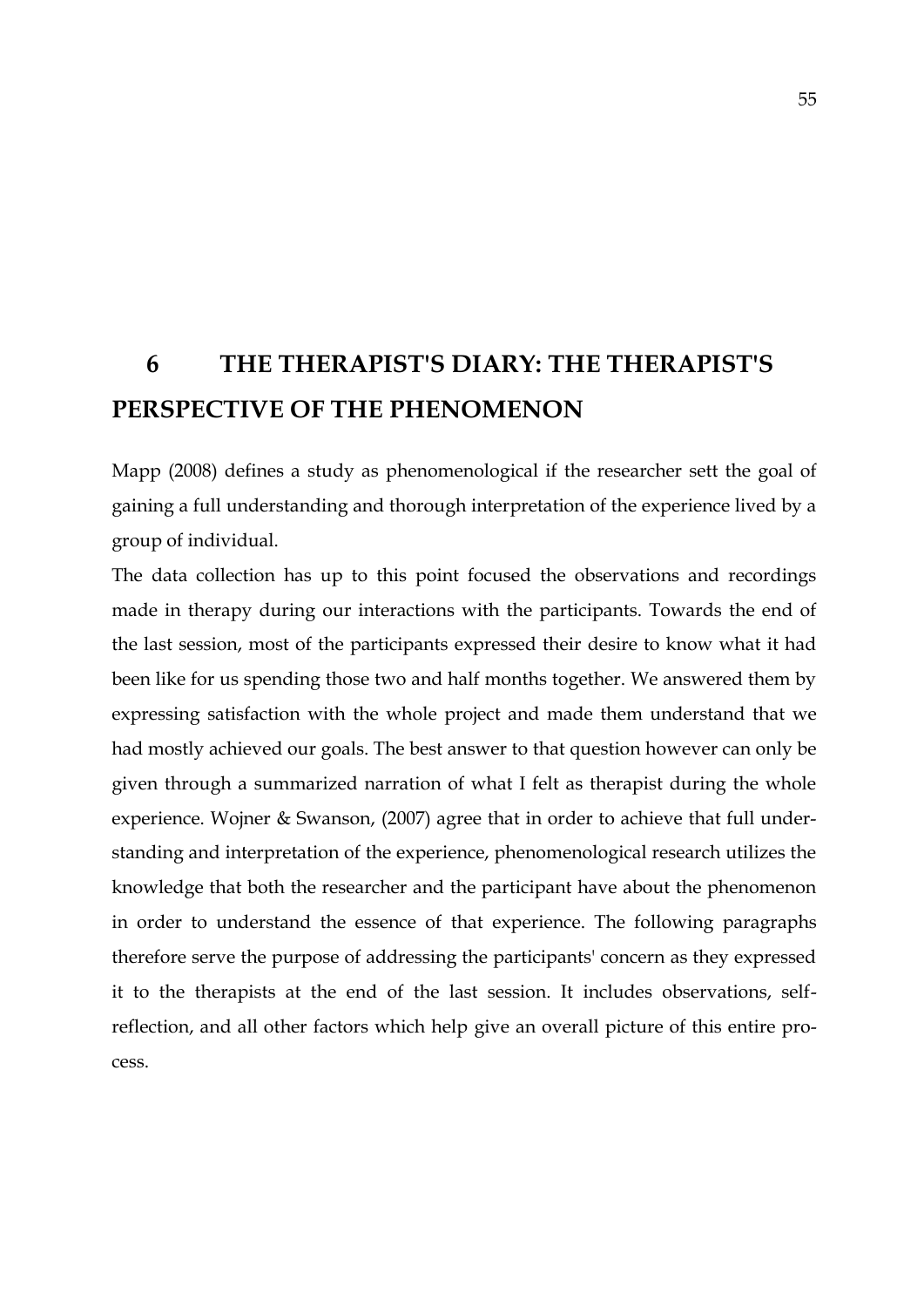### **6.1 The logistical challenges**

I thought it necessary to include a narration of the process are seen by me as one of the therapists. This serves the purpose of getting an insight into what therapy can be like when organized away from the comfortable and cozy environment of the school's therapy room. We had indeed before the beginning of the process been used to the situation where most of the variables where controlled or controllable, where all the instruments where found in the same place, where there was no need to worry about privacy during therapy sessions, how many people we could accommodate and how many chairs we could fit in the therapy area. Most methodology books provided us with information as to how the therapist could deal with the challenges that one can face in the therapy room when working with teenagers. In the case of our study, we worked in the situation of crisis where the majority of things were improvised and therefore were temporary. There was no such thing as a therapy room and the location which was finally adopted as a therapy environment was far from suitable. Our 4 x 7 therapy room was indeed a poorly ventilated place at the basement of the building which earlier been used mostly by small rock bands as a place for rehearsals. The building itself served both as a living environment and the school for the adolescents seeking asylum and was an abandoned school. It is to say that we had during this process to deal with the challenge of transporting at least 10 instruments 47 km away from our school and back consistently during 20 sessions. Although those challenges increased the difficulty of working with those adolescents, it provided us with an insight which we would not have had had the therapy process taken place in say our school under controlled conditions. We were able to make additional interventions an observations which helped complete our overall view of the whole phenomenon. I therefore hereby narrate my perspective on the process as additional information to complete the overall picture of this phenomenological process. One could gain a full understanding of the whole process only by combining both the challenges faced within the therapy sessions and outside of it. This narration therefore aims at serving that purpose. Narration starts from the moment when I came home at the end of the first therapy session.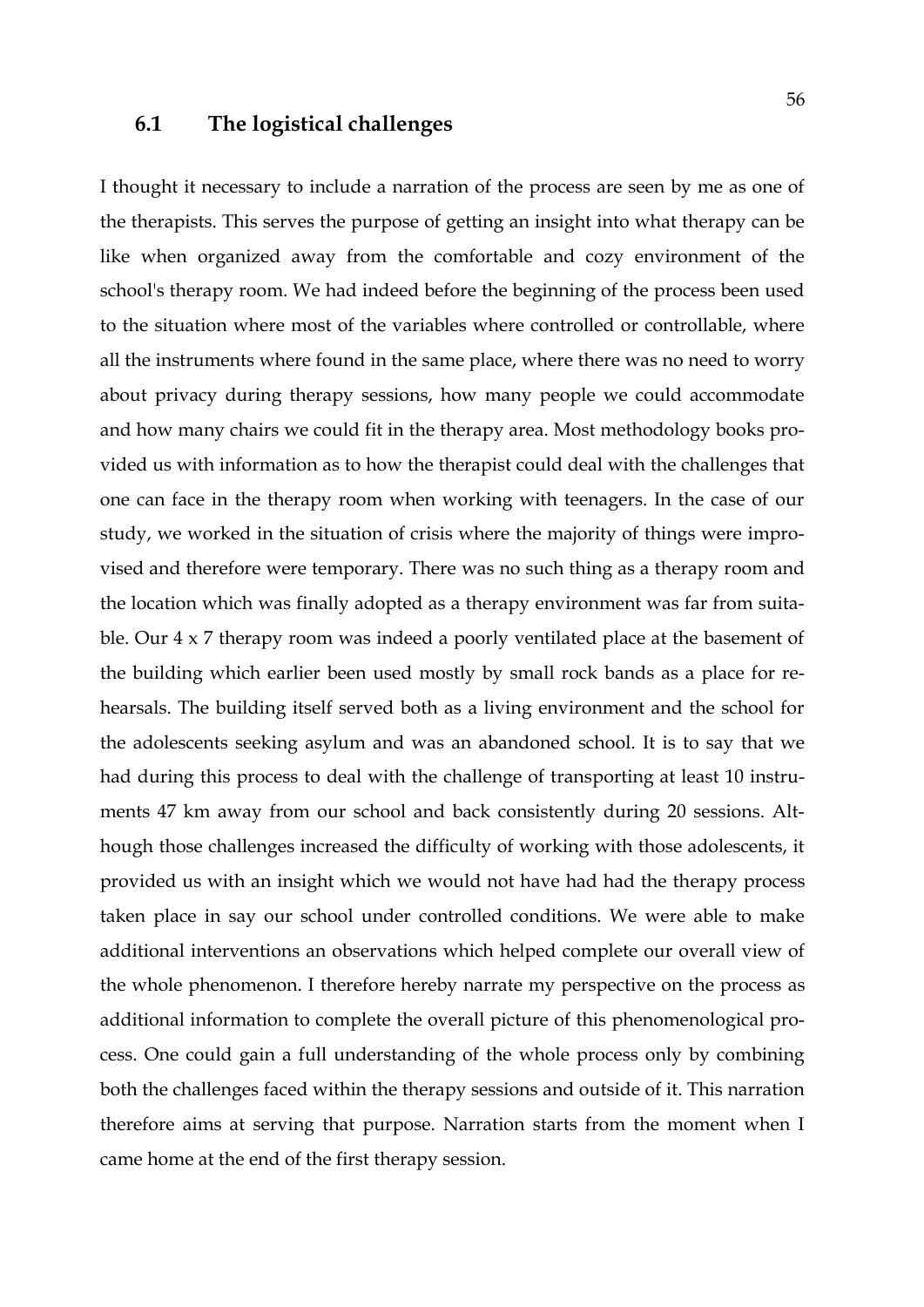### **6.2 Overcoming doubt and uncertainty**

The sentiments of doubt and uncertainty came as a result of our initial observation that we would have to deal with logistical, communicational and commitment issues. Most of these elements transpire in my self-reflection and my first impression following the first three sessions.

It was 19:45 o'clock and I had finally returned back home after having gone through my first session with my clients which also happened to be the first contact with the potential clients taking part in the group therapy. The first session had taken us almost four hours altogether. It took approximately 35 minutes to drive to the reception center from school, and the same to drive back to return part of the instruments we had to borrow from the school. We had just made a certain number of realizations after the first contact: forming a group was not going to be easy, commitment might be an issue, communication will be a major problem and logistics will be a problem.

It is difficult to describe what actually happened between the beginning and the end of the first session because so many things took place, but it seems impossible to recall them in words. Nevertheless, the situation went from chaotically tensed and desperate to extremely exciting and full of hope. The day had started otherwise quite well and we were both very calm and confident about our expectations from the first sessions with the potential clients. Things started however to look less glamorous when we arrived on the venue and could not seem to figure out how to get in the building. Although we finally found a way in, things did not get rosy. It just happened that none of our contacts where available at the time of our arrival, and very few of those present knew much about why were present in the venue. Things got a little bit better however, when someone showed up and informed us that there was at least one participant present and that they were hoping that others will be around. It was indeed a bit worrying to have to think that we might be left with only one person for our first group session out of all the six that were promised. We soon were quite relieved to realize that they were four of the participants around willing to take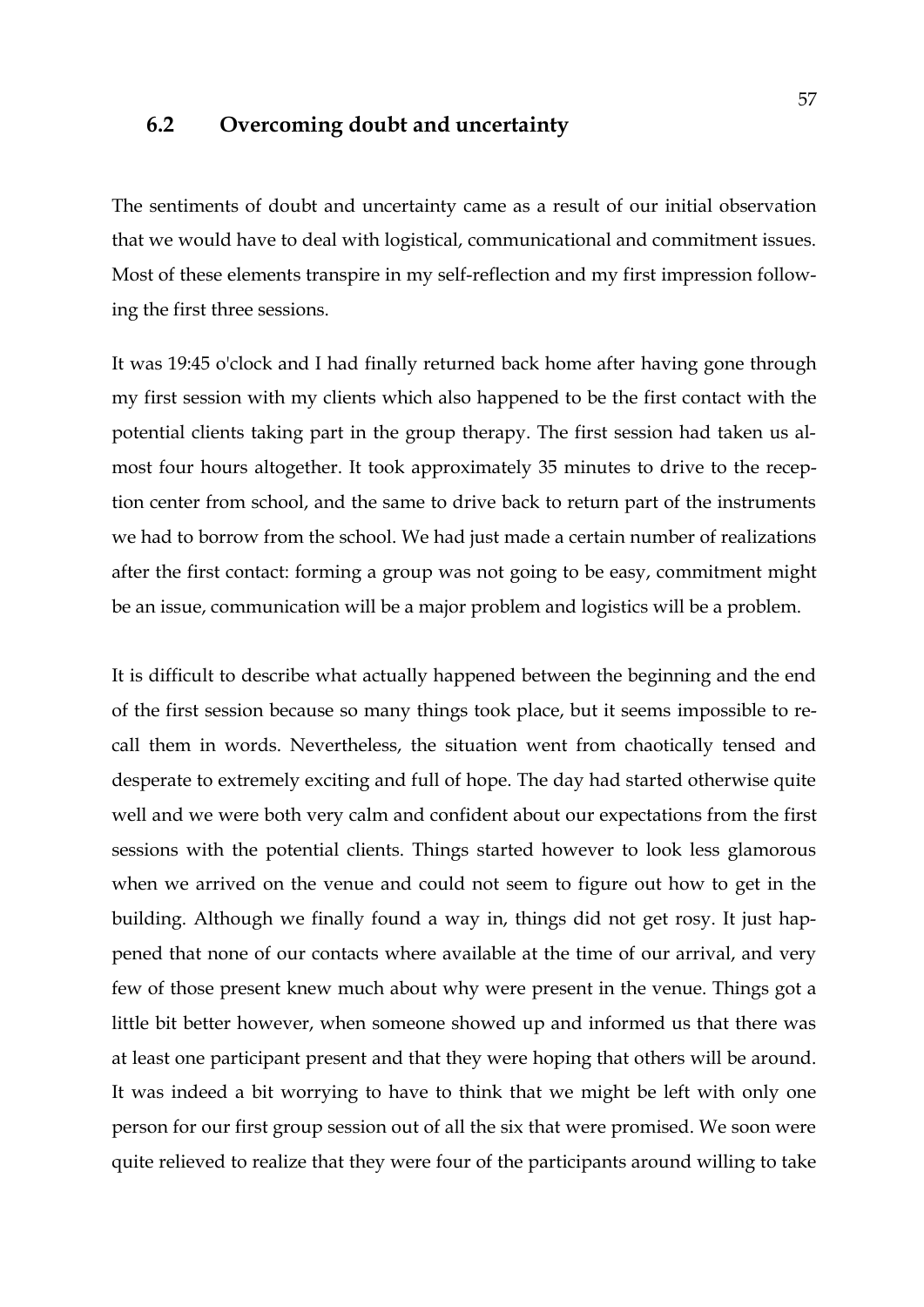part in the group therapy and that one of the mentors in the place was willing to help us start with the initial presentations and answer a few concerns we might have had. These initial sense of chaos can only been understood in the light of certain information. As it was mentioned earlier, the reception center, the staff and most of how the programming was done there had mostly been improvised and everybody was just still trying to find their way. The location was not placed on any map, justifying how difficult it was to move around it. Most of the staff had been working there for less than a month and were still also getting accustomed. We proceeded anyway to looking for a suitable location for the group therapy and suddenly we had not just four or six kids wanting to take part, but almost a dozen of them, adding to the confusion already existing.

After those first events which were not the most pleasing, we were shocked to hear the supervisor/mentor inform us that we were going to need an interpreter because the boys could speak neither English nor Finnish. He also went on to inform us that he was the only one who could do that job, but that he could unfortunately not always be available during therapy sessions given that they all did three shifts work. We both were overwhelmed by a sense of hopelessness and suddenly, questions started arising. How were we going to properly communicate during sessions and how was I ever going to gather enough material for my thesis if I could not communicate with the client? How were we even supposed to communicate during musical and other forms of interaction if they could not understand basic English or Finnish? It started looking as if my thesis project was going to be a failure. Our surprise came from the fact that during the Facebook and email contact, we were led to believe by the French nurse that most of the kids could communicate in either basic English or Finnish. For me, it started looking as if we would probably just have to try to go through the first session and then just abandoned the whole project as there did not seem to be any way forward. Indeed if the final goal of writing the thesis could not be achieved, I would have had to consider changing the project toward something which was much more achievable before running out of time.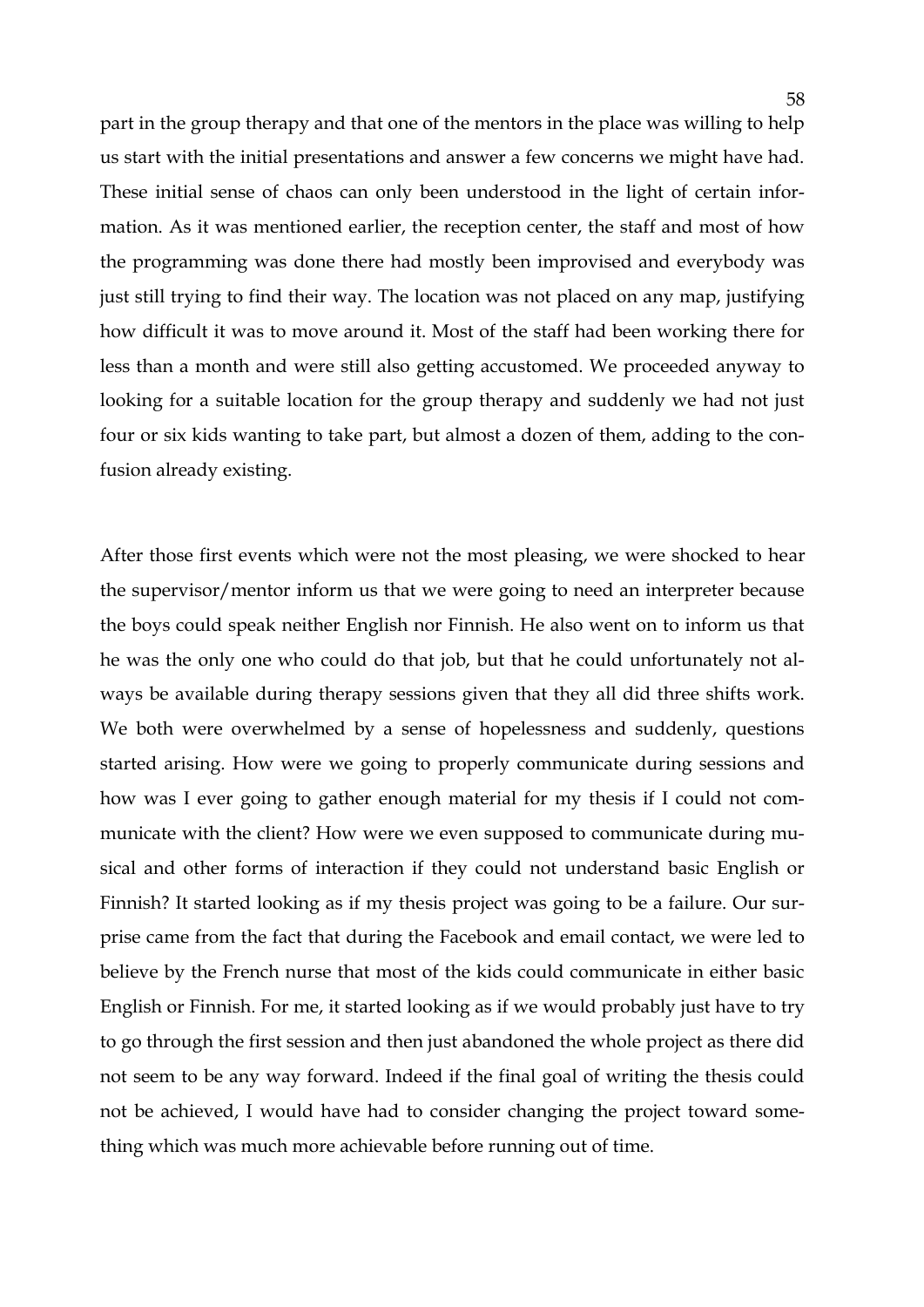In addition to the afore mentioned issues, there were so many other activities going on with many people going in and out of the therapy room. The potential clients where mostly all quiet with some looking extremely shy. We went through half an hour of communication during which everything we said had to be translated by the mentor to the kids in their language and every answer, comment or question from then had to be translated back to us in French, and me translating it to my colleague in English. At that point, I started wondering if it was really true that they could not understand anything of the French or English phrases, or if it is simply due to the natural reluctance to communicate that people sometimes have during first encounters? We would have an answer to this question along the process. Nevertheless, we went on trying to explain to the tutor why we were there, what school we came from, what education level we were at, and also said shortly something about music therapy. They even seemed not to be aware that music could be used as a form of therapy and the understanding triggered a couple of funny laughter. Despite all the disturbances, all the uncertainties and the unanswered questions we did not let ourselves get totally discouraged. We made the move of introducing music therapy by introducing our instruments to the participants and inviting them to get acquainted with them. After that first intervention, we invited them to try the instruments one after another upon which we would move on to try and play something altogether. The whole activity seemed to generate some curiosity among the participants and they all followed along. These interventions allowed us to assess not only the instrumental preference of the participants but also their skills and knowledge in music. While some seemed to be quite lacking in musical experience, at least two of them showed signs that they had had some experience with musical instruments before. There was precisely the case of this young man who made mention of the word Darbouka when referring to the djembe and would later on hold the djembe in the same manner that Darbouka players do, and even played some meaningful rhythmic patterns on the djembe. Things did not look that desperate any more at that point. At least it seemed like we would be able to musically communicate. We were pleased to know that the teenagers seem to be interested in music. We later made the suggestion that they shared with us their preferred songs from their smart phones which they did. We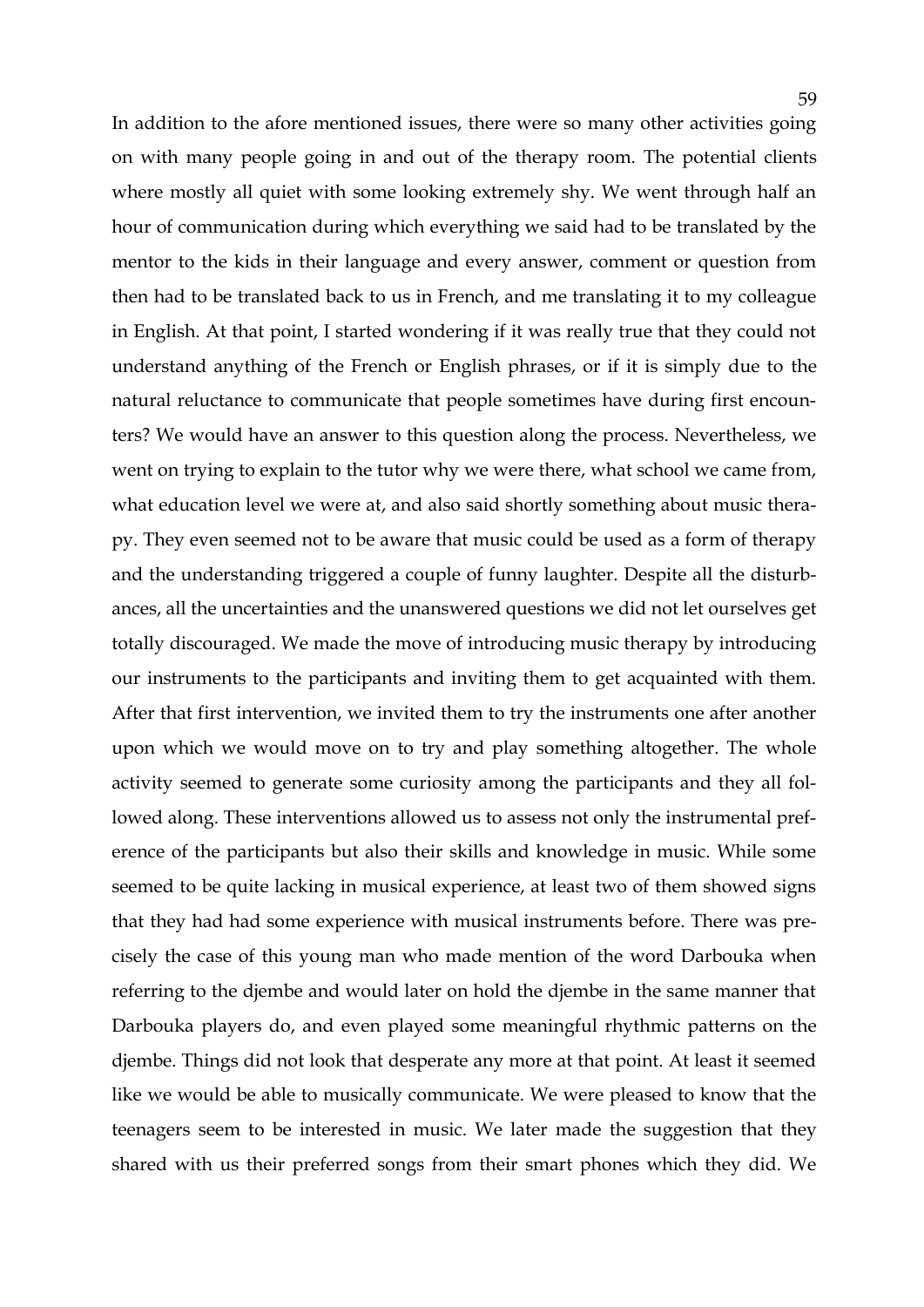were able to learn from the songs played and the comments made following listening session that some of them were keen on singing, some liked dancing and that in addition to their traditional rhythms, they also seemed to like some forms of hip-hop played in their own language. They became very inquisitive, wanting us to tell them more about music therapy

We later got more information about their lives at the Centre and their hobbies as they made effort to communicate with us while helping us to carry the instruments back to the car. Some of them opened up about their journey to Finland, crossing through so many countries to get here. The situation at this stage was already looking very good and we started having the feeling that we were witnessing the beginning of the very good adventure with these teenagers. They each told us about what instrument they liked and four of them wanted to learn to play instruments, one preferring the guitar and three others preferring drums. These information where actually quite useful as they could help us plan for the forthcoming sessions for example, when thinking about what kind of instruments we might be willing to take with us during the coming sessions. We rounded up the first session with the second improvisation and we agreed to have our session 3 days after the first which means the following Friday.

The overall feeling for me at that point was that of excitement combined with a sense of accomplishment. However there were still some questions lingering on the back of my mind. I had for instance to ask myself how professional were we able to remain in a process so chaotic that we seemed to be improvising at every single moment? Were we overstretching our boundaries? Moreover we still had not yet solved the issue related to recording the sessions. Given that there were so many mentors in charge of the different kids, we could not do audio or video recording of the first session. We had already been given the right to record audios from all the mentors except one, and the video issue had remained problematic. It is only during the second session that we obtained the right to record audio, and the video part was declared unsafe due to the kids' asylum status. Additionally, we still were not sure if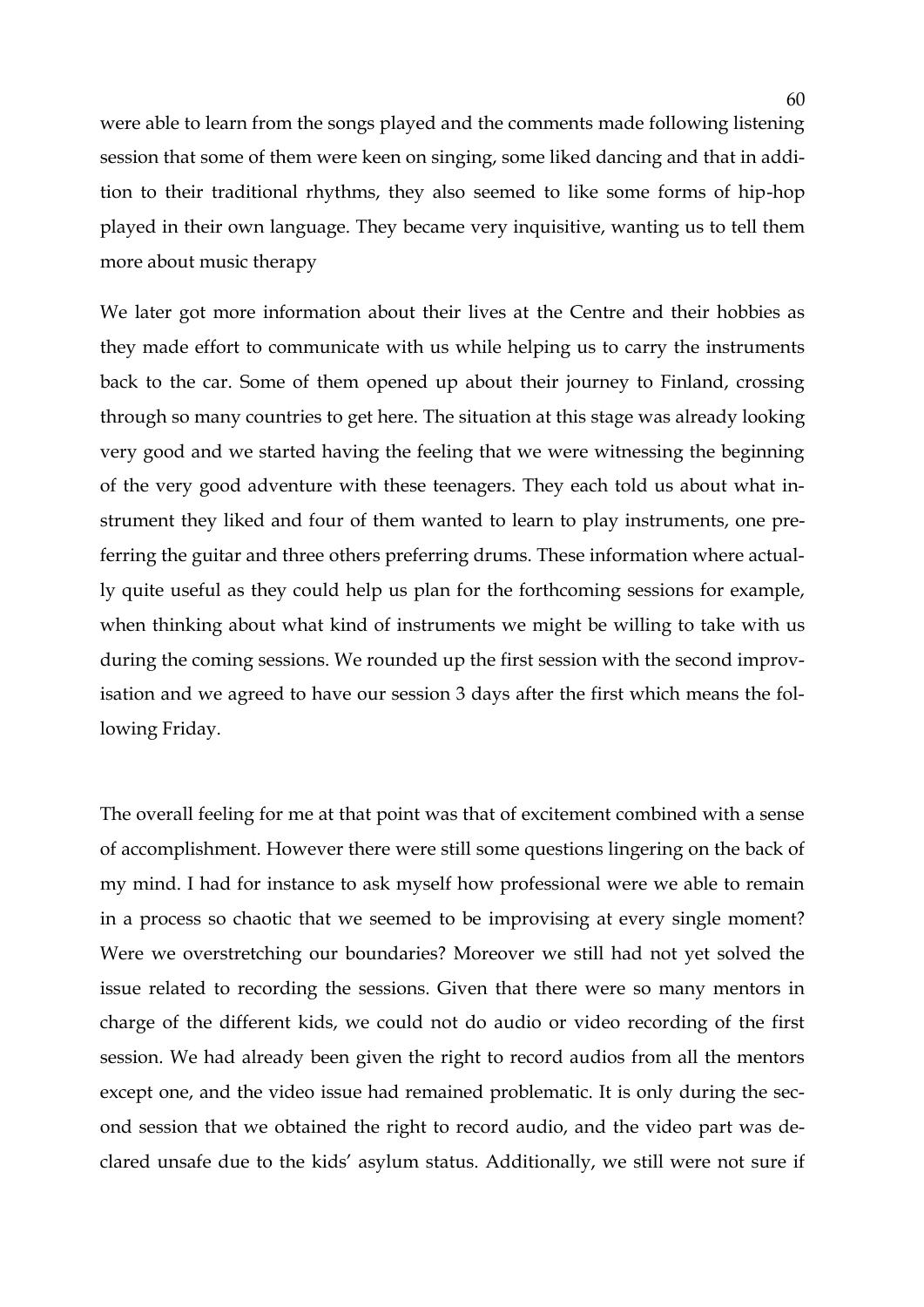we were going to keep only those participants who stayed right up to the end of the session and had put their names on the list or if we would just have to let everybody in again during the following session? What goal were we going to achieve just going on that way? Despite all the challenges, we decided to make it as goal to take things one session at a time, forego the notion of control and believe that problems will be solved properly when they arise. We came to the realization at this point that our attitude and our ability to remain flexible during the whole process would be as crucial as anything else encountered during the journey with the kids.

The following session went on in a similar manner as the first with up and downs and we were quite able to deal with all the challenges that came fourth. We built on the connection that we establish during the previous sessions and were able to do something a bit more structured with specific activities and a bit more verbal communication at the end of each activity. Some new participants join while some of those that were present during the previous session did not show up. The excitement amongst the youths started to become more perceptible. They looked much more relaxed, both before the beginning of the session and at the end. They asked for permission to take pictures with us and ask for permission to have us as Facebook friends. They were helping us pack the instruments and to accompany us right up to the parking place at the end of the session and at least two of them seemed to be waiting for us before therapy sessions at the same parking lot despite the cold winter temperature. One important observation we made at the end of the second session was that these teenagers were so interested in the process that they decided to stay with us despite the repeated calls inviting them for dinner. They actually risked missing dinner by choosing to stay with us until the end of the session and went for dinner when everybody else had finished eating. We started noticing those participants who seemed much more committed to the process and also seemed to be much more in need of what it was that we were bringing.

The third session went on in a similar manner with surprises and its share of disappointment. Three amongst our most committed members were missing and upon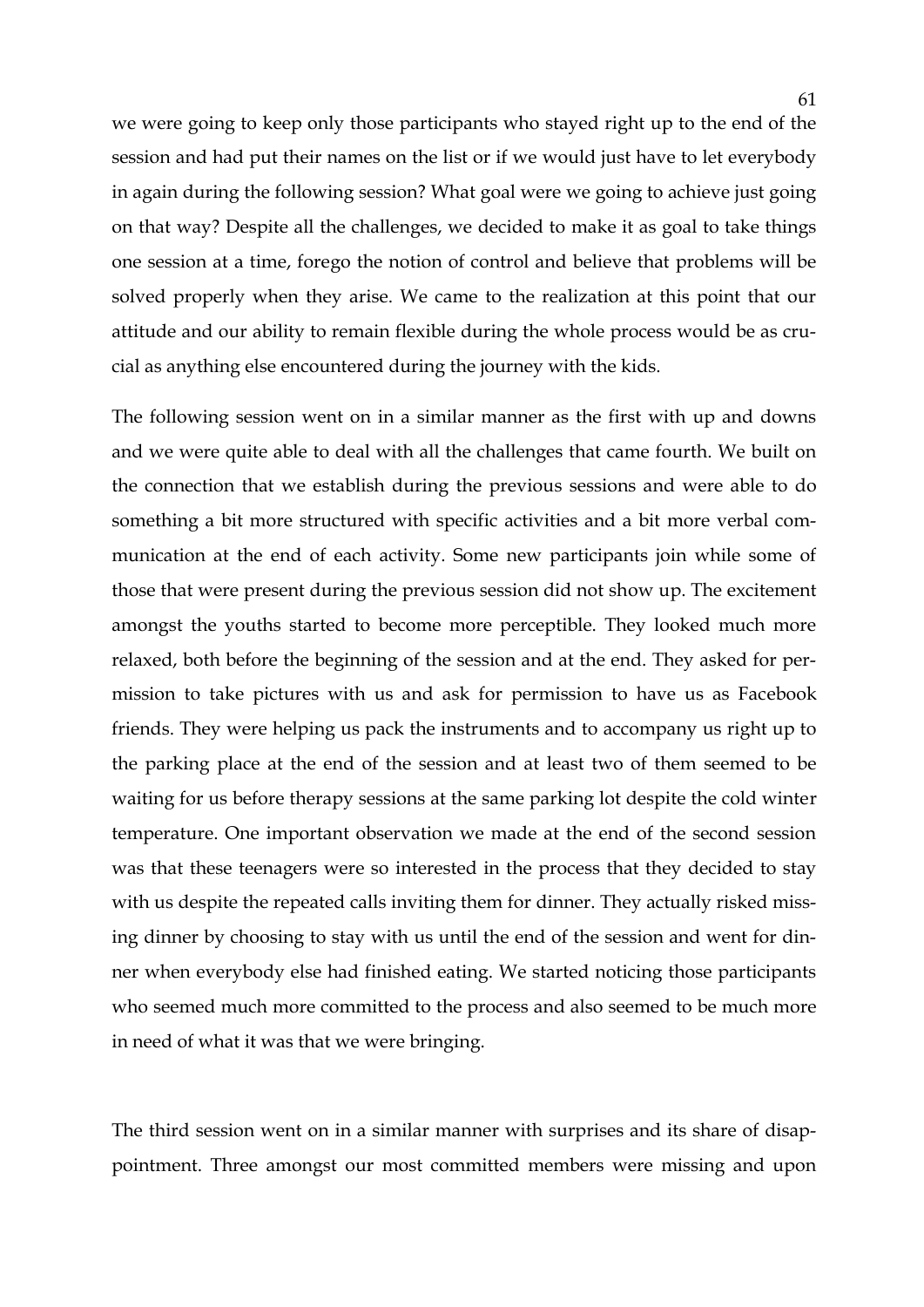inquiry, we were informed that they had been moved to another reception center. This information obviously brought some disappointment but we went on to work with the new group consisting of the newly arrived participants and those who had been present since the start. We started putting more emphasis on and giving more attention to those who had been regularly present. At this stage, things were getting much better compared to how they had started and it was easy to see that some connection was being created between us and the teenagers. They were becoming very interactive not only musicality, but also in the manner in which they tried to speak either English or finish, asking questions about us and responding to those by giving information about themselves.

### **6.3 To group, or not to group in therapy, that became a question**

As mentioned in the paragraph on methodology, the initial idea of a 4 to six member group therapy ended up being something which fluctuated between 3 and 13 participants per session. That outcome appeared to be the result of not one but multiple factor which all had their impact both positive and negative on the whole process. This current paragraph expands on those factors and their influence on the whole.

Of all the challenges encountered during the whole process, the inability to form a homogeneous group was from my perspective the most worrisome, mostly due to the fact that it raised the methodological issue as well as undermined my ability to come up with a credible report at the end of the process. It was therefore important for us to address those issues or at least attempt to understand why we were unable to form and maintain a homogeneous group during the whole process. Was it due to the lack of interest of the participants in the project that we had proposed? Was it due to their lack of commitment or was it due to our inexperience as therapists to conduct the project in a manner that would have made it appealing and beneficial to them as participants? These questions could not be answered immediately however, we observed external factors which were likely to play a role in how regularly they were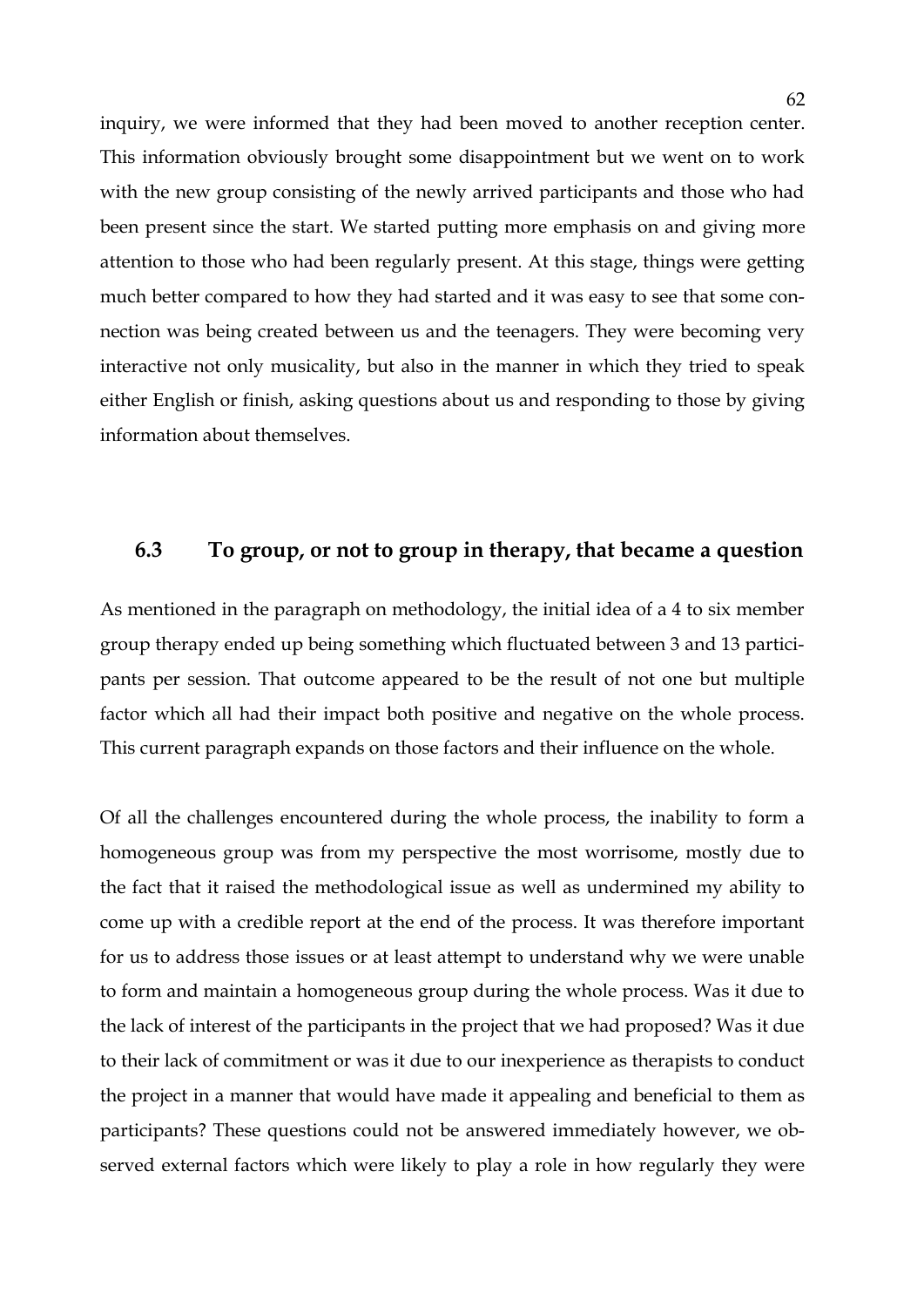attending the therapy sessions. Those factors are listed in the following paragraph based on the information that we were provided with by the participants themselves or their mentors.

The first factor which affected group cohesion was that of the participants' change of residence. Immediately after the first three sessions, some of our participants were transferred to a different location at a different reception center far away from where the therapy was being held. We were not given specific information as to where they had been transferred. We had earlier been informed that the age bracket for those living in the center was between 13 and 18, so we could only guess that those who had been moved to the reception center for adults in Jyväskylä 47 km away had turned 18 or that there had been some other legal issues involved. It could have also been due to the lack of accommodation in the center given the number of kids living in that small housing space.

Another factor affecting our ability to form a homogeneous group appeared to be the clash between the therapy sessions and some other activities organized at the reception center. It is important to mention here that our participants had quite limited interaction with the outside world and therefore whenever there was an occasion to participate in say the swimming session or visit their parents or relatives in Jyväskylä or other refugee reception centers, they were likely to seize it.

The third point on the list of factors which affected group cohesion during the therapy process is that of the participants' life situation itself. It is important to mention here that all our participants where asylum-seekers, which means in this case that they did not have the clear status in relation to how long they could stay in the Finland or if they could stay at all. Many of them had ongoing asylum claims and as a result had to be absent on some occasions during which they had hearing in the Jyväskylä. As a consequence of this process some participants were too tired and stressed out the day prior to a hearing or immediately after a hearing. In those occasions, we were just informed that they had decided not to join on that specific day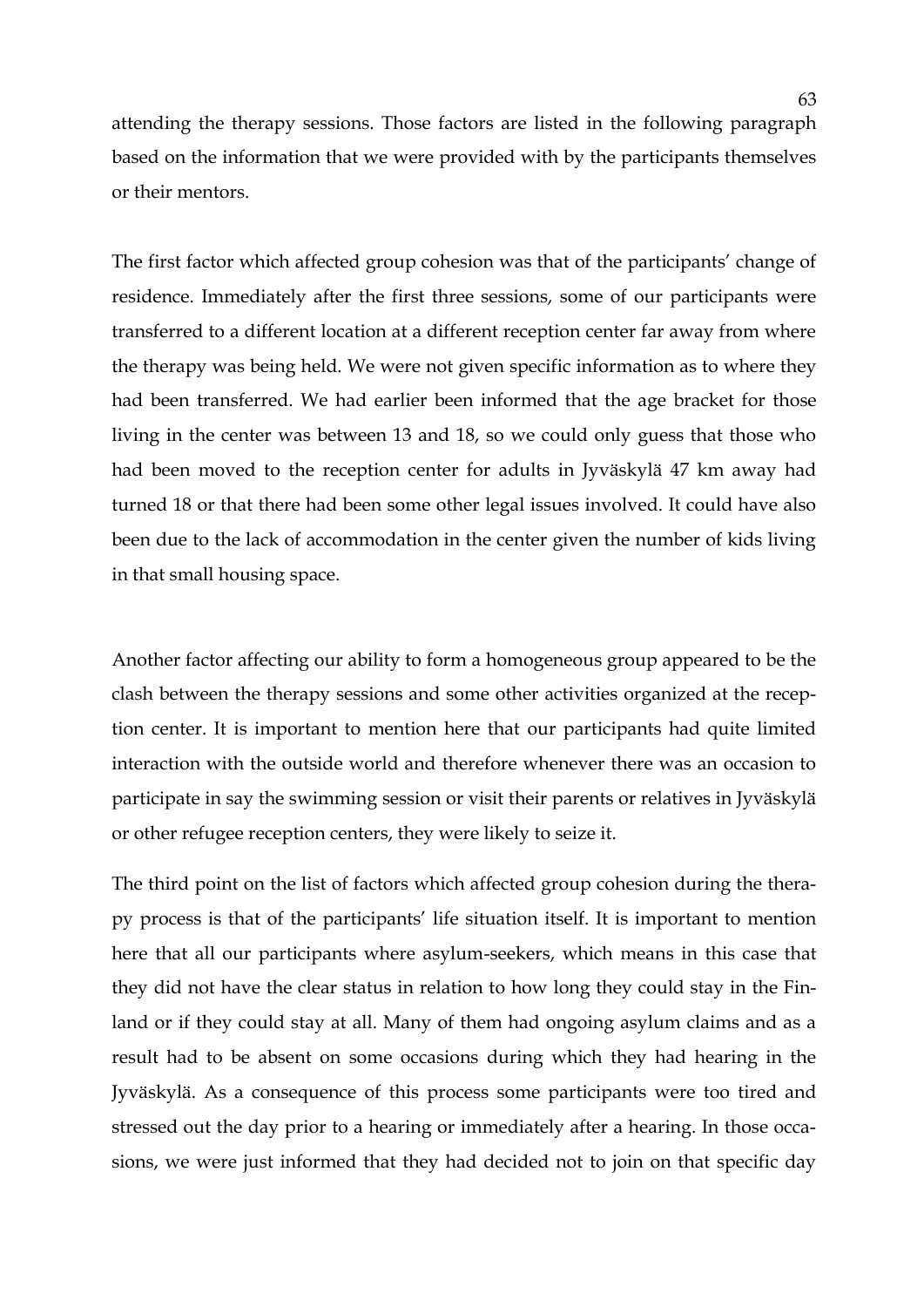but will show up when they feel better. Paradoxically, some of our regular participants remained committed mostly because of how therapy sessions were able to help them forget about all those events taking place outside of therapy.

# **6.4 Empowerment as therapy: building identity through gaining musical skills**

As mentioned in the paragraph on methodology, this study relied on empowerment theory as a theoretical framework, which meant that any action which could potentially lead to empowering participants in any aspect of their development was to be considered valid. One of the challenges to these statements came from a demand presented to us by four participants. They wanted to learn to play some instrument, mostly guitar and drums. They were hoping that they could alongside the process learn to play some instrument as it would help them achieve their goals. Our only regular female participant (Samira) expressed herself by saying that it would help her achieving something which had always been part of her dream. Their desire at first glance seemed to be contrary to the therapeutic process and our initial answer was to kindly respond by explaining that music therapy was not exactly music lessons. They showed their surprise by pointing out that we had said that we were there to help them in any way which we could through music and that learning to play and instrument was extremely important for them. They somehow compelled us into remembering that any recovery process which relies on empowerment "seek to move away from models in which individuals are viewed as passive patients, and instead promote that they actively engage in all elements of treatment planning and the treatment process as service participants or consumers."(Harris, 2016, 19). In this instance, the participants considered learning to play as part of therapy and therefore, we agreed to provide that help. Orth (2005) claims that many of his clients seem to believe that they are expected during the music therapy process to not only learn about music but also become skillful at playing an instrument. He recognizes that despite the fact that this is neither the intention of the therapist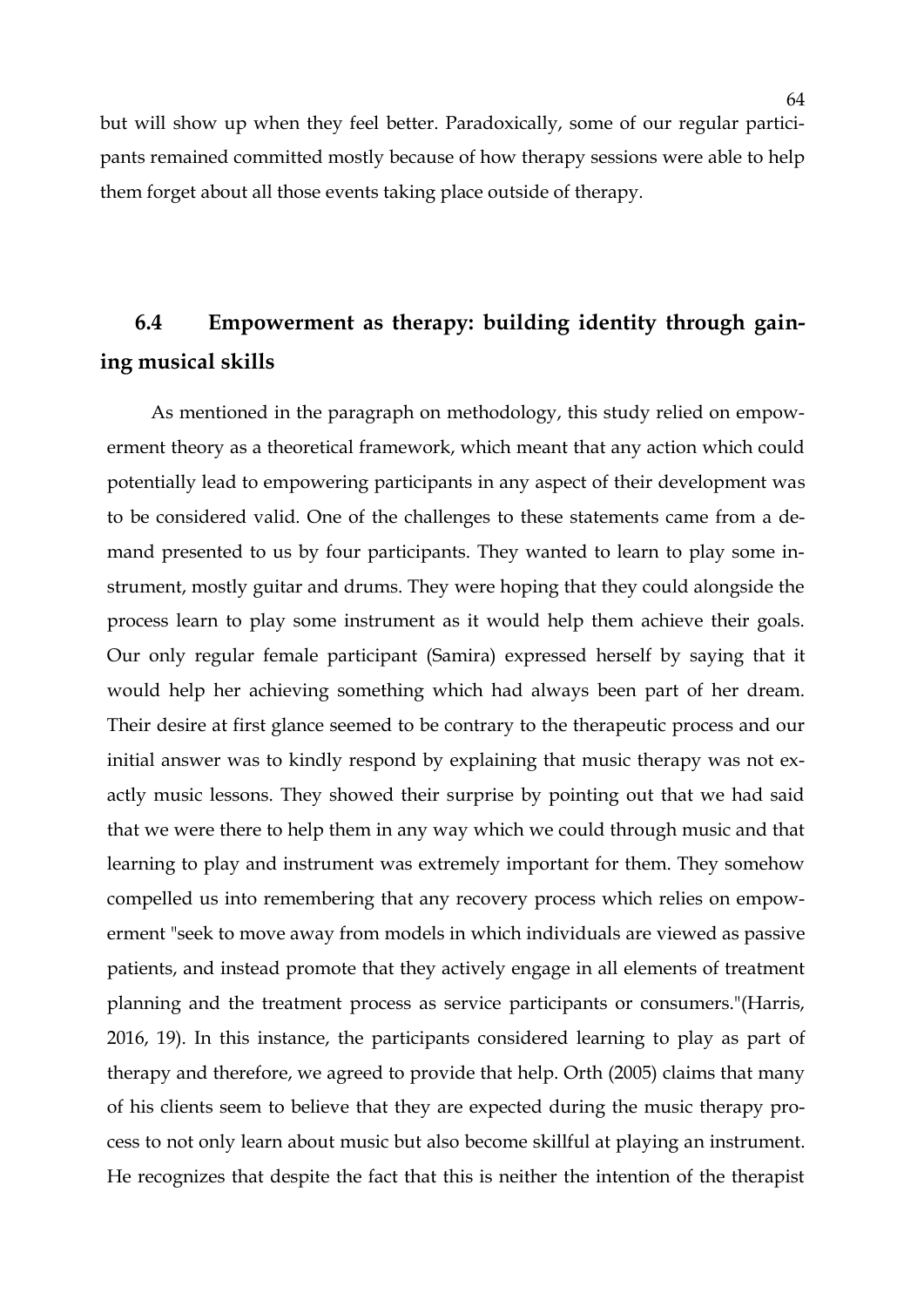not intended aim of the therapy process, this could be considered by the therapist if it provides the opportunities to break out of state of anxiety, and therefore make room for an atmosphere where music could be played in an expressive and structured manner during the interactions between the client and therapist.

We agreed to spend 30 minutes after every session to help them learn some basics in guitar and drumming. This was of course not to go without any consequences both within and outside of the therapy sessions.

This activity although not part of the group therapy played its role in the therapy process as it gave room for a different type of intimacy and the possibility for a different type of interaction. It was not officially therapy anymore, and questions and answers could come and go without the awareness that they serve a specific purpose. Information gathered in the small music class group could be used in the group therapy sessions and skills developed in the small groups were transferred into the bigger group therapy session.

# **6.5 Clinical supervision and counseling in the face of mounting challenges**

My colleague and I worked for this project as co - therapist involved in the whole process and we both worked together in the planning and execution and conclusion of therapy sessions. It is important to mention here that both therapists had not only common interests but also some divergent interest concerning some specific points. For my part as a therapist, this whole project served not only as my second clinical practice but also as the core for my Master's thesis. For my colleague, this served only the role of the second clinical practice which means that she had less pressure to see things succeed than I did. This of course does not mean in any way that she was less interested in the project than I was, only that I stood as the bigger loser in case the project did not go on well. The situation a s it was at the time finally led to some areas of disagreement which impacted the process. We had for instance disagreements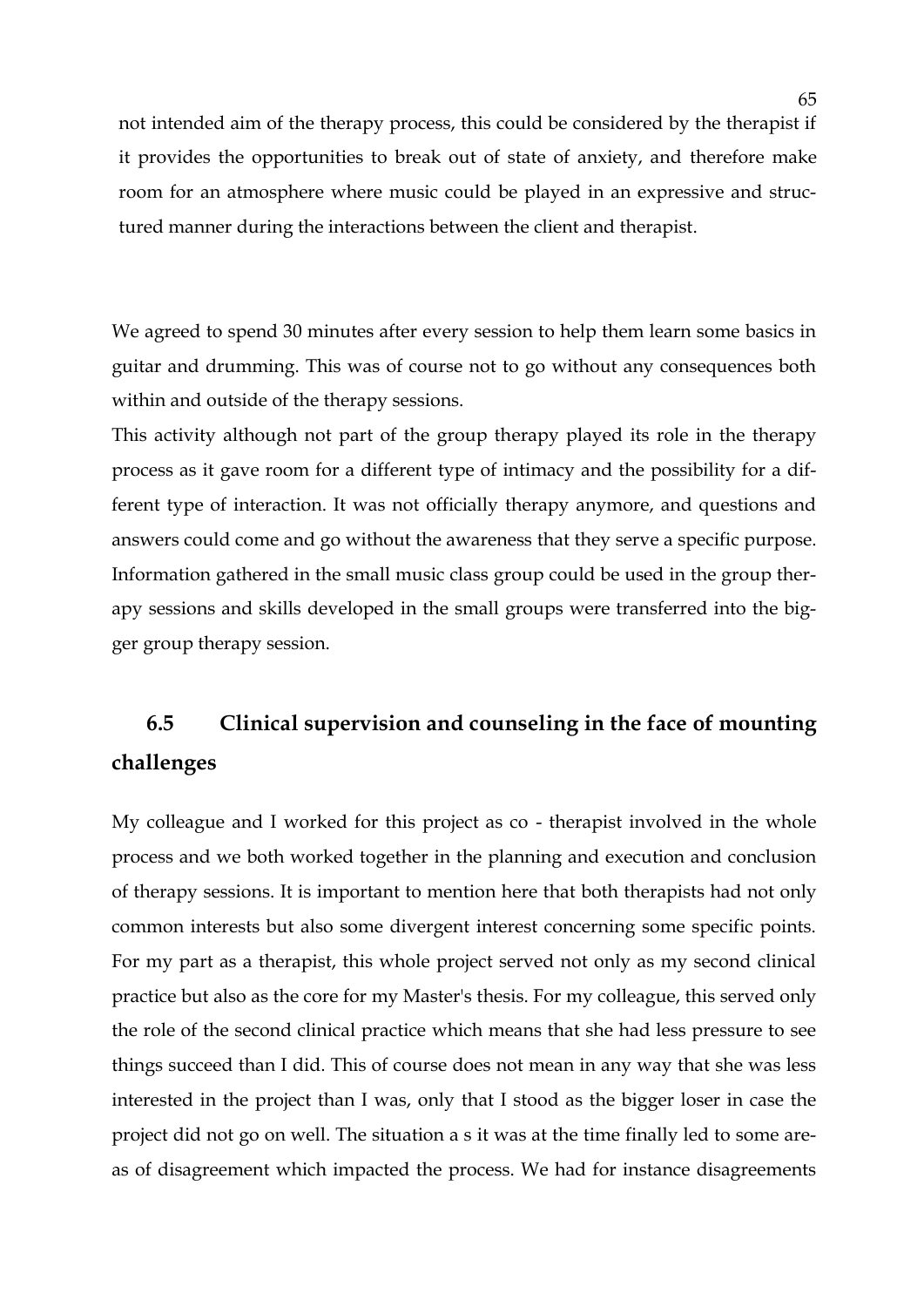about those 30 minutes music lessons which I mentioned earlier and the issue of having in some occasions to spend 10 to 15 minutes just trying to gather the participants in the therapy room.

There were also issues concerning how strict we had to be with the kids. Some of the kids often came 20 minutes late or left earlier without explanation and in most cases, I as a therapist just let them be. My colleague on her part wanted more structure and was of the opinion that the session should not be organized any more if participants are more than 15 minutes late and that latecomers should not be admitted in the therapy room. The main issue here was I guess our differences in theoretical approach. My colleagues had strong leaning towards a psychodynamic approach and in a case as messy as the project that we were dealing with; it was easy to start questioning one's fundamentals. We were dealing with an exceptional case where the rules applying in a formal therapy room were not entirely valid. Fortunately, these issues were resolved with assistance of our teacher/supervisor and the overall impact on the process turned out to be minor.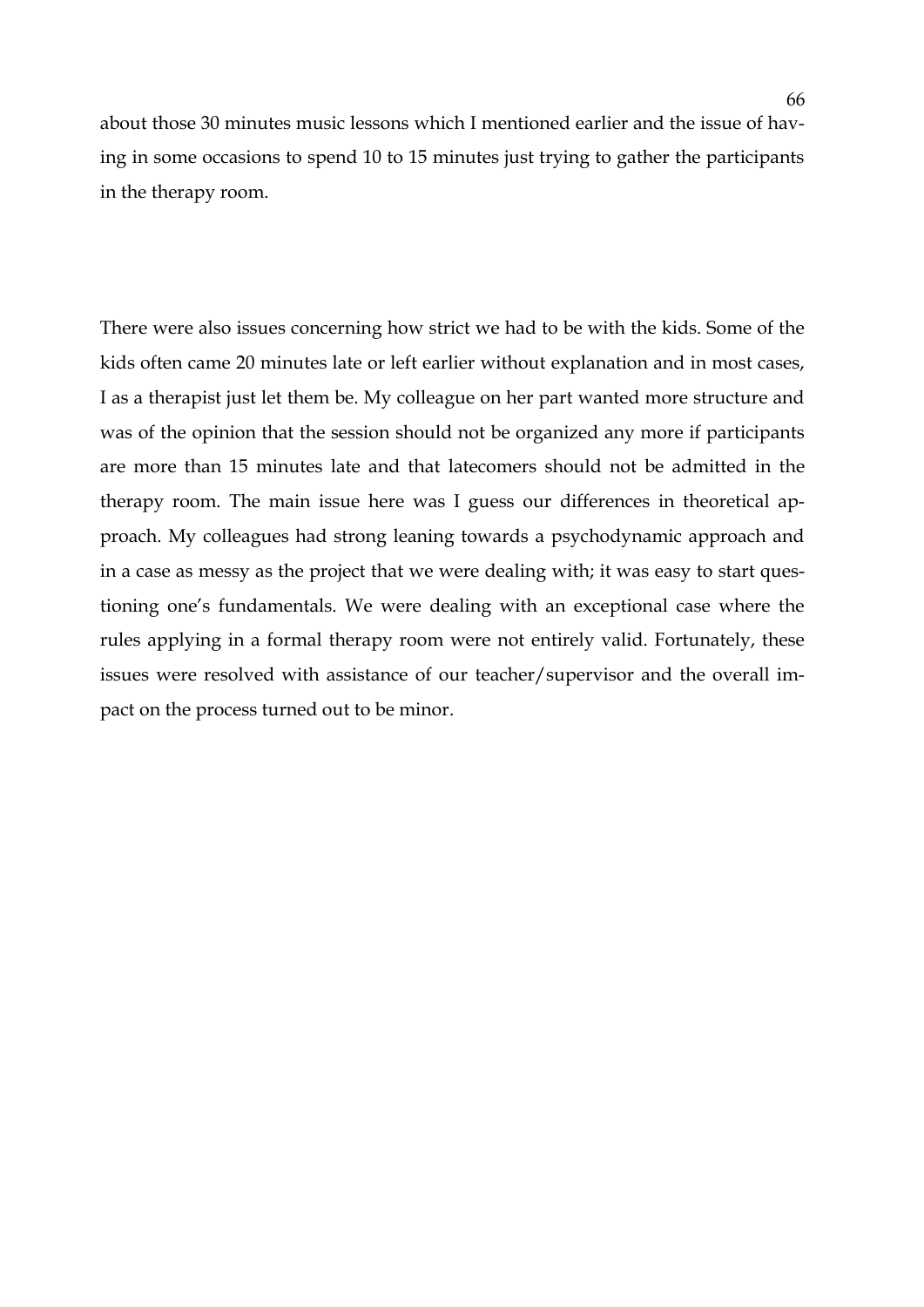# **7 7. RESULTS**

### **7.1 Participants' narratives**

The third way through which data was collected in order to answer the research question was through some form of interview during the last session of therapy. We wanted to learn about the participants' overall impression about the whole experience. During the last session we let our participants know that we would give them the opportunity towards the end of the session to give us their overall impression about what they experienced throughout the whole process. We explained that we wanted them one after the other to give us a summary of what the experience of spending two and half months with us had been like. There were 9 participants on that day but only 8 responses are included here since one had attended only 4 sessions. Most of the texts are translated from Dari or Pashto to English, except that of our only participant who was relatively fluent in English and helped very much in translation during therapy sessions. To maintain privacy, we use pseudonyms where there might have been possibilities for them to be identified. Notable to mention here is the fact that we had four participants called Amir and three called Mohamed, so the use of pseudonyms is almost redundant. The texts have been included without any modification and seem repetitive at some point but reflect the atmosphere at the time when it was recorded.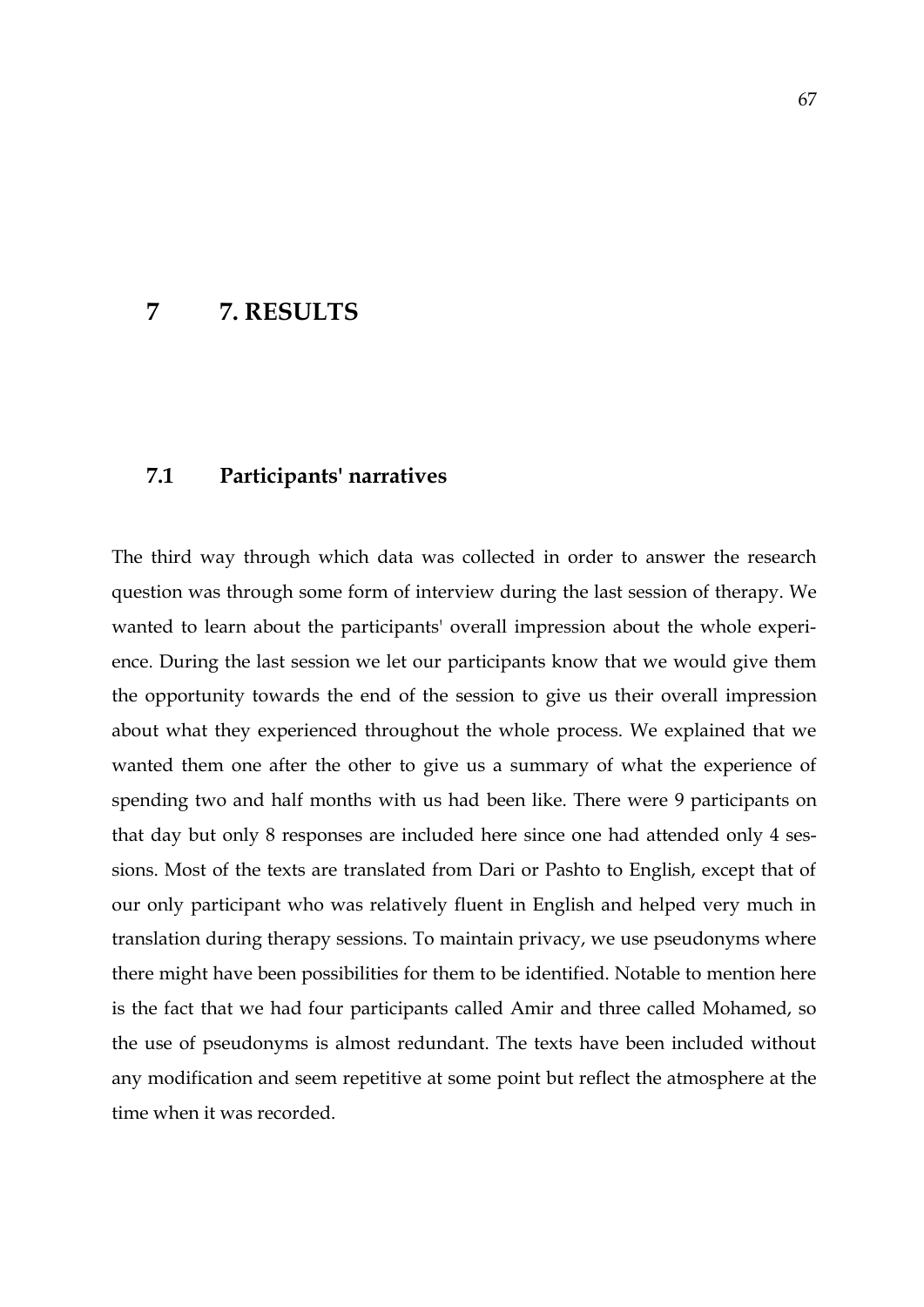**Amir**: I thank Mara and Alexis for having given us the opportunity to take part in this project. I am very happy because of everything that I was able to learn with you. In the beginning when I came here, I did not really know what I was going to get and I mainly came because I heard that it was going to be something with music. I was able to learn here many things about myself and how music can make me happy. I like very much drawing but also the other thing we did, But drawing when listening to music was very good. I like very much that you are very friendly with us and I see you as good friends. I hope that we could help you with your school program and that we were kind… and did not cause you too many problems. I am a little sad that this is end and I will never see you again. Thank you

**Amir 2**: Thank you Mara. Alexis. I feel very good. I like playing music a lot. I like playing the drums. I am very happy that I was able to learn to play the drums better and now I can play like the people who play on television. I like it very much that I could just come here after school when outside was cold and dark, and that I could just be here with you and play music and talk and have fun. Some days I felt really sad and when I come here, we played music and I felt happy. I also like very much talking with you because you are very friendly, and you listen to us and you make us laugh. I wish that group would continue much longer but I know that you have your own school and other things to do.. Thank you very much.

**Mohamed 1**: Thank you Mara and Alexis. I learned very much with you and I learned many things about music and those music games. When I came here, I did not really know how to play anything and I was feeling a bit shy,... I feel very confident and very happy now. In the beginning, I was a bit afraid to play the music and to say something. Now I can play many instruments; I don't feel shy to talk. You have been very good friends and you make me feel like I should not be afraid to play and I should not be ashamed to talk. Now when I feel sad, I can come down here and play some music and feel happy. You are very good friends, thanks you.

**Samira**: Thank you very much Mara and Alexis for all that you done for us. Here with you, I was able to learn so many things; I learned to play and sing in front of many people, I also danced in front of many people without being afraid or ashamed.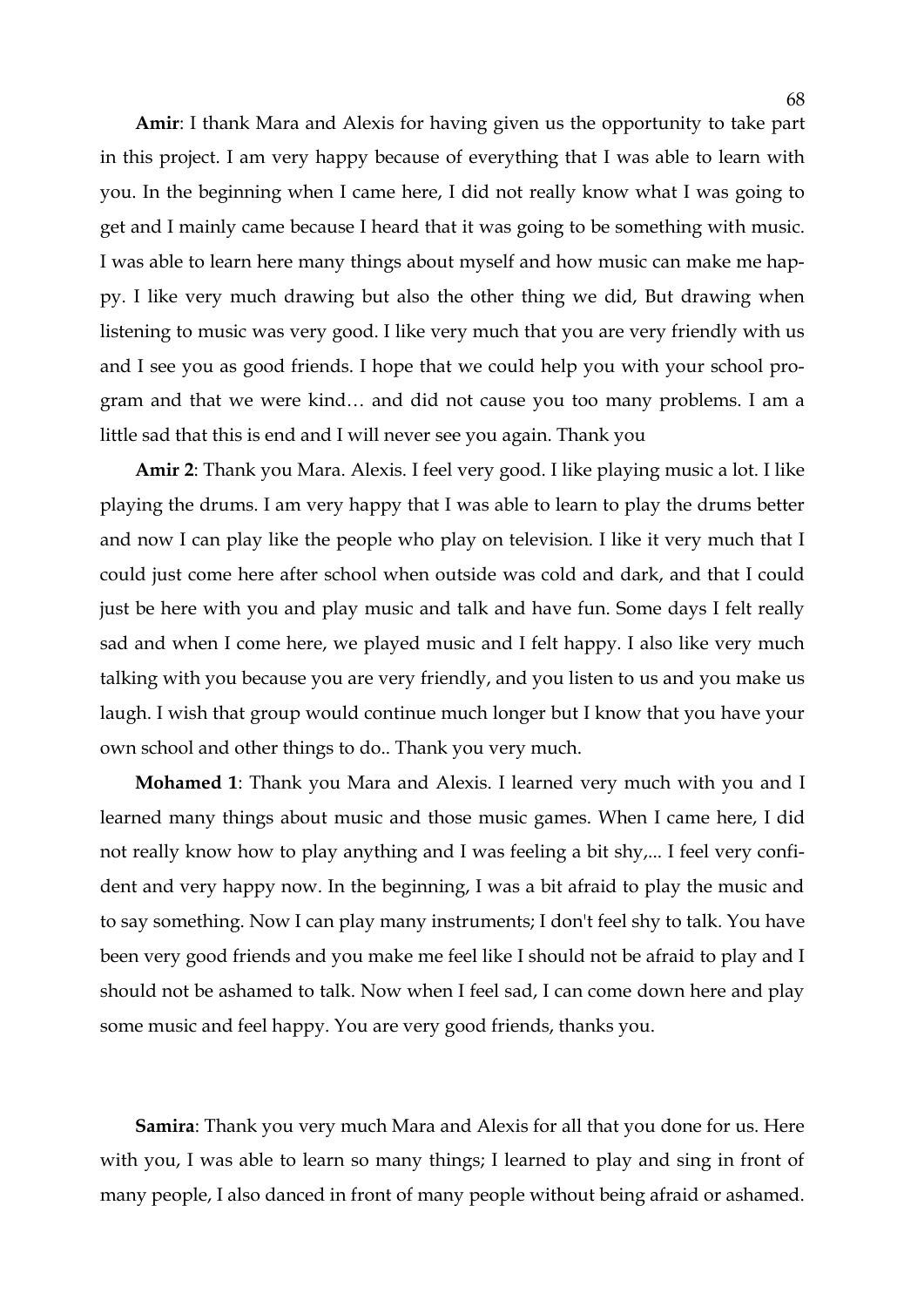Many times I came here very sad and very tired and I don't know why. Sometimes before I came here, I was just in my room very sad and I was crying and I don't know why but when I come here, and played music together, I felt better. I feel sorry and I apologize because some days it was very difficult, but you were still very friendly and very nice to me. Now I am a bit sad that you are going to go but I know that you have to go. I am going to keep learning the guitar, maybe one day it will be good like you, thank you.

**Soheil**: Thank you Mara and Alexis. I thank you for many things that you gave us and you did for us. When I come here, I feel very happy when we play music and we do all the music games. Some days I feel very sad because I miss my parent and I miss my country then when I come here, we do many things and I forget about that. Sometimes we play some music and I feel like I am back home in Afghanistan with my parents and relatives and my friends. I think that you Alexis you a very good friend, Mara is very nice also. I hope we were also friendly with you and we were able to help you with your school project, thank you.

**Amir 3**: I like very much this music games and all the dancing and singing that we did here. It made me feel good and happy during the days when I was sad and it was very good to be here instead of being in my room alone. I also like playing the darbuka very much because it makes me feel strong and powerful, and I also like the sound of the djembe. I also like when we play and dance music from my country because it makes me feel like I was in Afghanistan again. I miss my country very much and when I come here I am like in my country again with many friends. Thank you, Mara and Alexis, because you are good friends, and you accepted me and were very nice to me.

**Mohamed 2**: I like very much being here and playing music and listening to music. Before I came here, I never played any music and I sang only when I was alone. When I came here, I played many instruments and I sang with many other people and it made me feel happy. Now I like music even more, and I want to play music when I feel sad or when I feel lonely. I like it because Alexis and Mara behave very nice with us and accepted us. I like it because you treated us like friends and like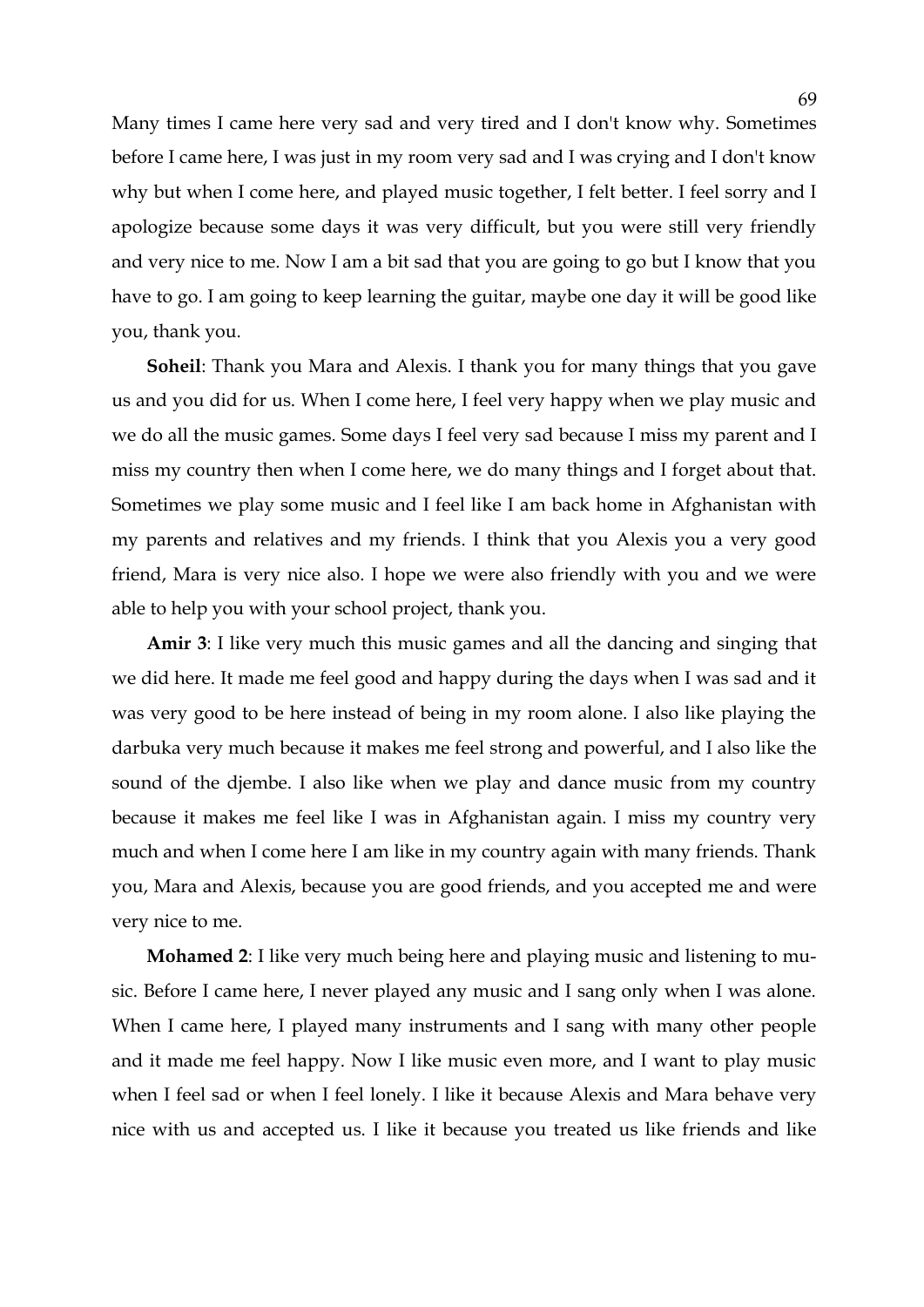Brothers. I am sad that this is end, because I am already used to coming here every week and playing music and talking with you. Thank you very much for everything.

**Museba**: I think I feel the same like everybody else here and I will say thank you for everything. I have learned to play the drum here and now every time when I have free time, I come here to practice with the big drum. Now I am not shy anymore and I think that if I keep practicing, I am going to become a good drummer. I am sad that this is ending because I still wanted to learn many things from you. I think you are very good friends and you treat us very nice.

# **7.2 Textural description**

Mustakas (1994) indicates that the researcher as the next step in data analysis should upon identifying on the themes which seem to emerge from their statements write in descriptive terms about what the participants have experienced. The following paragraph therefore summarizes what participants' experiences were as they went through the process of a 20 session music therapy with the therapists.

Most participants reported a sense of improved mood as an immediate effect of participating in therapy sessions. They reported having on many occasions come to therapy sessions with a sense of sadness or simply feeling down, but left the therapy session with a very high sense of joy and an improved mood. This was corroborated by a measurement which we made in the beginning and at the end of a recession using a Likert scale. The girl for instance reported having been crying alone in her room before coming to the session but felt much better at the end of the session.

Some participants reported feeling a sense of connection with their country Afghanistan and the life that they had back home. This sentiment was connected with the sense of nostalgia in relation to the country and on the cultural event that they were missing while living in Finland. Many elements of this sentiment came forth during the drawings and during the dancing and singing activities.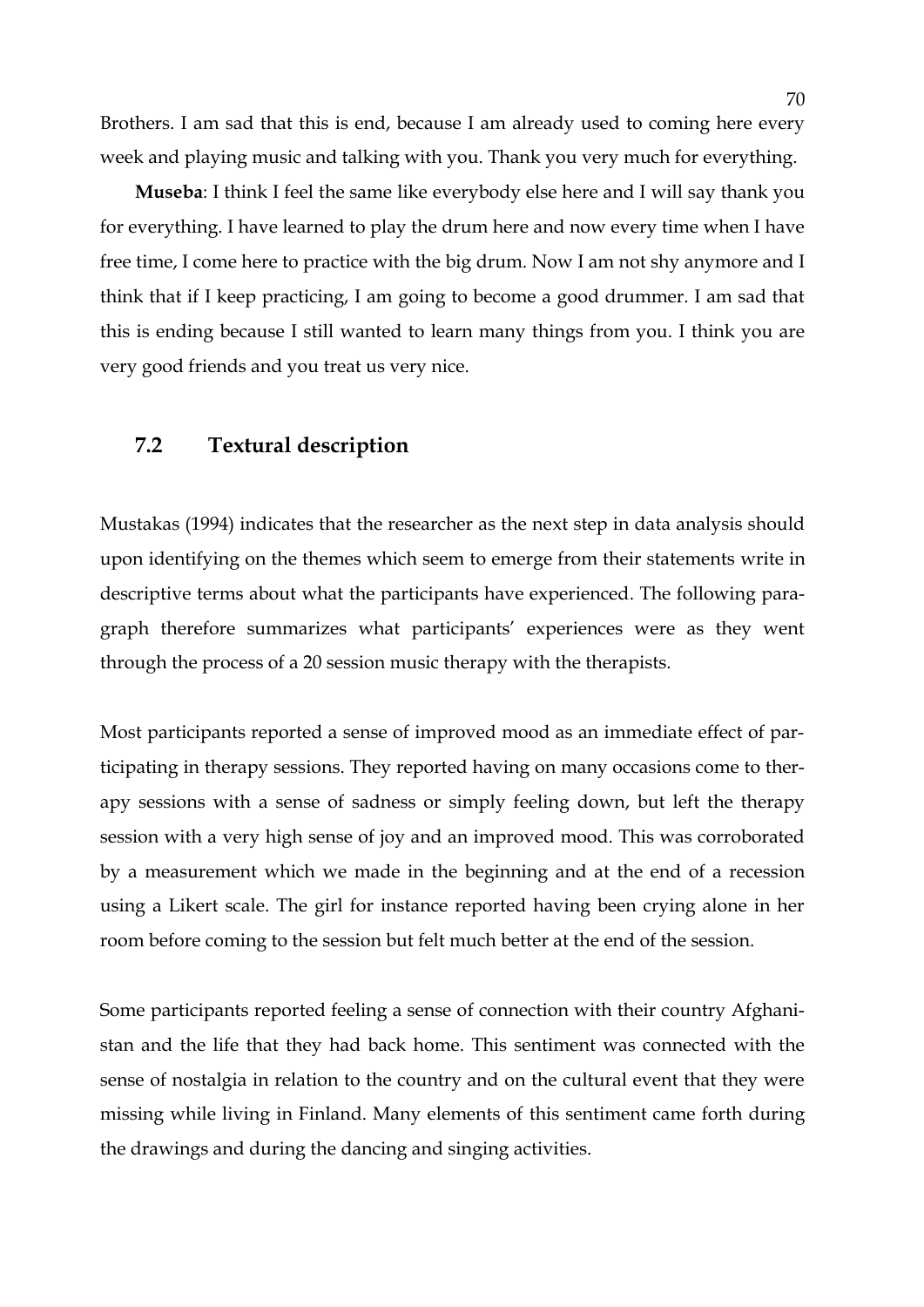Participants also reported experiencing an increased sense of confidence and a feeling of overcoming shyness. This idea of confidence could be observed on many occasions as participants became much more active during group improvisation and individual performances, and also in how they expressed themselves, with many daring to speak English or French whereas they had remained mostly quiet during the initial phase of the therapy process. One could report for instance the manner in which some of them perform some pop songs with lyrics written by themselves and the level of expressiveness which showed in those performances.

Some participants also experienced the music therapy process as an event which contributed in helping them build a sense of identity. We indeed had a certain number of participants who consistently took part in the music lessons after therapy sessions. Out of that group, two of them became moderately proficient at playing the guitar and were able to play and sing for the individual performances in therapy sessions. The third one became very proficient on playing drums and had progressively developed into becoming the drummer of the whole group. He even started dressing and making his hair to look like a rock star. They also reported being willing to improve on their music skills and potentially developing them into hobbies and probably become musicians.

### **7.3 Themes**

From the statements expressed above, one could see some specific themes emerge. They can be listed as follows

- 1. Sense of joy and improve mood
- 2. Connection to their country in moments of nostalgia
- 3. Increased confidence and overcoming shyness
- 4. A sense of developing personal identity through music
- 5. A sense of awareness into how music can affect them.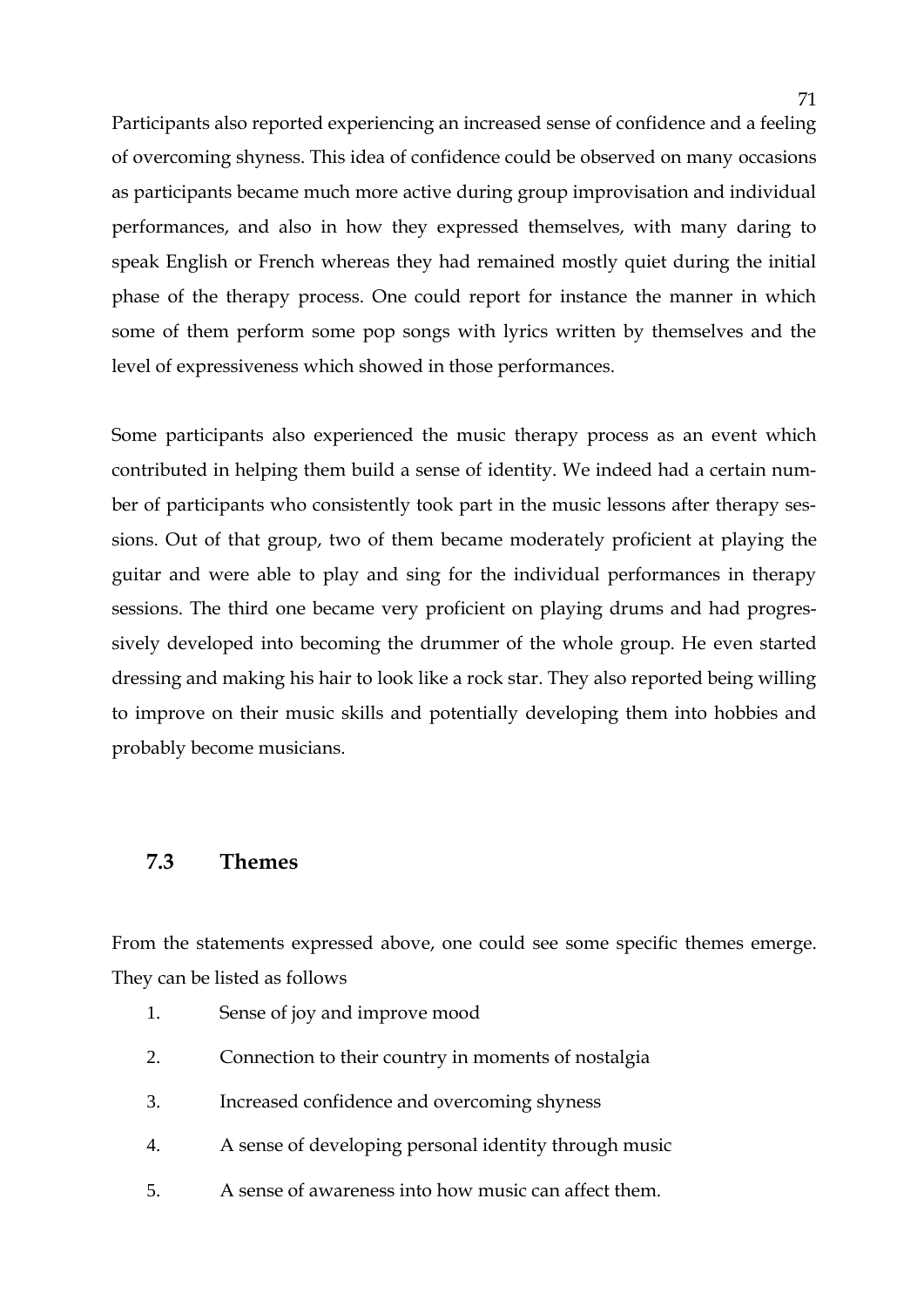### **7.4 Findings**

#### **Finding 1: Sense of joy and improved mood**

Regarding how music therapy sessions was related to participants improved sense of joy and improved mood, we had to look back at the scoring on the Likert scales which were distributed in the beginning of each therapy session. Participants were required to evaluate their mood in the beginning of every session and reevaluated it at the end of the session. They consistently reported an improved mood at the end of every session with some few exceptions where the scores were lower at the end of the session compared to the beginning. In those cases, those participants who had reported a worsened mood at the end of the session, they had reported having been irritated by another participant playing the drums too loud, or they had had the feeling that they could not express themselves properly since the others were taking all the attention.

#### **Finding 2: Connection to their country in moments of nostalgia**

As far as the sense of being connected to the country during therapy sessions is concerned, we can report that many participants expressed it at some point during the therapy process. Very often when a participant came to the therapy session overwhelmed with a feeling of sadness, they were unable to identify the source of such feeling or even find the right label to put on that feeling. During music therapy activities however, many of the participants became aware of what it was that was making them sad. They identified it as being nostalgic about the life that they had in Afghanistan with their childhood friends and relatives while some identified it as just missing their parents. As those feelings where identified, they also realized that some music therapy activities made them feel as if they way back in Afghanistan and as a result the feeling of nostalgia subsided.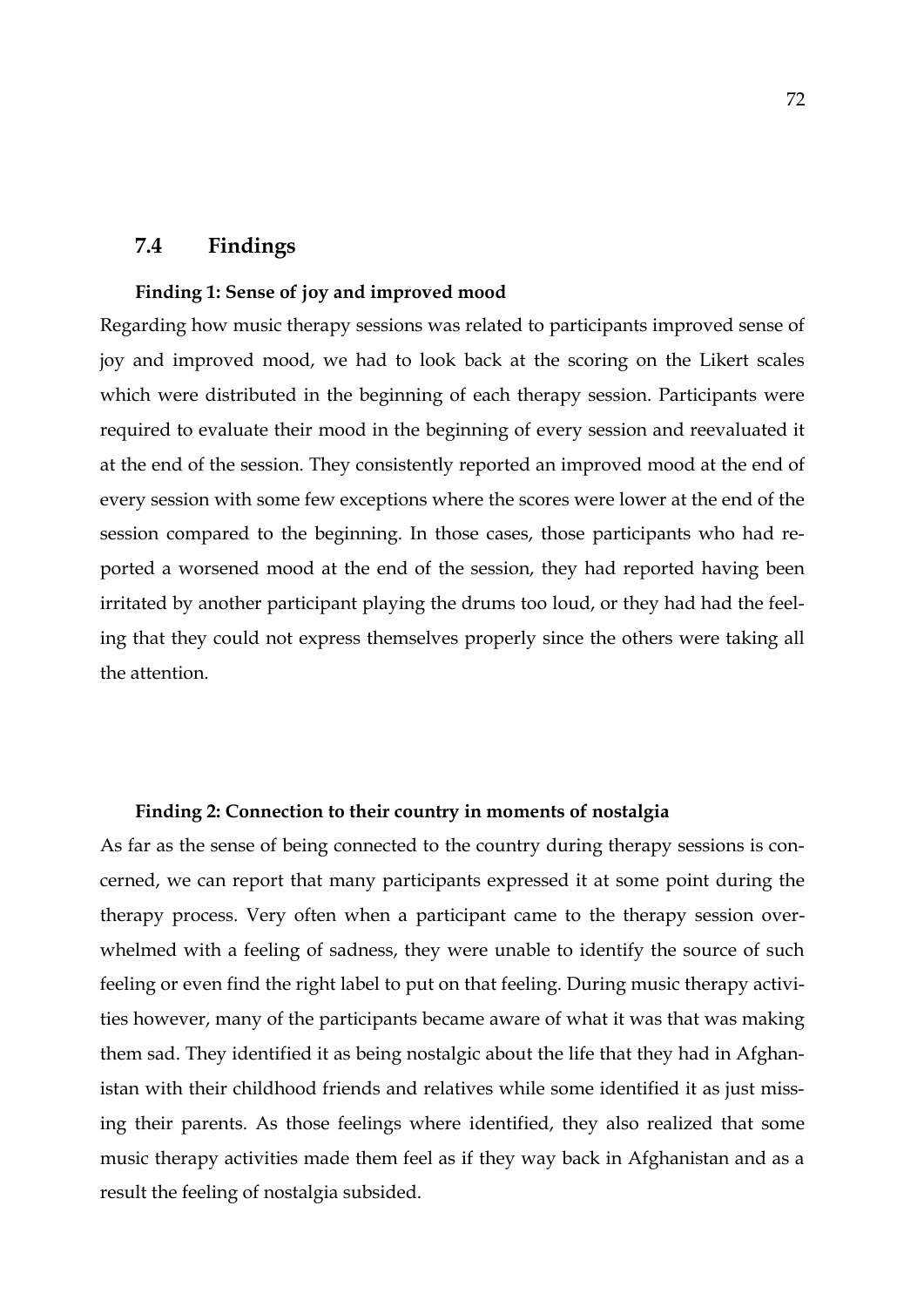#### **Finding 3: Increased confidence and overcoming of shyness**

The lack of confidence and a feeling of shyness is something which many of the participants reported to have been able to overcome during the therapy process. Confidence is indeed something which is required in order to engage into activities which are unfamiliar and to express one's opinion in the context of a group. Many of the participants reported being able towards the end of the process to sing and play in front of other people and also to express what they were thinking or feeling about some specific activities.

#### **Finding 4: A sense of identity through music.**

Being able to see oneself as a guitar player or a drum player is something which some of the participants reported having achieved at the end of the process. This was mostly for participants who not only enjoyed listening to music and playing music with others, but also wanted to develop their skills in playing a specific instrument. This was the case for at least three participants amongst which two developed skills in playing guitar and a third one became very good at playing popular drumming patterns. One of the participants actually purchased himself a used guitar and another one got offered an old guitar by one or two mentors from the reception center. They were making significant progress and we as therapists noticed that during therapy sessions as they excitedly showed all the new thing that they had learned. Individual performance became almost a must during sessions as more and more people wanted to perform a song alone or accompanied by another group member.

#### **Finding 5:**

A significantly more important finding, at least from a therapeutic perspective was the fact that some participants gained a sense of awareness into how music can affect them. They discovered music can be a very useful tool in mood regulation. Although some might have been listening to music for the same goal before the therapy process, they gained strong confirmation over repeated number of session and from other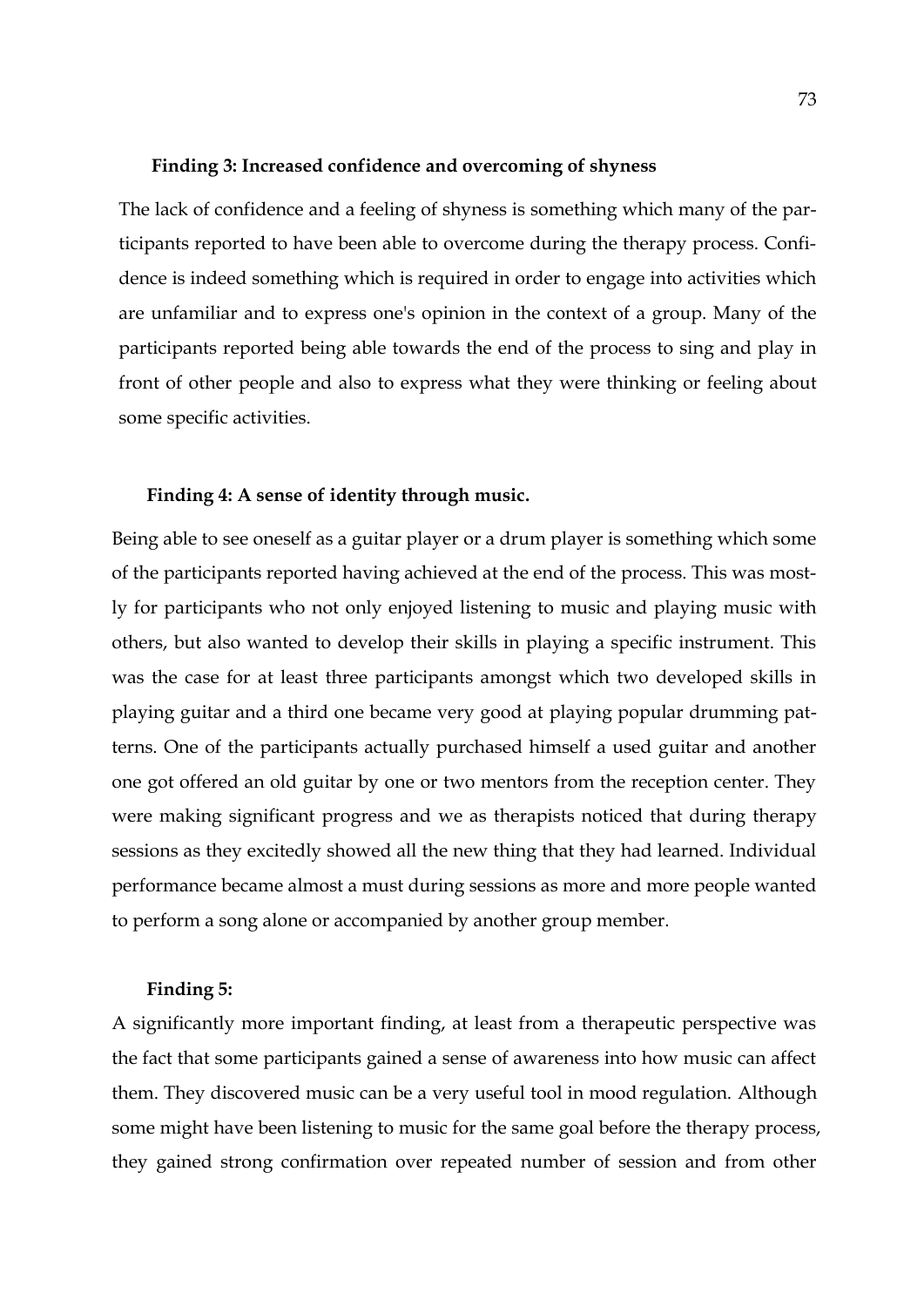participants' feedback that they could effectively either listen to or play music for mood improvement.

### **7.5 The "essence"**

As we saw in the research methodology when we mentioned the approach which Moustakas (1994) recommends for researchers to take, the last step in the data analysis process consisted in combining the structural and scriptural description in order to form what he calls the essence of the phenomenon. In order to obtain the essence of the experience of participants as they went through 20 sessions of music therapy, we made a combination of what they experience i.e. textural description and how they experienced it i.e. scriptural description. We noticed that participants experience a sense of improvement in their moods and a sense of joy after taking 'part 'in 'therapy 'sessions. That sense of improvement in mood and an overall sense of joy came mostly as a result of engaging in pleasurable activities such as singing, dancing, being listened to and sharing with others' favorite songs. They also experienced a sense of connectedness to the place of their origin when taking part in some music therapy activities. That sense of being connected to their country through musical activities appeared for many of them to stand as a temporary solution to the nostalgia that they had when thinking about their friends and relatives left back home. Being connected to the country of Afghanistan where they came from was achieved through singing and dancing in group as they do in some ceremonies in Afghanistan, and to listening to some famous Afghan songs and all singing along. Many of the participants also reported having developed a stronger sense of confidence and being able to overcome shyness. Those two character traits were exhibited in how comfortable they could now sing, dance and express themselves in a large group whereas they were mostly quiet and distant in the beginning of the therapy process. This could also be observed in how lively therapy sessions had become, with therapists doing far much less interventions than they did in the beginning, and the participants doing most of the talking and most of the playing. Some partic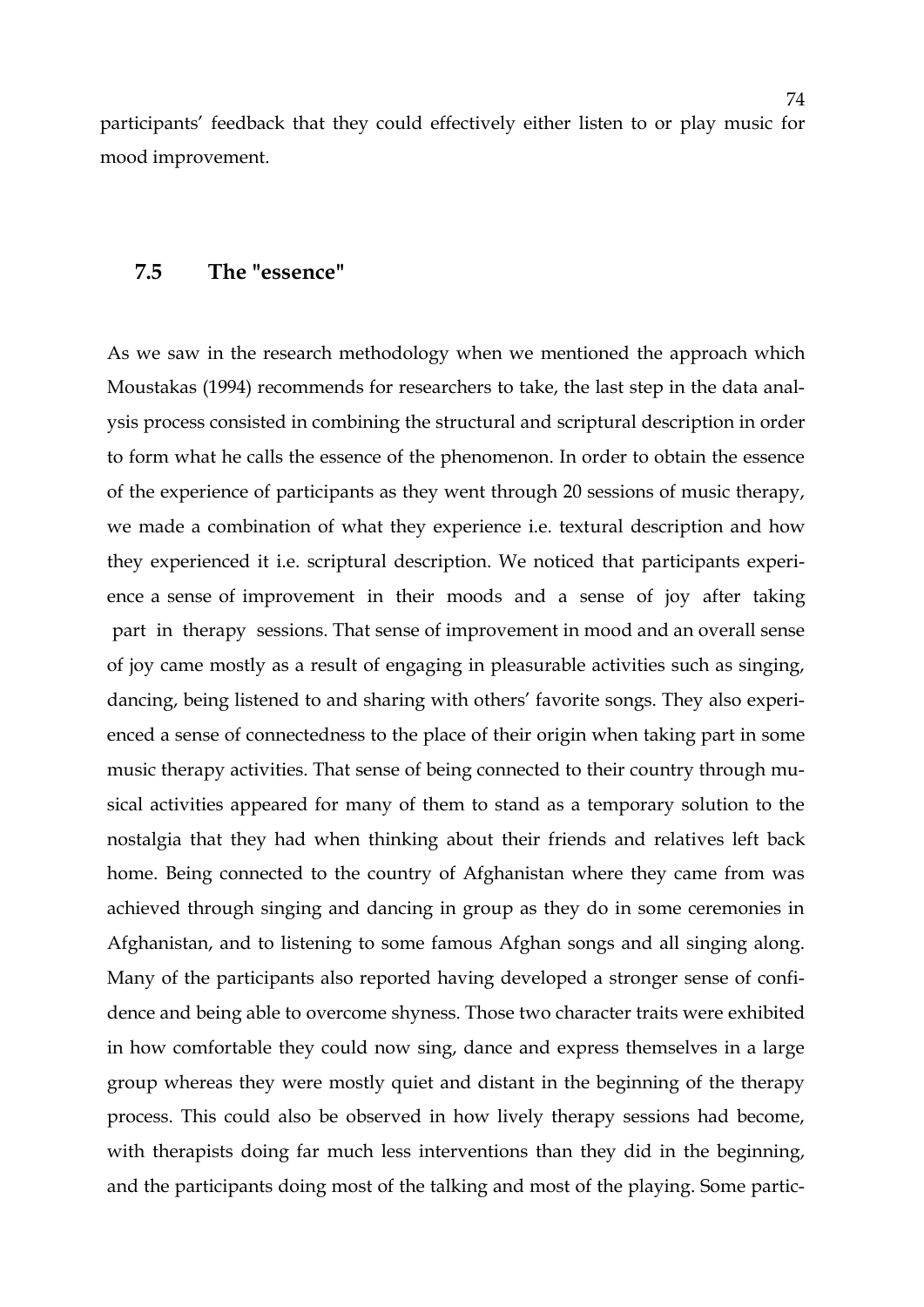ipants also developed a sense of personal identity through music as they become familiar to and proficient in some instruments and wanted to keep playing them even long after the therapy process was over. This was the case of two participants who acquired their owned guitars and started practicing regularly and for the third one who became good at playing drum and was going regularly to the therapy room to practice drumming.

### **7.6. SUMMARY**

As a conclusive note for this chapter is important to mention that the chapter provided us with a narrative of the participants experience, a description of all the aspects which influenced how the positively or negatively experience a phenomenon. In the next chapter will attempt to examine those findings from and empowerment perspective.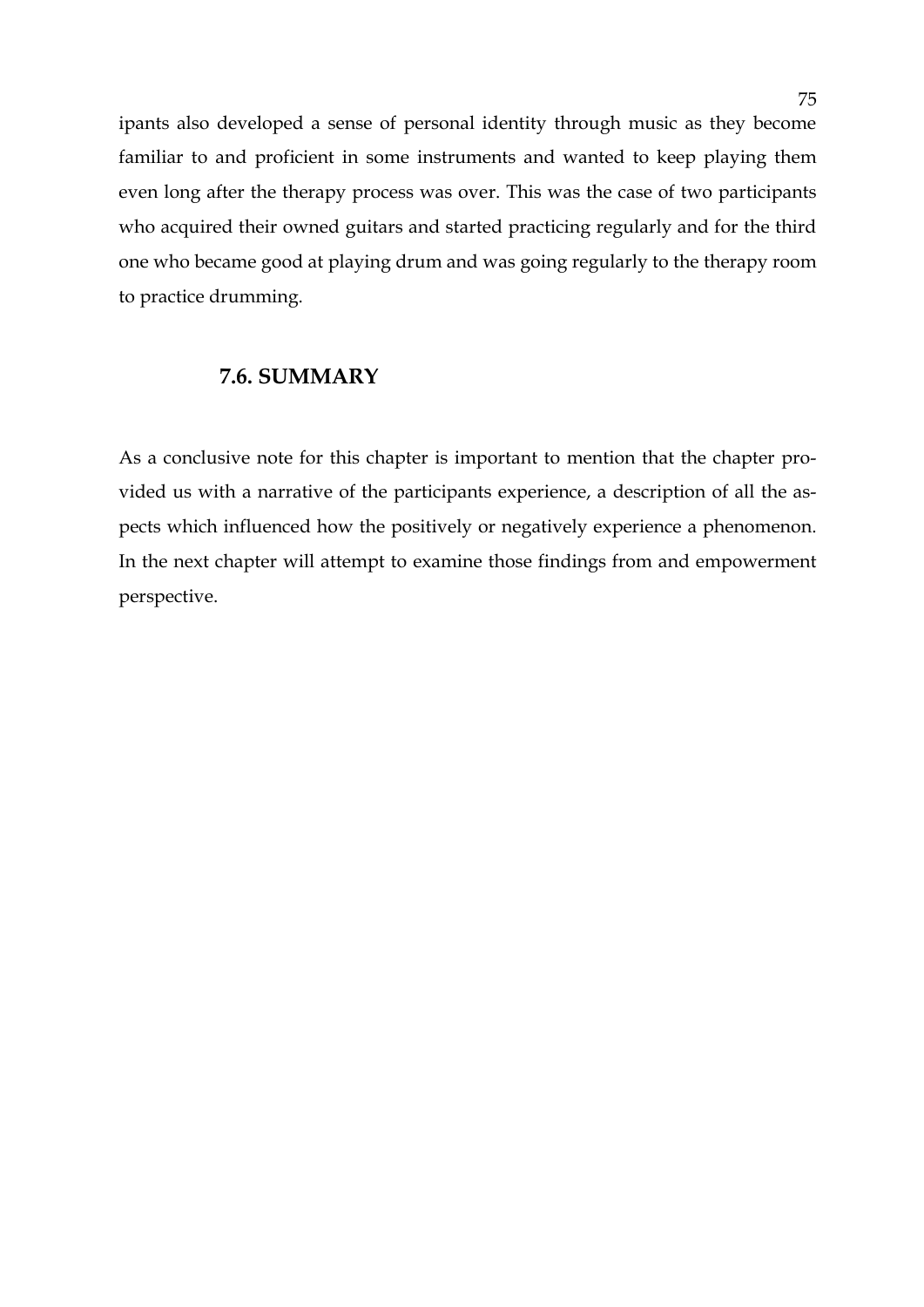# **8 DISCUSSION AND RECOMMENDATIONS**

## **8.1 Discussions**

The current study had as purpose to (1) explore the lived experience of teenage asylum seekers who attended 20 sessions of music therapy while waiting for the resolution of their asylum claim (2) discover the factors that influenced positively the experience. The main goal of the study was that by uncovering the essence of what the participants went through, the findings could be useful in helping to improve the quality of support provided to adolescent refugees and potentially be beneficial in their adaptation to the new environment. The leading research questions for this study were the following: "What is the experience of teenage asylum seekers who go through group music therapy, and what are the in-therapy factors that were influential in leading to this outcome? The answer to the research questions is that participants experienced (1) a sense of joy and improved mood (2) connection to their country in moments of nostalgia (3) increased confidence and overcoming shyness (4) a sense of developing personal identity through music (5) a sense of awareness into how music can affect them, and a sense of being understood and supported by the therapists during the process. The factors which influenced these outcomes have been the types of activities organized in therapy sessions which allowed them to develop confidence in themselves, learn more about themselves, create moments of joy when they felt sad and get into musical atmospheres which were reminiscent of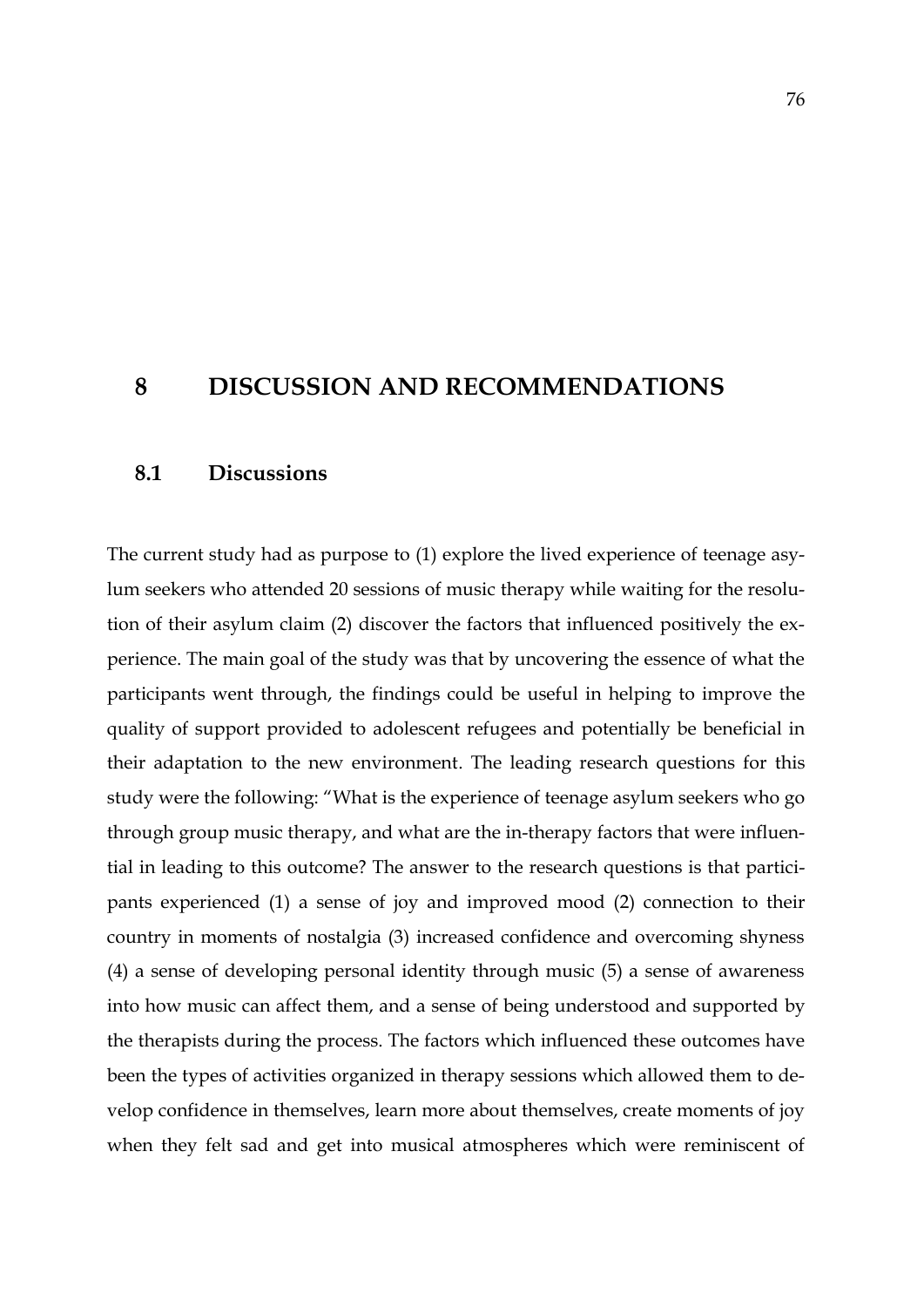what they were familiar with in their country. Equally, the idea of being understood by someone who was not part of their culture seemed to play a major factor.

A music therapist or any service provider interested in working with adolescent refugees could find these findings interesting in relation to how to deal with teenagers and other lessons in a situation of crisis. Nurses and other healthcare workers as well as social walkers dealing with the teenagers of similar backgrounds will also find these findings useful as they could help understand ways through which such teenagers can be empowered so they could go on and become useful members of the society. These results could potentially help in filling a gap in the literature with regard to teenage refugees' music therapy or the mental health and provide insights for further research, and implications for both theory and practice on caring f o r the growing number of adolescent asylum seekers and refugees. More so, in case those adolescents asylum claims receive positive response, they will go on to live inside the EU which has declared that " Successful integration of persons who have a right to stay is critical to making migration work and the EU budget has invested over  $\epsilon$ 140 million in integration measures in the years 2015-17" (European Commission, n.d.).

## **8.2 Recommendations**

Recommendations for future research include the following:

1. Conducting phenomenological studies on the experience of adolescent teenagers who have become immigrants after obtaining their right for asylum and moving from the reception center.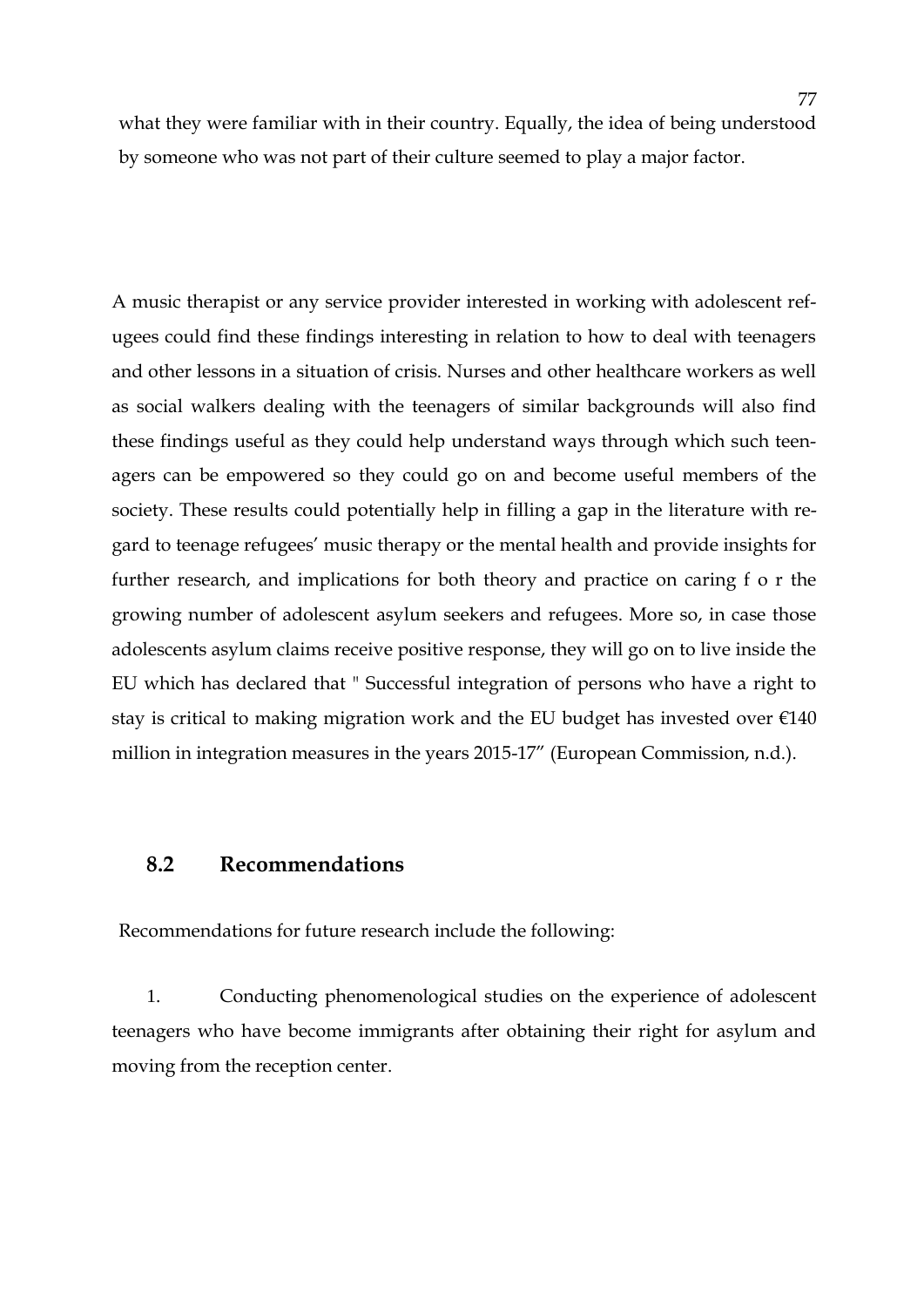2. Conducting further studies on the lived experience those teenagers whose asylum claim is rejected and are refused refugee status.

In addition to such studies it would be beneficial both for policy reasons and as contribution to academic knowledge to study the rate of integration, academic and professional success of teenagers who have experienced trauma and as a result, sought asylum in another country.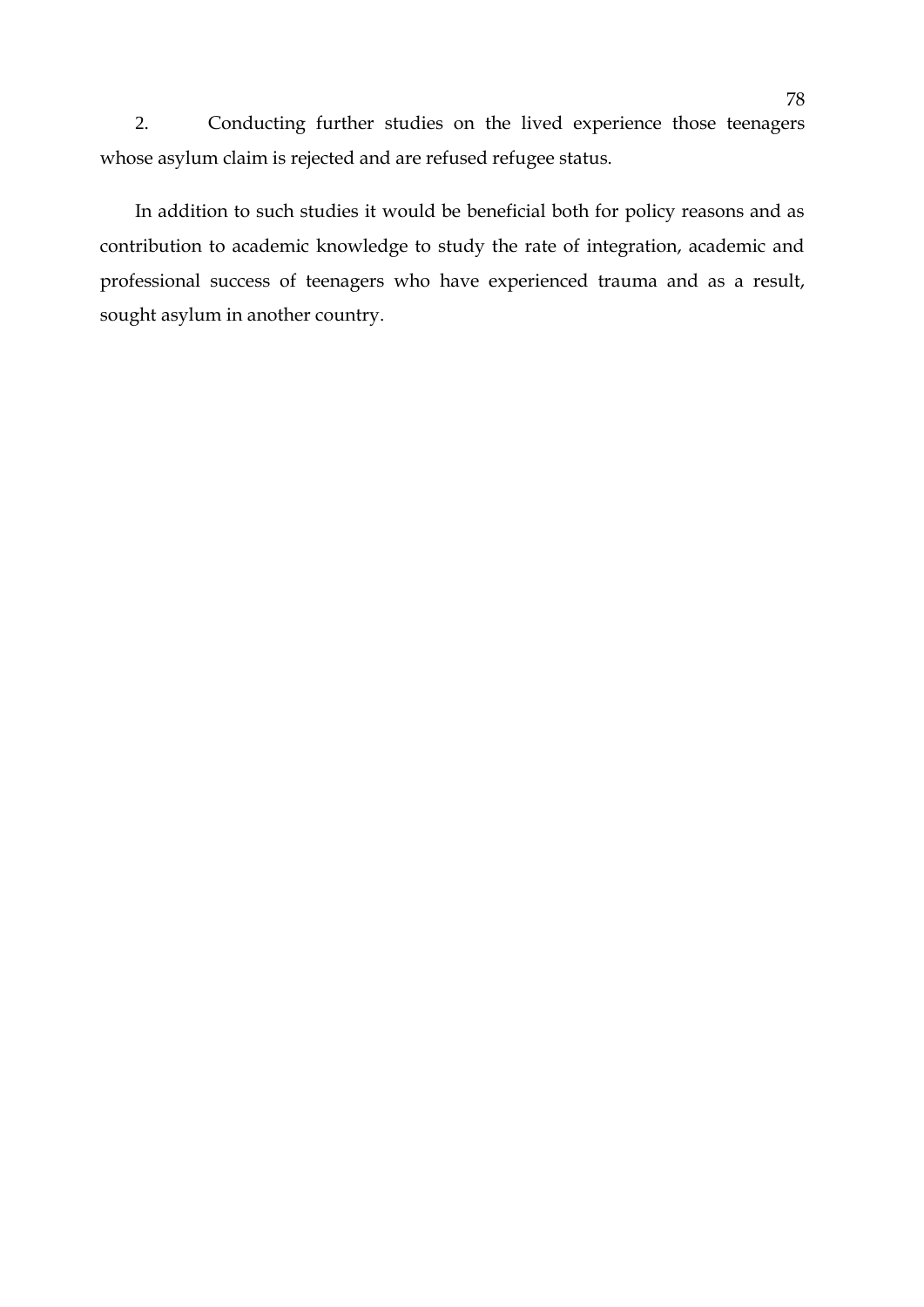# **9 CONCLUSION**

To conclude, the "essence" of what teenage asylum-seekers experienced while going through 20 sessions of music therapy is that they experienced feeling a sense of joy and improved mood, connection to their country in moments of nostalgia, increased confidence and overcoming of shyness, and a sense of accomplishment as a result of developing personal identity through gaining musical skills.

Policy makers who are interested in improving the condition of teenage asylumseekers, who are also potential future citizens and taxpayers can learn from these findings. Policy makers could start by laying more emphasis on the mental stability of adolescent asylum seekers besides providing them with food and shelter.

It has already been discussed that other teenagers go through a period of increased vulnerability due to all the hormonal changes taking place and having at the same time to face all sorts of identity related issues. For adolescent asylum-seekers, personal identity issues are superposed on top of their cultural identity and identity of the new culture in which they are trying to integrate, causing increased difficulties in adaptation. Going back to the empowerment theory which has served as a theoretical framework for this project, multiple approaches could be undertaken to provide those adolescents with the assurance and the conviction they need in order to navigate in an environment where they are very often going to have to deal with negative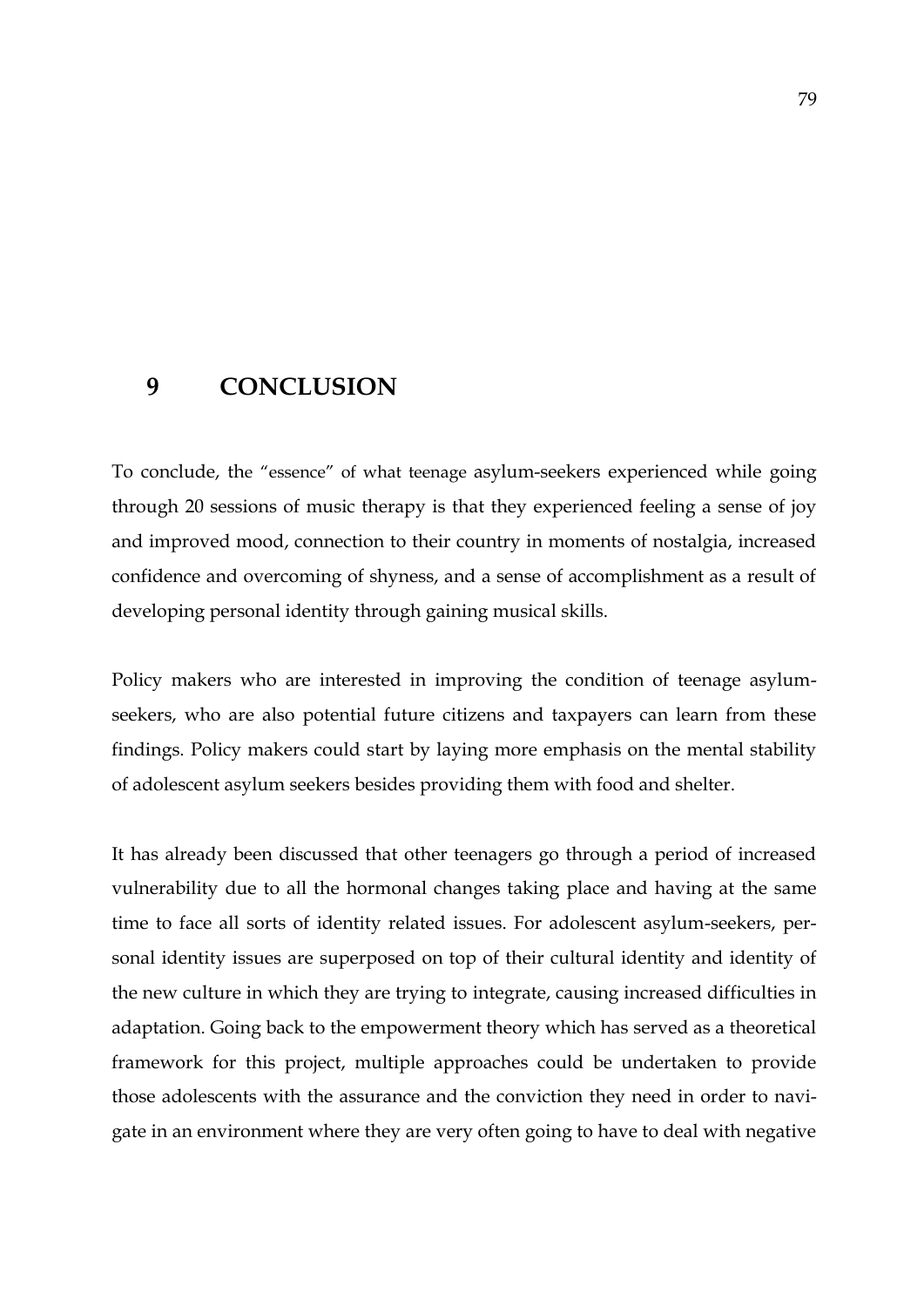representation from the media and vitriolic attacks from politicians during preelection campaigns.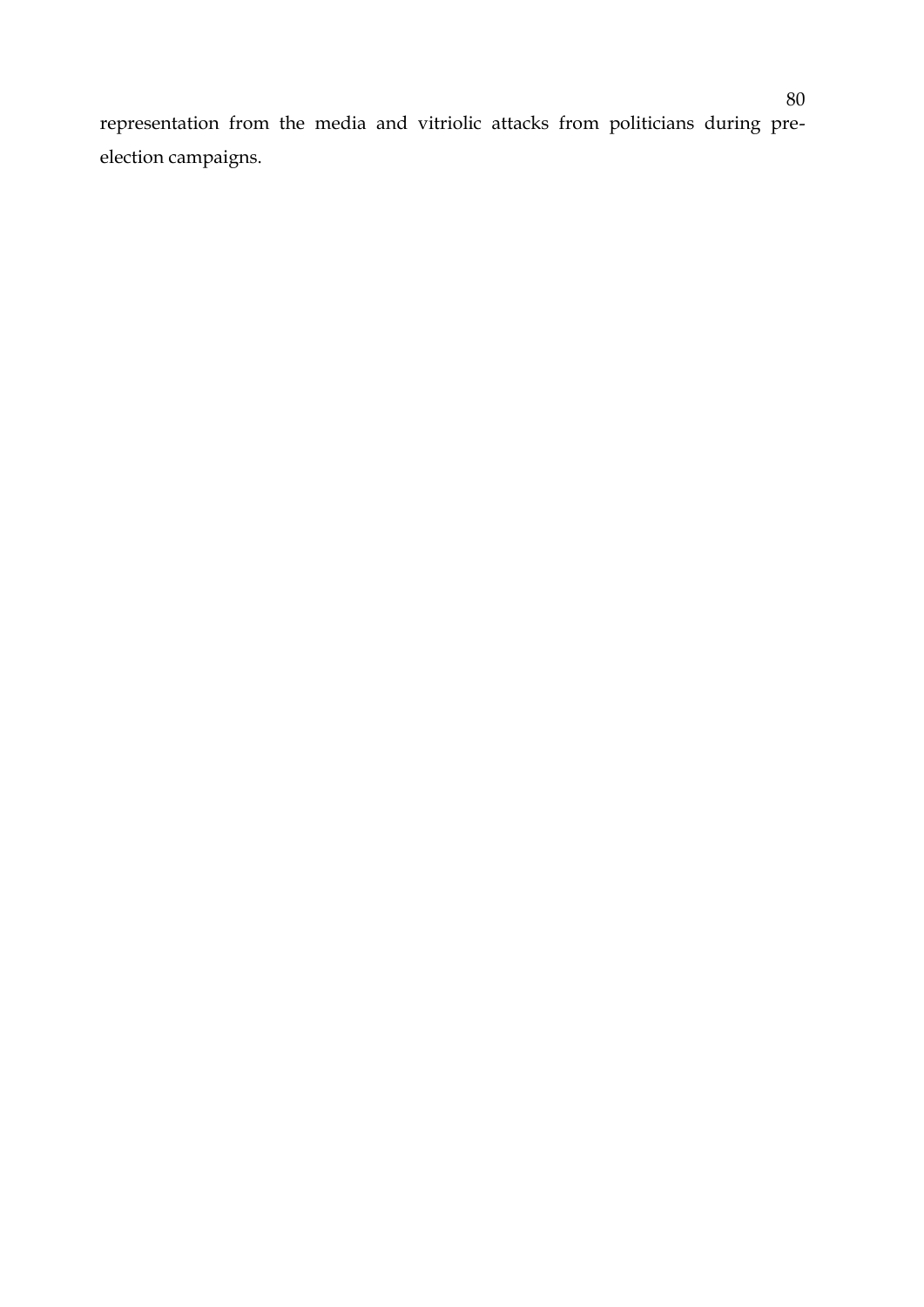### **REFERENCES**

- Andreescu, V. (2017). *A multilevel analysis of anti-immigrant sentiments in france. Journal of Identity and Migration Studies*, 11 (1), 65-97,194. Retrieved from https ://search-proquestcom.ezproxy.jyu.fi/docview/1 964452208?accountid= 11774
- Arendt, Fanny LU and Consiglio, A. (2016). *The European Migrant Crisis and the fortune of right wing populist parties.* LUP Student Papers. Retrieved from http://lup.lub.lu.se/studentpapers/record/8873283
- Baily J. (1999). *Music and refugee lives: Afghans in eastern Iran and California. Forced* migration review. 6
- Baker, Kevin. (2011). *War in Afghanistan : a short history of eighty wars and conflicts in Afghanistan and the north-west frontier 1839-2011*. [Kenthurst], N.S.W : Rosenberg
- B. Davis, William & E. Gfeller, Kate & Thaut, Michael. (2008). *An Introduction to Music Therapy: Theory and Practice.* Third Edition. American Music Therapy Association.
- B. Frelick, "Preventing Refugee Flows: Protection or Peril?" in US Committee for Refugees, World Refugee Survey 1993, Washington: 1993, p. 9-11.
- Blackwell, D. (2005). *Counselling and psychotherapy with refugees*.Retrieved from https ://ebookcentral.proquest.com
- Brafman, A. H. (2012). *The Language of Drawings: A New Finding in Psycho*
- Bruscia, K. E. (1987). *Improvisational models of music therapy*. Springfield, Ill., U.S.A: C.C. Thomas.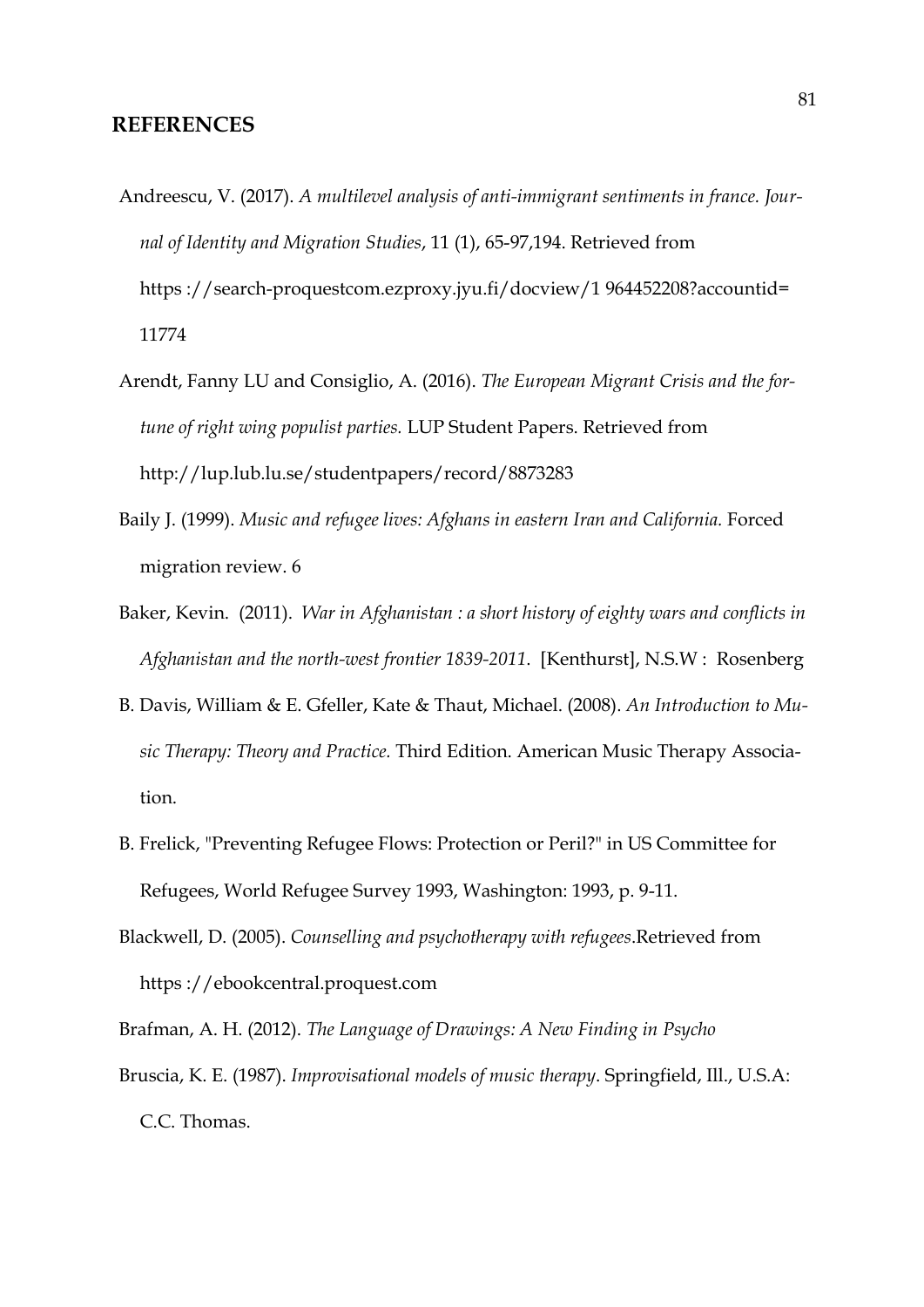- Bruscia, K. E. (2012). *Case Examples of Music Therapy for Children with Emotional or Behavioral Problems*. Barcelona Publishers.
- Creswell, J. (2009). *Research design: Qualitative, quantitative, and mixed methods approaches.* Los Angeles: Sage.
- Daveson, B. A. (2001). *Empowerment: An Intrinsic Process and Consequence of Music Therapy Practice.* The Australian Journal of Music Therapy , 12 , 29–37.
- Davis, C. &Wanniger,A (2017).*Mental Health and Psychosocial Support Considerations for Syrian Refugees in Turkey*: Sources of Distress, Coping Mechanisms, & Access to Support
- Dehos, F. T. (2017). *The refugee wave to germany and its impact on crime*. St. Louis: Federal Reserve Bank of St Louis. Retrieved from https://search-proquestcom.ezproxy.jyu.fi/docview/2059093203?accountid=1 1774
- Ellis, B. H., MacDonald, H. Z., Lincoln, A. K., & Cabral, H. J. (2008). *Mental health of Somali adolescent refugees: the role of trauma, stress, and perceived discrimination.* Journal of consulting and clinical psychology,76, 184
- European Commission PRESS RELEASES Press release *The European Agenda on Migration: EU needs to sustain progress made over the past 4 years.* (n.d.). Retrieved May 6, 2019, from http://europa. eu/rapid/press-release\_IP- 19-1 496\_en.htm
- European Commission PRESS RELEASES Press release *The European Agenda on Migration: EU needs to sustain progress made over the past 4 years*. (n.d.). Retrieved May 6, 2019, from http://europa. eu/rapid/press-release\_IP- 19-1 496\_en.htm
- Eurostat. Statistics explained (2009). *Asylum statstics. Asylum applications (non-EU) in the EU-28 Member States*, 2008–2018 Retrived from

https://ec.europa.eu/eurostat/statisticsexplained/index.php/Asylum\_statistics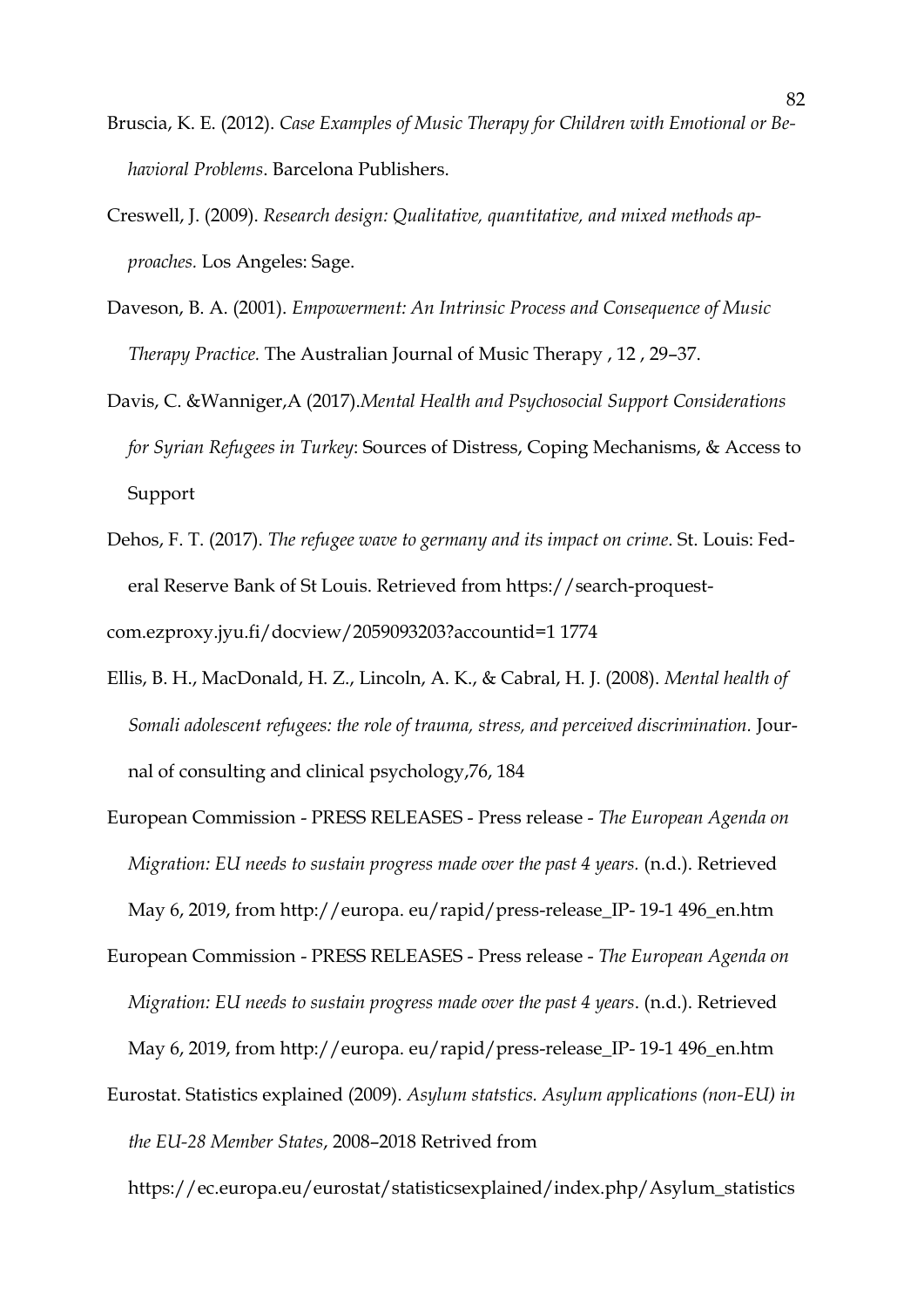#Age\_and\_gender\_of\_first-time\_applicants France, K. (2007). Crisis Intervention: A Hand

- Hintjens, H. (2012). *Nowhere to run: Iraqi asylum seekers in the UK*. Race & Class, 54(2), 88–99. https://doi.org/10.1177/0306396812454981
- Jennings, Louise & Parra-Medina, Deborah & Hilfinger Messias, Deanne & MA, Kerry. (2006). *Toward a Critical Social Theory of Youth Empowerment. Journal of Community Practice*. 14. 31-55. 10.1300/J125v14n01\_03.
- Junge, M. B. (2014). Identity and Art Therapy: Personal and http://search.ebscohost.com.ezproxy.jyu.fi/login.aspx?direct=true&db=nlebk&A N=3 52831 & site=ehost-live
- Kieffer, CH. (1984). «Citizen Empowerment: A Developmental Perspective», Prevention in Human Services, vol. 3, No 2-3, 9-36
- Ministry of the Interior Finland (2018, december 12*). Refugees flee persecution in their home countries*. [press release], Retrived from https://intermin.fi/en/areasofexpertise/migration/refugees-and-asylum-seekers
- Moustakas, C. (1994). *Phenomenological research methods*. Thousand Oaks, CA: Sage Publications.
- OED Online (2019). Oxford University Press. Retrieved from: http://www.oed.com/
- Orth, J. J. (2005). *Music Therapy with Traumatized Refugees in a Clinical Setting. Voices: A world forum for Music Therapy*, Vol 5 No 2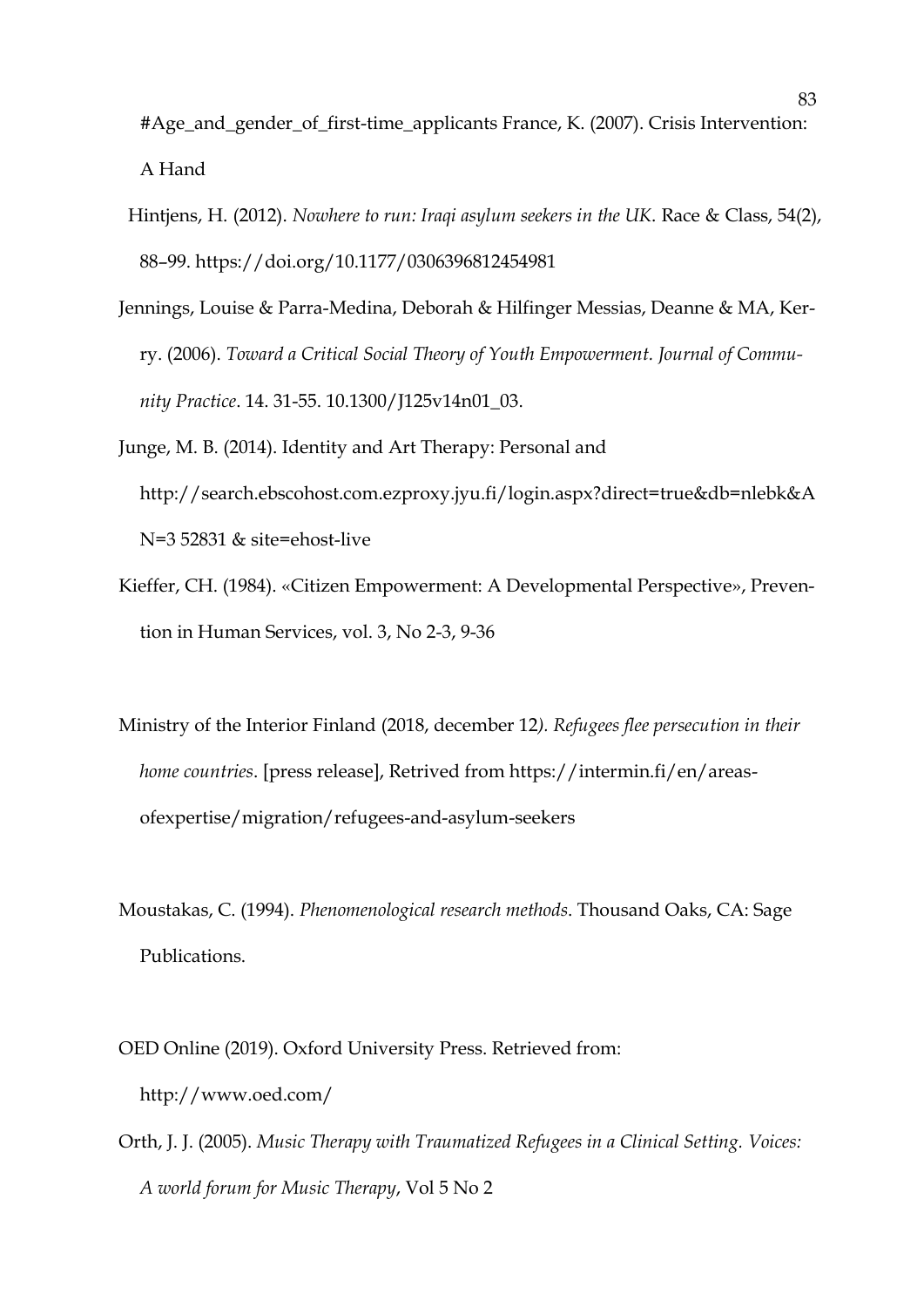- O'Grady, Lucy & Mcferran, Katrina. (2010). *Community Music Therapy and Its Relationship to Community Music: Where Does It End?.* Nordic Journal of Music Therapy. 2007. 14-26.
- Petrov, V, Mohammad.A (2019) *Afghanistan: The art and cultural institutions.* Encyclopædia Britannica, inc. Retrieved from https ://www.britannica.com/place/Afghanistan/The-arts-andculturalinstitutions
- Polkinghorne, D. E. (1989). *Phenomenological research methods.* In R. S. Valle & S. Halling (Eds.), *Existential-phenomenological perspectives in psychology: Exploring the breadth of human experience* (p. 41–60). Plenum Press.
- Procter, S. (2002*). Empowering and Enabling — Music Therapy in Nonmedical Mental Health Provision*. In C. Kenny & B. Stige (Eds.), Contemporary Voices in Music Therapy (pp. 95– 108). Oslo: Unipub Forlag
- Stake, R. E. (2010). *Qualitative research: Studying how things work*. New York: Guilford Press.
- Robson B, Lipson J, Younos F. and Mehdi M. 2002. *The Afghans: Their History and Culture.* Published by the Center for Applied Linguistics The Cultural Orientation Resource Center
- Rolvsjord, R. (2010). *Resource-oriented Music Therapy in Mental Health Care*. Gilsum, NH: Barcelona Publishers.
- Russell, A. (2015 ). *WATCH: Hungarian video journalist trips refugees running from police. Global news*, Retrived from https ://globalnews.ca/news/220984 1 /watchhungarian-camerawomantrips-refugees-running-from-police/